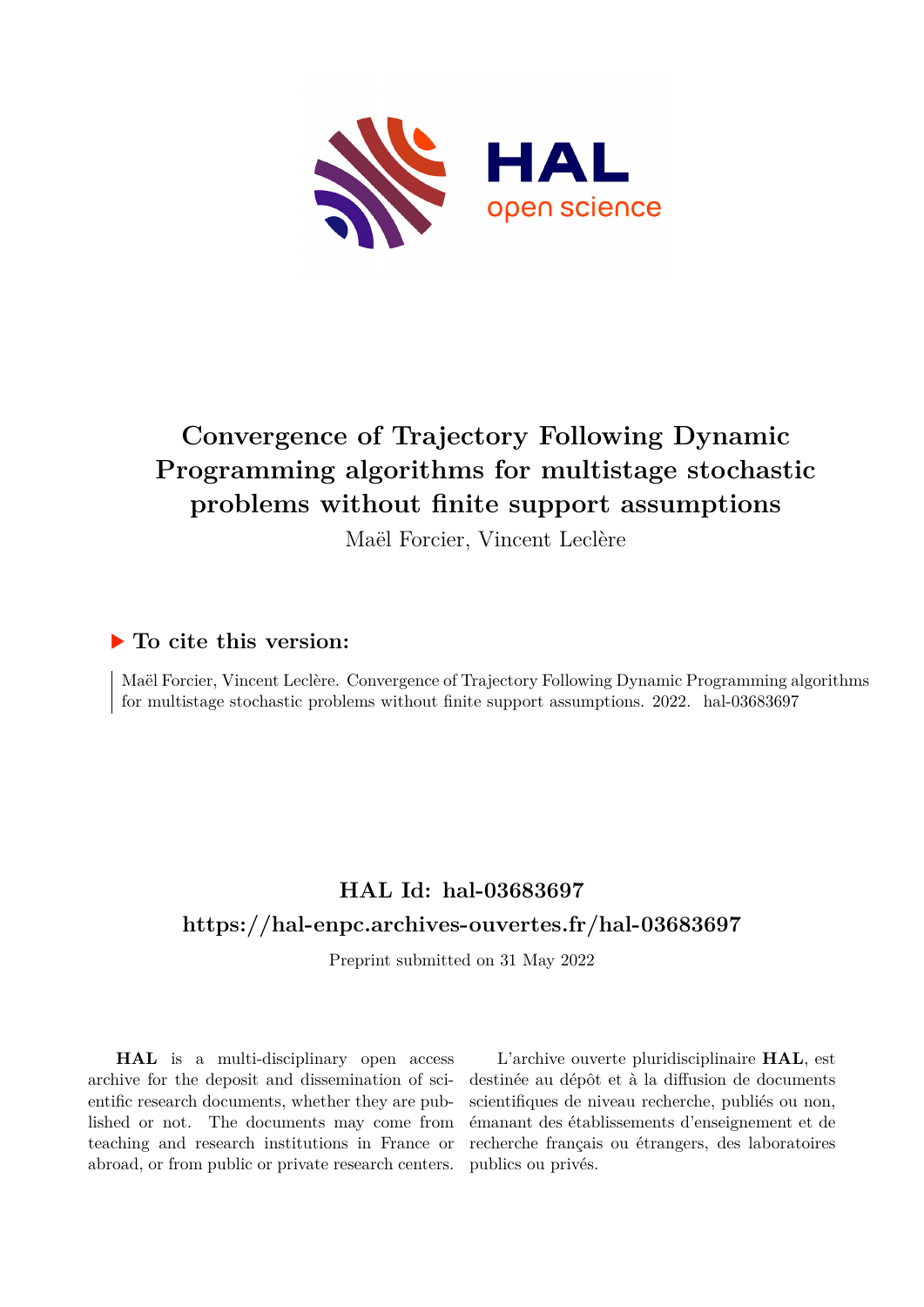# Convergence of Trajectory Following Dynamic Programming algorithms for multistage stochastic problems without finite support assumptions

Maël Forcier, Vincent Leclère

May 31, 2022

#### Abstract

We introduce a class of algorithms, called Trajectory Following Dynamic Programming (TFDP) algorithms, that iteratively refines approximation of cost-to-go functions of multistage stochastic problems with independent random variables. This framework encompasses most variants of the Stochastic Dual Dynamic Programming algorithm.

Leveraging a Lipschitz assumption on the expected cost-to-go functions, we provide a new convergence and complexity proof that allows random variables with non-finitely supported distributions. In particular, this leads to new complexity results for numerous known algorithms. Further, we detail how TFDP algorithms can be implemented without the finite support assumption, either through approximations or exact computations.

## 1 Introduction

Multistage stochastic programming problems (MSP) are optimization under uncertainty problems where decisions are taken sequentially during stages. Between stages some part of the uncertainty is revealed. These problems have numerous applications, in, for example finance, energy and supply chain (see e.g. [Dup02, WZ05, GZ13] and references therein). Unfortunately, MSP problems are known to be  $\sharp P$ -hard ([SN05, Sha06, HKW16]) and numerically challenging especially when the number of stages grow.

More precisely, considering a probability space  $(\Omega, \mathcal{F}, \mathbb{P})$ , we define a sequence of random variables, called noises,  $(\xi_t)_{t\in[T]}$ , where [T] stands for  $\{1,\ldots,T\}$  and T is the *horizon* of the problem. Assuming that each  $\xi_t$  has finite support of size  $n_c$ , an MSP problem admits an equivalent deterministic formulation with  $O(n_c^T)$  variables. There are multiple algorithms (for a recent introduction to the topic we recommend [RW21]), each with various extensions and a rich literature, that exploit the special structure of the equivalent deterministic formulation, among which L-Shaped method [VSW69, LL93], and its extension to MSP i.e. nested Bender's decomposition [Lou80, Bir85], or progressive hedging algorithm [RW91].

However, each of these algorithms are numerically limited to small horizon T. For larger horizon we need some additional assumptions on the noises. If they have a limited memory (i.e. that  $(\xi_t, \xi_{t+1}, \ldots, \xi_{t+\tau})$  is a Markov chain - for adequate indices) this open the door to Dynamic Programming methods, among which the Stochastic Dual Dynamic Programming (SDDP) algorithm [PP91] algorithm, and its variants (e.g [BDZ17, ZAS19, ACdC20, PWB20]). All these algorithms compute a state trajectory and then follow it to update approximations of cost-to-go functions. We call them Path Following Dynamic Programming (PFDP) algorithms.

#### 1.1 Problem setting

We present here the general setting of multistage stochastic problem (MSP) we are considering in the paper. We also introduce three assumptions that are assumed to hold true throughout the paper.

All random variables (noises  $\xi_t$  or states  $x_t$ ) are assumed to be valued, for some adequate integer  $n_t$ , in  $\mathbb{R}^{n_t}$ endowed with its Borel  $\sigma$ -algebra. To model the constraint of our stochastic problem, we consider for  $t \in [T]$ , the following Borel-measurable set-valued applications  $\mathcal{X}_t : \mathbb{R}^{n_{t-1}} \times \Xi_t \implies \mathbb{R}^{n_t}$  where  $\Xi_t := \text{supp}(\xi_t) \subseteq \mathbb{R}^n$ . We further assume, for simplicity, that the first noise is deterministic, that is  $\Xi_1 = \{\xi_1\}$ . For notational consistency we introduce  $x_0 \in \mathbb{R}^{n_0}$  as a parameter, and  $x_0$  as the random variable with support  $\{x_0\}$ . We define recursively a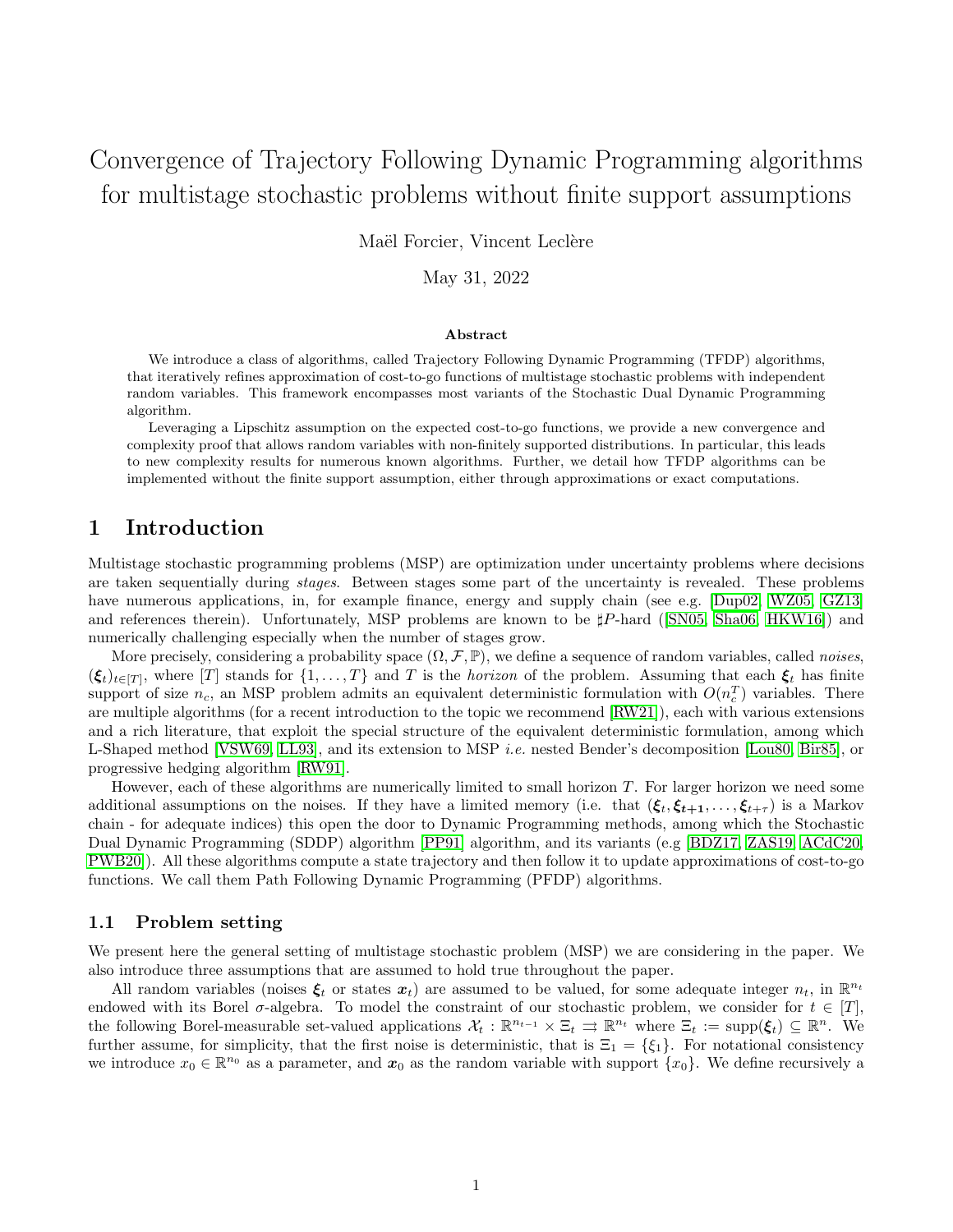sequence of reachable set by

$$
X_0^r = \{x_0\} \tag{1a}
$$

$$
X_t^r = \bigcup_{x_{t-1} \in X_{t-1}^r} \bigcup_{\xi \in \Xi_t} \mathcal{X}_t(x_{t-1}, \xi) \qquad \forall t \in [T]. \tag{1b}
$$

Finally, we consider a sequence of loss functions  $(\ell_t)_{t\in[T]}$  where  $\ell_t : \mathbb{R}^{n_t} \times \Xi_t \to \mathbb{R} \cup \{+\infty\}.$ Assumption 1 (Compatibility of constraints). We make the following assumptions, for all  $t \in [T]$ ,

- i)  $\ell_t$  is a proper normal integrand;
- ii) for all  $x_t \in X_t^r$ , the random variable  $\ell_t(x_t, \xi_t)$  is integrable (in particular  $\ell_t(x_t, \xi_t) < +\infty$  P-almost surely);
- iii) for all  $x_{t-1} \in X_{t-1}^r$  and almost all  $\xi_t \in \Xi_{t-1}$ ,  $\mathcal{X}_t(x_{t-1}, \xi_t)$  is a non-empty compact subset of  $\mathbb{R}^{n_t}$ .

Finally, we say that  $(x_t)_{t\in[1:T]}$  is an *admissible policy* if it is a sequence of random variables such that, for all  $t \in [T], \, \boldsymbol{x}_t \in \mathcal{X}_t(\boldsymbol{x}_{t-1}, \boldsymbol{\xi}_t)$  P-almost surely, and  $\boldsymbol{x}_t$  is measurable with respect to  $\sigma(\{\boldsymbol{\xi}_\tau\}_{\tau \in [t]})$ . We denote  $X^{ad}$  the set of admissible policies. Then, the multistage stochastic problem (MSP) consists in minimizing over the set of admissible policies the sum of losses, that is

$$
\min_{\mathbf{x} \in X^{ad}} \quad \mathbb{E} \Big[ \sum_{t=1}^{T} \ell_t(\mathbf{x}_t, \boldsymbol{\xi}_t) \Big] \tag{MSP}
$$

Assumption 1 ensures that (MSP) is well-posed and admits an optimal solution. It also guarantees that we are in a *relatively complete recourse* setting in the sense that any sequence of variable  $(x_\tau)_{\tau\leqslant t}$  satisfying  $x_\tau \in X_\tau(x_{\tau-1}, \xi_\tau)$ , for  $\tau \leqslant t$  can be completed into an admissible policy  $(\boldsymbol{x}_{\tau})_{\tau \leqslant T}$  such that  $\mathbb{E} \big[ \sum_{t=1}^{T} \ell_t(\boldsymbol{x}_t, \boldsymbol{\xi}_t) \big] < +\infty$ .

As we are considering Dynamic Programming methods, the following stagewise independence assumption is assumed to holds true.

Assumption 2 (Stagewise independence).  $(\xi_t)_{t\in[T]}$  is a sequence of independent exogeneous random variables, *i.e.* such that the law of  $\xi_t$  is independent of all decisions variables.

Leveraging Assumption 2, we can rewrite Problem (MSP) in the following equivalent nested form

$$
\min_{x_1 \in X_1(x_0,\xi_1)} \ell_1(x_1,\xi_1) + \mathbb{E}\Big[\min_{x_2 \in X_2(x_1,\xi_2)} \ell_2(x_2,\xi_2) + \mathbb{E}\big[\cdots + \mathbb{E}\big[\min_{x_T \in \mathcal{X}_T(x_{T-1},\xi_T)} \ell_T(x_T,\xi_T)\big]\big]\Big] \tag{2}
$$

which can be tackled by Dynamic Programming. To this end we introduce the following (backward) Bellman operators. For a measurable proper l.s.c function  $\widetilde{V}: \mathbb{R}^{n_t} \to \mathbb{R} \cup +\infty$ , we denote the Bellman operator of Problem (MSP) applied to  $\widetilde{V}$  by

$$
\hat{\mathcal{B}}_t(\widetilde{V}) = \begin{cases} \mathbb{R}^{n_t} \times \Xi_{t+1} & \to \mathbb{R} \cup \{+\infty\} \\ (x_t, \xi_{t+1}) & \mapsto \min_{x_{t+1} \in \mathcal{X}_{t+1}(x_t, \xi_{t+1})} \ell_{t+1}(x_{t+1}, \xi_{t+1}) + \widetilde{V}(x_{t+1}) \end{cases} \tag{3a}
$$

Further, note that for  $\tilde{V}$  l.s.c. and finite valued on  $X_t^r$ ,  $\hat{\mathcal{B}}_t(\tilde{V})$  is also a normal integrand. We then define,

$$
\mathcal{B}_t(\widetilde{V}) : x_t \mapsto \mathbb{E}\big[\hat{\mathcal{B}}_t(\widetilde{V})(x_t, \xi_{t+1})\big] \tag{3b}
$$

With this notation we define by induction the *expected cost-to-go* functions  $V_t : \mathbb{R}^{n_{t-1}} \to \mathbb{R}$ 

$$
V_T := 0 \tag{4a}
$$

$$
V_t := \mathcal{B}_t(V_{t+1}) \qquad \forall t \in \{0, ..., T-1\}.
$$
 (4b)

Finally, as the law of  $\xi_1$  is a dirac on  $\xi_1$ , the value of Problem (MSP) is simply  $V_0(x_0)$ .

**Remark 1** (Stepwise control). For notational simplicity we chose to consider loss function  $\ell_t$  that only depends on the next state<sup>1</sup>  $x_t$ . However, it is worth keeping in mind that these loss functions are often defined as the partial minimum of another normal integrand, i.e.

$$
\ell_t(x_t, \xi) = \inf_{y \in \mathbb{R}^m} \tilde{\ell}(x_t, y, \xi).
$$

<sup>&</sup>lt;sup>1</sup>Cost dependence on  $x_{t-1}$  is not considered here simply for notational convenience.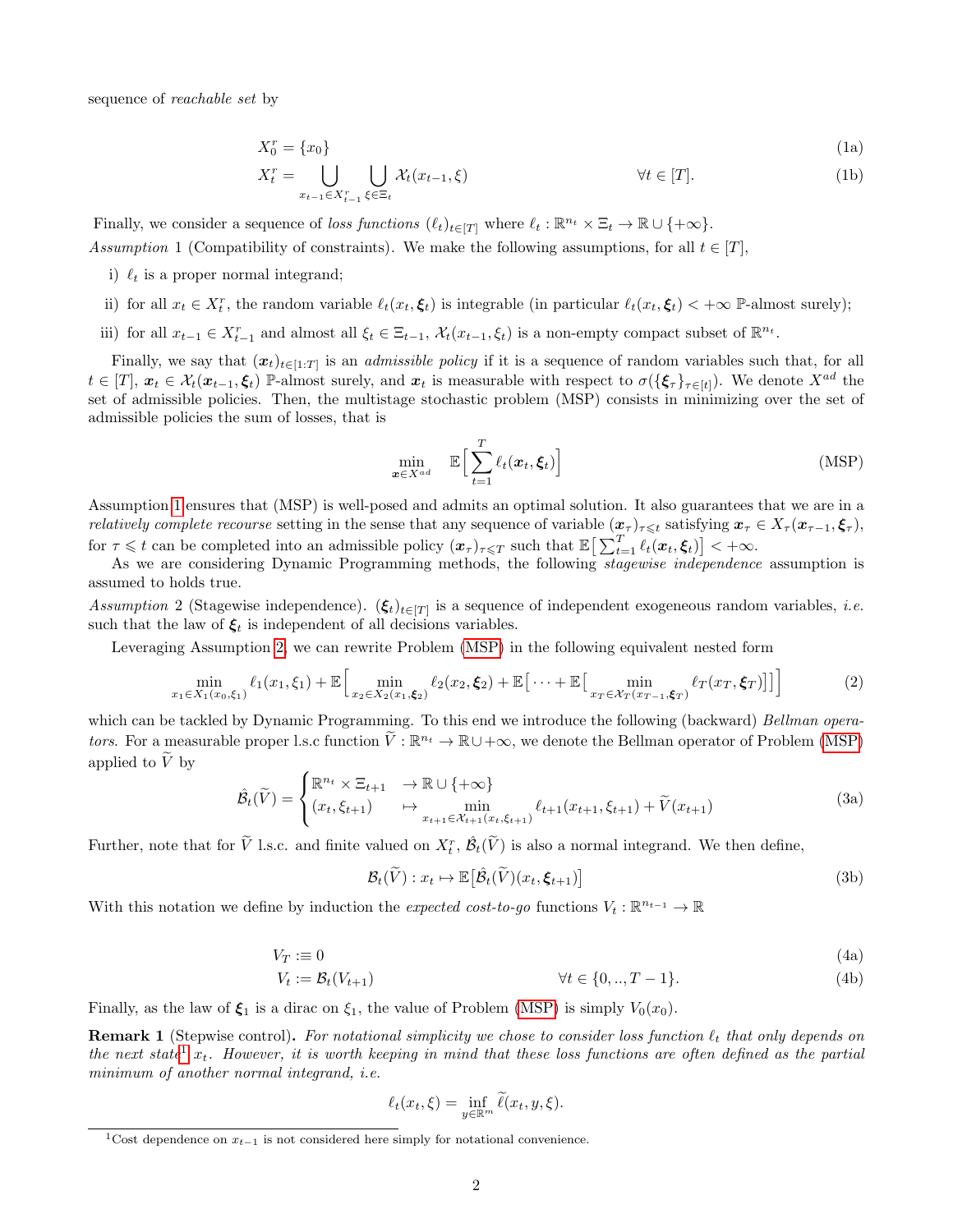In theory, the same problem can be tackled by extending the state vector x to also contains the step decisions y. However, this is misleading: the theoretical complexity is exponential in the dimension of  $x$ , which is in line with the curse of dimensionality of Dynamic Programming. Thus extending the state to include y falsely seems to imply an increase in the number of iterations required by trajectory following algorithms to converge. For example, in long term electricity management problem it is standard to have decisions y of dimension a few thousands (thermal generation, transmission on lines...) while the actual state x (hydroelectric storage) is of dimension a few dozen at most.

We end the presentation of our setting with a non-trivial assumption.

Assumption 3 (Lipschitz). For  $t \in [T]$ , we assume that<sup>2</sup>

- i)  $X_t^r$  has a diameter smaller than  $D_t < +\infty$ ;
- ii) the expected cost-to-go function  $V_t$  is  $L_t$ -Lipschitz.

Both part of Assumption 3 are strong requirement, needed for the convergence results, while still being natural in most settings. Part i) is satisfied for example if Assumption 1 holds,  $\mathcal{X}_t(x_{t-1},\cdot)$  is Lipschitz for all  $x_{t-1} \in X_{t-1}^r$ and all  $\Xi_t$  are bounded. Part ii) is satisfied under Assumption 1 in the linear case, or through an *extended relatively* complete recourse assumption (see [GLP15]) which requires that state  $x_t$  that are slightly outside of  $X_t^r$  are still admissible.

#### 1.2 Review of known convergence results

The SDDP algorithm, and its brethren, called in this paper Trajectory Following Dynamic Programming, relies on the dynamic programming equation (4). The main idea consists in iteratively refining lower (and sometimes upper) approximations of the expected cost-to-go functions  $V_t$ . More precisely, at each iteration, they decide, in a forward phase, trial points at which the approximations should be refined. Then, in a backward phase, they construct cuts, that are functions that under approximate  $V_t$ . These cuts are as close as possible to the true expected cost-to-go functions around the trial points. The lower approximations are finally defined as the maximum of computed cuts. This is detailed in Section 2.

To our knowledge, almost all prior works make the following assumption or consider an approximated problem which satisfies this assumption.

Assumption (FSN) (Finitely supported noise). The support of the random process  $(\xi_t)_{t\in[T]}$  is finite.

The first proven convergence result of SDDP algorithm is due to Philpott and Guan [PG08]. In this paper, the authors consider the linear setting. Using Assumption (FSN) they prove that the number of (affine) cuts that can be generated is finite. Then, leveraging the fact that each scenario is sampled an infinite number of time, they prove the almost-sure convergence in a finite number of iterations, without any bound on this number. Later convergence results by [GLP15] (then reformulated and adapted to the risk averse setting in [Gui16]) showed convergence in a non-linear, convex setting. Again, the proof argues that each scenario are selected randomly an infinite number of time. A technical lemma coupled with Borel-Cantelli's yields almost-sure asymptotic convergence.

Instead of random sampling, some deterministic sampling, have been proposed. The problem-child algorithm [BDZ17], which maintains both an upper and a lower approximation, proved convergence by showing that the gap between upper and lower bound is non-increasing with the iteration. This algorithm has been extended to convex-concave framework, using saddle-cuts [BDZ18], e.g. allowing for stagewise-dependent objective uncertainty in [DDB20], or risk-averse problem [GTW19]. In other cases, deterministic sampling are considered as a first step for proving the convergence of the randomized version [PG08, Lan20, ZS20].

The above papers all rely on affine, often called Benders', cuts. Some variants of SDDP, handled by our framework, uses other types of cuts and also have proven asymptotic convergence. Zou et. al. presented a version of SDDP for binary variables, which has an asymptotic convergence proven in [ZAS19] for the convex case, although the proof can be directly adapted to the Lipschitz case. In addition to traditional Benders' cuts it relies on integer, Lagrangian and strengthened Benders' cut, recalled in Appendix A. Stochastic Lipschitz Dynamic Programming (SLDP) by Ahmed et. al. [ACdC20] uses concave  $L_1$  cuts instead of affine cuts for any Lipschitz  $V_t$ . MIDAS by Philpott et al. [PWB20] uses step-function cuts for quasi-monotonous  $V_t$  and also fall in this category.

Other works have been dedicated to improve the numerical efficiency of the algorithm. Some methods alleviate the computational burden of each iteration, like Guigues in [Gui20] which considers inexact cuts, or Bandarra and Guigues in [BG21] that present cut selection strategies, which delete some cuts from the representation of

<sup>2</sup>We do not necessarily require the knowledge of the diameters or Lipschitz constants.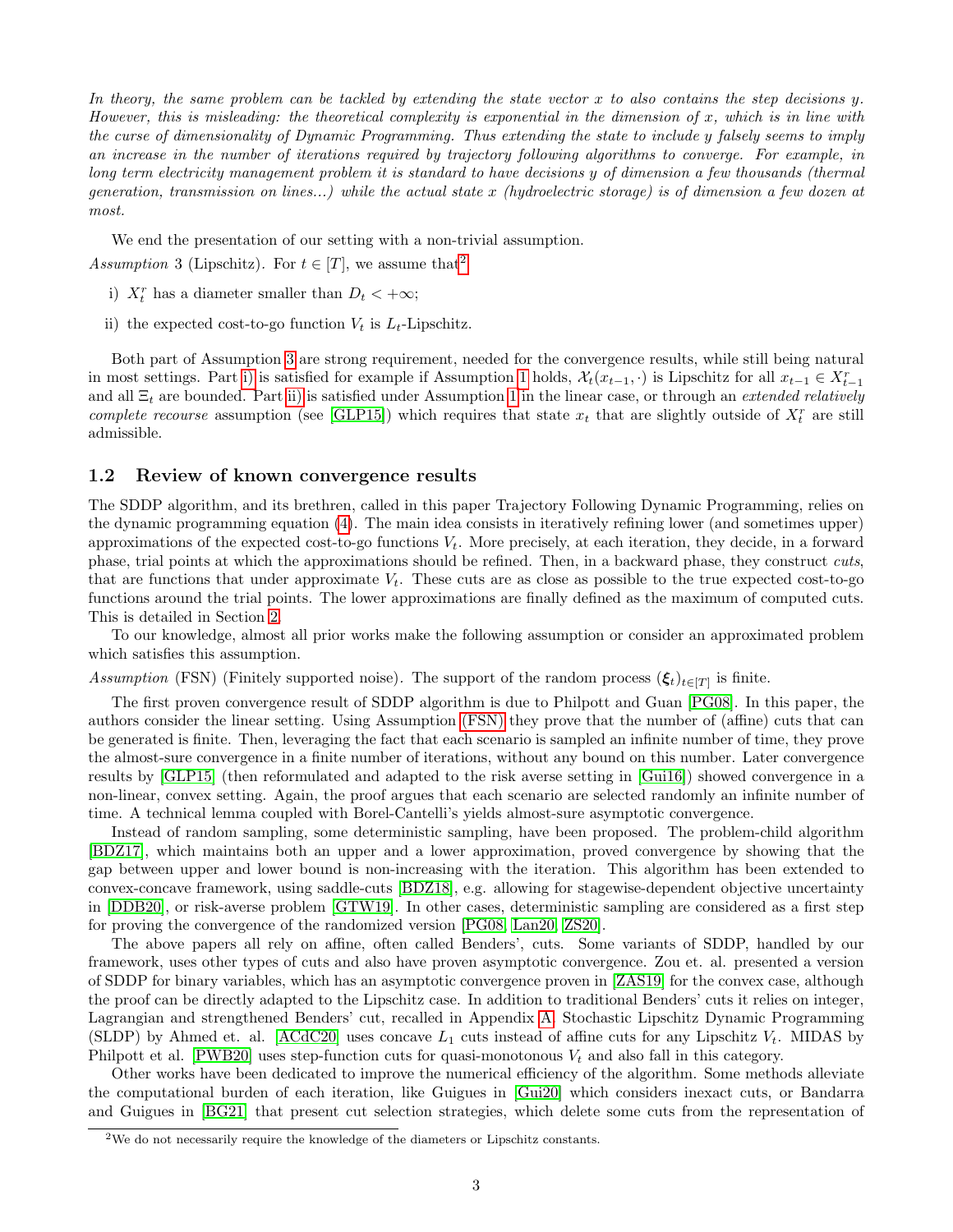$V_t$ . Other methods, like regularization approaches [AP18, VAdOS19, BFFdO20], try to reduce the number of required iterations. To our knowledge, if they sometimes preserve asymptotic convergence, none of these approaches provably reduce the number of iterations required to reach an  $\varepsilon$ -solution. These extensions are either handled by our framework or discussed in Section 2.2.

It is worth noting that the convergence arguments that relies on each possible scenarios being sampled an infinite number of time are mainly theoretical arguments: due to the sheer number of scenarios, in most applications, the algorithms sample only a very small subset of scenarios (and probably never twice the same).

In two recent papers ([Lan20, ZS19]) new approaches were developed, focusing on the state space akin to the complexity proof of Kelley's cutting plane algorithm. They independently obtained the first explicit bound on the number of iterations required to obtain an  $\varepsilon$ -solution. To this end, they fix the error  $\varepsilon$  and define some saturated points in the state space. These points are such that the gap between the approximated value and the true value is controlled. Then, leveraging Lipschitz continuity of the value function they control the error in a ball around the saturated points. As the reachable sets are compact, only a finite number of such balls exists. They then each provide a deterministic algorithm with proven convergence, and use it as a proxy to bound the expected number of iterations. Interestingly, the complexity of the deterministic algorithm is polynomial in the horizon T while the sampled algorithm complexity is exponential in  $T$  as it requires a given event to happen at each stage simultaneously.

All the convergence proofs recalled here rely on reachable set compactness, relatively complete recourse and finitely supported noise assumption. They then fall into two categories: either they directly use the Lipschitz continuity<sup>3</sup> of  $V_t$ , or argues that there exists only a finite number of possible cuts (e.g., [PG08, ZAS19]). Our framework cover all these variants, but the convergence proof presented in Section 4, which is built on [Lan20], does not require the finitely supported noise Assumption (FSN). It is instead replaced, for the randomized algorithms, by a dedicated nested Hoeffding lemma (see Appendix D.1). This is another step toward understanding the practical convergence of these TFDP algorithms.

Further, without finitely supported noise Assumption (FSN), the standard approach consists in first discretizing the noise and then solving the discretized problem. A common method consists in sampling the problem through the Sample Average Approximation (SAA) approaches. The statistical guarantees of this approach are discussed by Shapiro in [Sha11]. Other sampling strategies are numerically discussed in [HdMDMF11, Löh16]. While never used, to our knowledge, in the context of TFDP algorithms, there are ways of discretizing the noise distribution in order to guarantee that the value of the discretized model under (or over) estimate the value of the true problem, especially in the convex setting, see [BW86, Kuh06, MAB14, MP18].

An alternative approach could consist in finding a finitely supported, stagewise independent distribution that minimize the nested-distance [PP12], to provide a good representation of the true problem. Other approaches exist, like [Fra96, CS05], which uses convexity tools and information relaxation to construct bounds. These approaches seem more relevant for problems with non-independent noises.

Finally, SDDP has been extended to various problem settings to handle risk aversion (e.g.[STdCS13, GTW19, DM20]), infinite horizon (e.g. [SD20]), partially observable problems [DMP20]... We briefly discuss extensions to risk averse setting in the last section, other extensions are outside the scope of this paper.

#### 1.3 Contributions and structure of the paper

Our main contributions are the following:

- we provide a flexible framework (including inexact or regularized computations) for TFDP algorithms for finite horizon, risk neutral problems, that encompass at least 14 variants of SDDP summed up in Table 1;
- we provide geometric tools to extend those algorithms to non-finitely supported uncertainties, without sampling or approximations in the linear case;
- we give a convergence speed result with an upper bound on the (expected) number of iterations to reach an  $\varepsilon$ -solution for these algorithms (which is new for most of those variants) that does not require the finite support assumption;
- we explain how to adapt those results to the minimax case. Some risk averse or robust cases are seen as a special case.

<sup>3</sup>Actually MIDAS has a slightly milder requirement (see [PWB20, Eq. (17)]).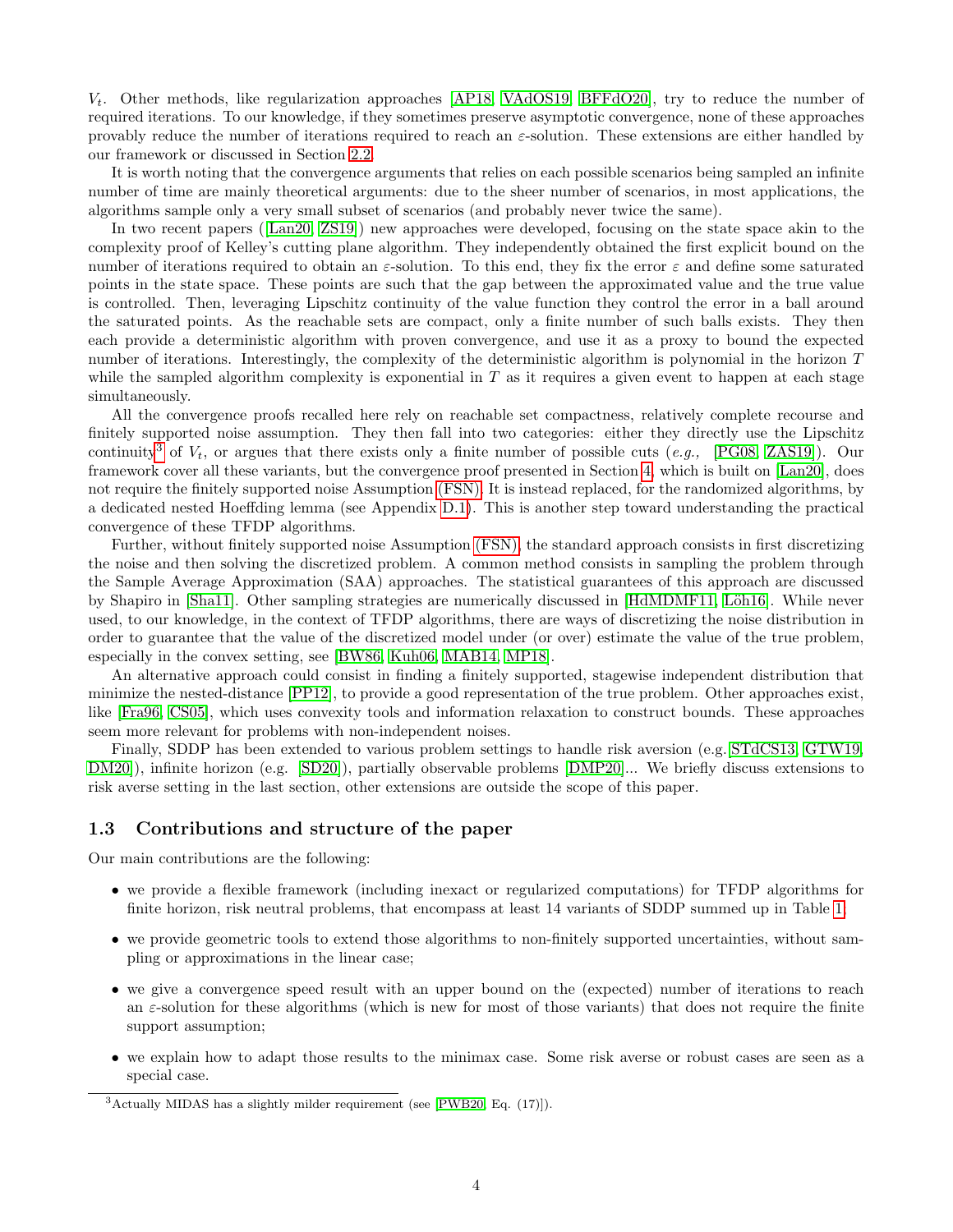The remains of the paper is as follows. Section 2 introduces the general framework, discusses some extensions, and the classical ways of obtaining exact or approximated cuts. Section 3 details how to leverage polyhedral geometry to implement an exact SDDP algorithm for non-finitely supported noise in the linear case. Section 4 provides the main convergence and complexity results. Finally, Section 5 briefly reviews extensions to some robust and risk averse settings. Technical proofs and definitions can be found in the appendix.

#### 1.4 Notation

For ease of reference we recall here some notational convention used throughout the paper.  $[n]$  is the set of integer between 1 and n. Bold font (e.g.  $x_t$ ) denotes a random variable, normal font of the same character (e.g.  $x_t$ ) and element of its support. k and  $\kappa$  are indices of iteration, t and  $\tau$  are indices of time-step. L represent Lipschitzconstant,  $\gamma$  errors allowed in solving the subproblems,  $\varepsilon$  characterize the quality of the solution obtained. x denote a state, X a set of state (e.g.  $X_t^r$  is the set of reachable state) and X a set-valued application representing set of states (e.g.  $\mathcal{X}_t(x,\xi)$  is the set of admissible next state,  $\mathcal{X}_{\gamma,t}^{\sharp}(\widetilde{V})(x,\xi)$  is the set of  $\gamma$ -optimal next state...),  $\xi$  a noise,  $\ell_t$ is the loss function at time t, V a cost-to-go function,  $f \hat{a}$  cut. Overline is used for upper-approximation, underline for lower-approximation, hat (as in  $\mathcal{B}$ ) represent functions parametrized by  $\xi$ , and their counterpart without hat (as in B) being their expectation. B (resp. F) represent backward (resp. forward) Bellman operators.  $r_i(X)$  is the relative interior of X.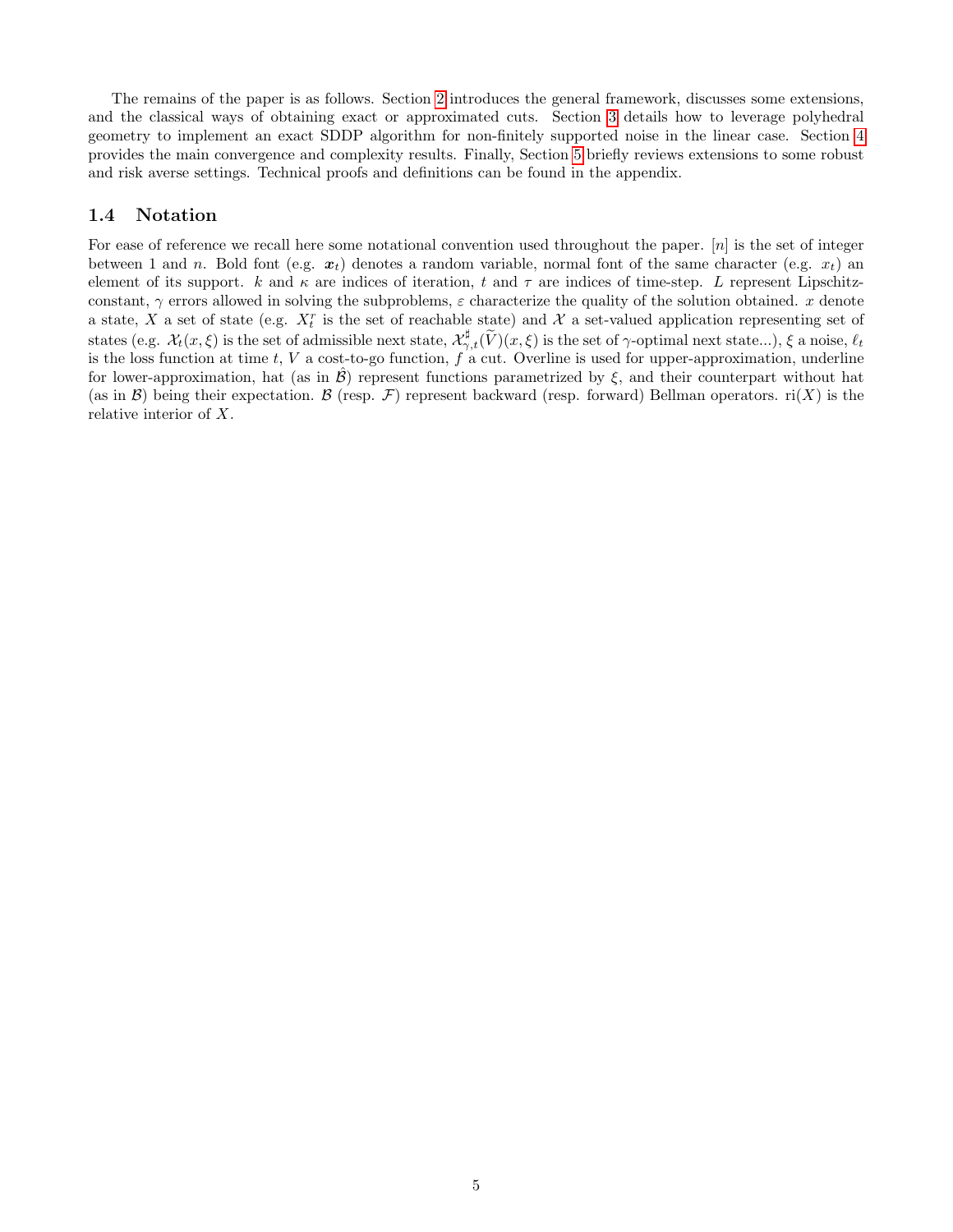| Algorithm's<br>name | Paper                 | Node selection:<br>Choice $\xi_t^k$ | $\mathcal{F}_t$ | $\underline{V}_t^k$        | $\overline{V}_t^k$         | Hypothesis              | Complexity<br>known |
|---------------------|-----------------------|-------------------------------------|-----------------|----------------------------|----------------------------|-------------------------|---------------------|
| <b>SDDP</b>         | [PP91]                | Random sampling                     | Exact           | Benders cuts               | $V_t$                      | Convex                  |                     |
| <b>EDDP</b>         | $\vert$ Lan20 $\vert$ | Explorative                         | Exact           | Benders cuts               | $V_t$                      | Convex                  | ✓                   |
| <b>APSDDP</b>       | [SS22]                | Random sampling                     | Exact           | Adaptive partition         | $V_t$                      | Linear                  | $\times$            |
| SDDiP               | [ZAS19]               | Random sampling                     | Exact           | Lagrangian or integer cuts | $V_t$                      | Mixed Integer Linear    | $\times$            |
| <b>MIDAS</b>        | [PWB20]               | Random sampling                     | Exact           | Step cuts                  | $V_t$                      | Monotonic Mixed Integer | $\times$            |
| <b>SLDP</b>         | [ACdC20]              | Random sampling                     | Exact           | Reverse norm cuts          | $V_t$                      | Non-Convex              | $\times$            |
|                     | [BDZ17]               | Problem child                       | Exact           | Benders cuts               | Epigraph as convex hull    | Convex                  | $\times$            |
|                     | [BDZ18]               | Problem child                       | Exact           | Benders $\times$ Epigraph  | $Hypograph \times Benders$ | Convex-Concave          | $\times$            |
| <b>RDDP</b>         | [GTW19]               | Deterministic                       | Exact           | Benders cuts               | Epigraph as convex hull    | Robust                  | $\times$            |
| <b>ISDDP</b>        | [Gui20]               | Random sampling                     | Inexact         | Inexact Lagrangian cuts    | $V_t$                      | Convex                  | $\times$            |
| TDP                 | [ACT20]               | Problem child                       | Exact           | Benders cuts               | Min of quadratic           | Convex                  | $\times$            |
|                     | [ZS19]                | Random or Problem                   | Regularized     | Generalized conjugacy cuts | Norm cuts                  | Mixed Integer Convex    | ✓                   |
| <b>NDDP</b>         | [ZS20]                | Random or Problem                   | Regularized     | Benders cuts               | Norm cuts                  | Distributionally Robust | $\checkmark$        |
| <b>DSDDP</b>        | $[LCC+20]$            | Random sampling                     | Exact           | Benders cuts               | Fenchel transform          | Linear                  | $\times$            |

Table 1: Synthesis of algorithms following the same framework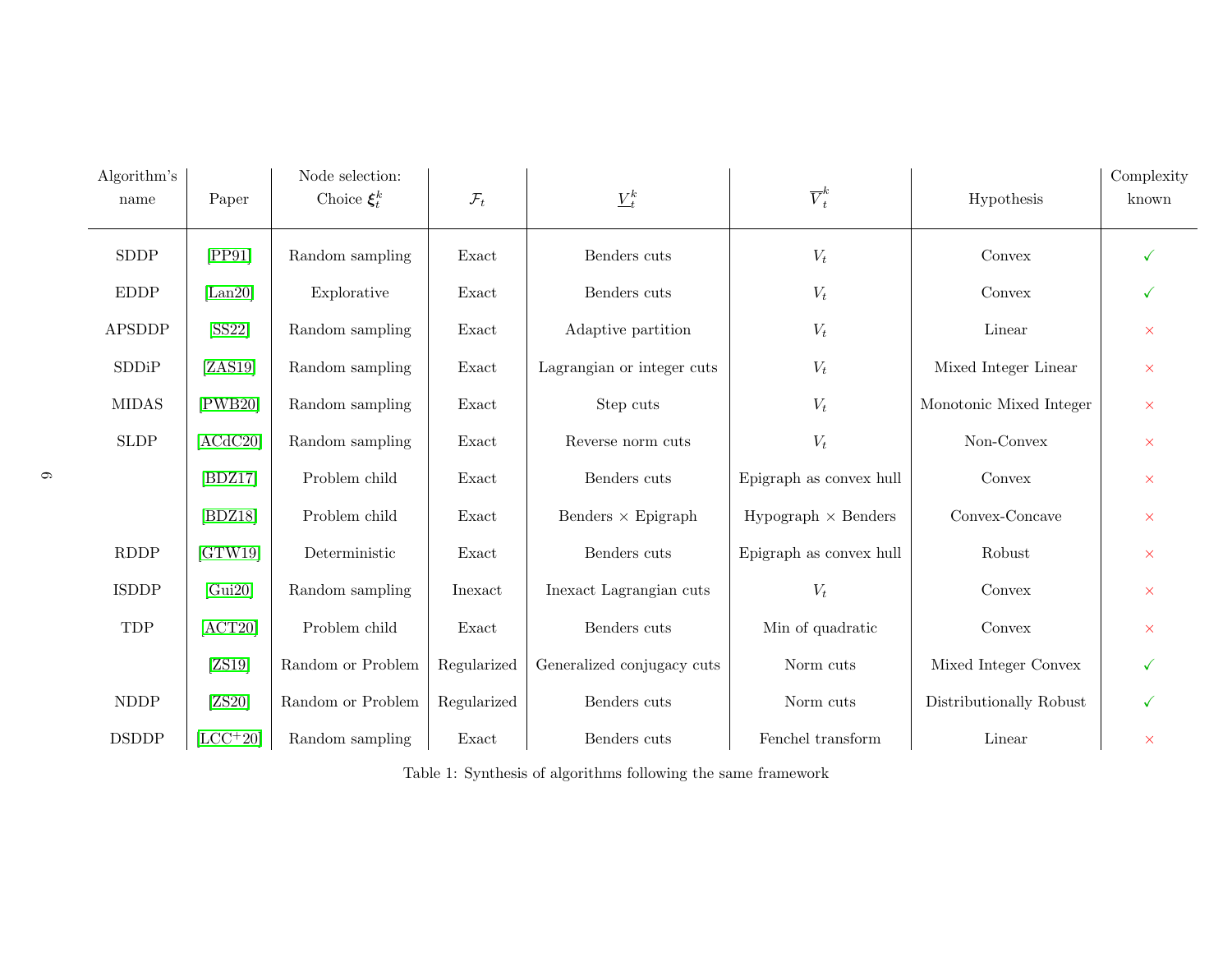## 2 Trajectory Following Dynamic Programming framework

Various extensions of the Stochastic dual dynamic programming (SDDP) algorithm have been developed for different set of assumptions. In this section, we first present a generic algorithmic framework for TFDP algorithms (see Algorithm 1) for risk-neutral multistage stochastic program that encompasses multiple known algorithms (see Table 1). These algorithms consider under and over approximation of the expected cost-to-go functions. The under-approximations are defined as the maximum of basic functions called cuts (some classical cuts are recalled in Appendix A). The upper-approximations are more diverse and not always computed. The remains of the section details how to obtain cuts, in particular Section 2.3 presents the finitely supported case, while Section 2.4 builds approximated cuts in the convex case.

#### 2.1 Algorithm

The flexible framework of Algorithm 1 defines improving lower approximations  $\underline{V}_t^k$  (resp. upper approximations<sup>4</sup>  $\overline{V}^k_t$  $_t$ ) of the expected cost-to-go functions  $V_t$ . Each iteration k of the algorithm consists in a forward phase to determine where to refine the approximations, followed by a backward phase to actually refine the approximations.

During the forward phase, we generate a trajectory  $x_1^k, \dots, x_{T-1}^k$ . Each  $x_t^k$  is chosen as an (almost) optimal decision at time t starting from state  $x_{t-1}^k$ , knowing that the random variable  $\xi_t$  takes the value  $\xi_t^k$ , and considering that the cost-to-go is given by the lower approximation  $\underline{V}_t^{k-1}$ . This is encapsulated in the forthcoming notion of forward Bellman operator. We denote  $\gamma$ -arg min<sub>x∈X</sub>  $f(x)$  the set of  $x \in X$  such that  $f(x) \leq \inf_{x \in X} f(x) + \gamma$ . We now define, for any Lipschitz (on  $X_t^r$ ) function  $\widetilde{V}$ , the set  $\mathcal{X}_{\gamma,t}^{\sharp}(\widetilde{V})$  of  $\gamma$ -optimal solution of the parametrized stage t problem with cost-to-go function  $\tilde{V}$ , that is,

$$
\mathcal{X}_{\gamma,t}^{\sharp}(\widetilde{V}) : (x,\xi) \mapsto \gamma \cdot \argmin_{y \in \mathcal{X}_t(x,\xi)} \ell_t(y,\xi) + \widetilde{V}(y).
$$

Since  $\ell_t + \widetilde{V}$  is a normal integrand, [RW09, Corollary 14.33] guarantees measurability of  $\mathcal{X}_{\gamma,t}^{\sharp}(\widetilde{V})$ . Further, as  $\mathcal{X}_{\gamma,t}^{\sharp}(\widetilde{V})$ is compact, there exists ([RW09, Cor 14.6]) a measurable selection of  $\xi \mapsto \mathcal{X}_{\gamma,t}^{\sharp}(\widetilde{V})(x,\xi)$  for all  $x \in X_t^r$ .

The following definition mathematically formalizes the selection choice<sup>5</sup>.

**Definition 2** (Forward operator). We say that  $\mathcal{F}_t$  is a  $\gamma_{t+1}^F$ -forward operator if, for all functions  $\tilde{V}: \mathbb{R}^{n_{t+1}} \to$  $\mathbb{R}\cup\{+\infty\}$ , Lipschitz on  $X_{t+1}^r$  and  $x\in X_t^r$ ,  $\mathcal{F}_t(\widetilde{V})(x,\cdot)$  is a measurable selection of  $\mathcal{X}_{\gamma}^{\sharp}$  $\gamma^\sharp_{\gamma^F_{t+1},t+1}(V)(x,\cdot).$ 

During the backward phase, we refine the approximations  $\underline{V}_t^k$  and  $\overline{V}_t^k$  $\int_t^{\infty}$ , they are both assumed to be Lipschitz on  $X_t^r$ . Further, the lower approximations  $\underline{V}_t^k$  is defined as the maximum of a finite number of cuts:  $\underline{V}_t^k = \max_{\kappa \leqslant k} f_t^k$ . For Algorithm 1 to converge we make the following assumption on the approximations computed.

Assumption 4 (Admissible approximations). The computed cuts  $f_t^k$  of  $\mathcal{B}_t(\underline{V}_{t+1}^k)$  at  $x_t^k$  satisfy:

- i)  $f_t^k$  is  $\gamma_t$ -tight, i.e.  $f_t^k(x_t^k) \geqslant \mathcal{B}_t(\underline{V}_{t+1}^k)(x_t^k) \gamma_t$
- ii)  $f_t^k$  is valid, i.e.  $f_t^k \leqslant \mathcal{B}_t(\underline{V}_{t+1}^k)$
- iii)  $\overline{V}_t^k$  $\sum_{t}$  is  $\overline{L}_{t}$ -Lipschitz

On the other hand the upper approximation  $\overline{V}_t^k$  $\int_{t}^{\infty}$ , not necessarily computed, shall satisfy the following properties:

iv)  $\overline{V}_t^k$  $t^k_t(x_t^k) \leqslant \mathcal{B}_t(\overline{V}_{t+1}^k)(x_t^k) + \overline{\gamma}_t$ (tightness)

$$
v) \quad \overline{V}_t^k \geqslant \mathcal{B}_t(\overline{V}_{t+1}^k) \tag{validity}
$$

- vi)  $\overline{V}_t^k \leqslant \overline{V}_t^{k-1}$ t (monotonicity)
- vii)  $\overline{V}_t^k$  $\sum_{t}$  is  $\overline{L}_{t}$ -Lipschitz

<sup>&</sup>lt;sup>4</sup>In some common cases, the upper approximations are chosen as  $\overline{V}_t^k = V_t$  but never evaluated.

<sup>&</sup>lt;sup>5</sup>This choice is comparable to selecting a stage solver which always return the same solution among the set of optimal solutions.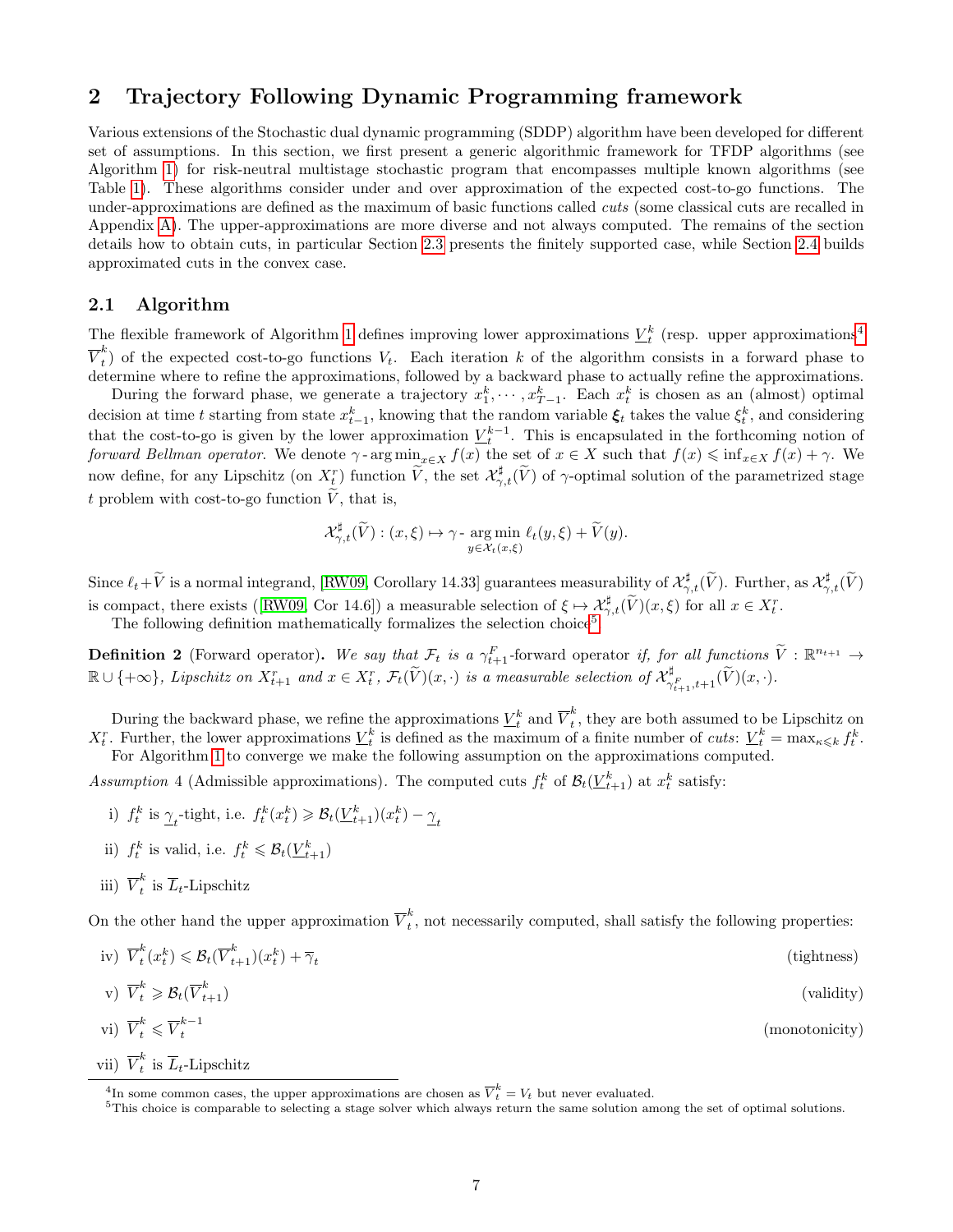Data: Random variables  $\xi_t$ , cost function at each step  $\ell_t$ , constraints set-valued function  $X_t$ , initial state  $x_0, \gamma_t^F$ -forward operators  $\mathcal{F}_t$ .

**1**  $\underline{V}_t^0 \equiv -\infty$  and  $\overline{V}_t^0 \equiv +\infty$  for  $t \in [T];$ 2 for  $k \in \mathbb{N}$  do  $/*$  Forward phase  $*/$  $\mathbf{s} \quad \begin{array}{c} \end{array}$  Set  $x_0^k = x_0;$ 4  $\vert$  for  $t = 1 : T - 1$  do 5 Choose  $\xi_t^k \in \text{supp}(\xi_t)$ ; 6 | Let  $x_t^k = \mathcal{F}_{t-1}(\underline{V}_t^{k-1})(x_{t-1}^k, \xi_t^k)$ ; 7 end  $\hspace{0.1mm}/\ast$  Backward phase  $\hspace{0.1mm}$ 8 Set  $\underline{V}_T^k \equiv \overline{V}_T^k \equiv 0;$ 9  $\vert$  for  $t = T - 1:-1:1$  do 10 Find a  $\underline{L}_t$ -Lipschitz on  $X_t^r$ , valid and  $\gamma$ -tight cut  $f_t^k$  of  $\mathcal{B}_t(\underline{V}_{t+1}^k)$  at  $x_t^k$ , i.e. such that  $f_t^k(x_t^k) \geq \mathcal{B}_t(\underline{V}_{t+1}^k)(x_t^k) - \underline{\gamma}_t$  and  $f_t^k \leq \mathcal{B}_t(\underline{V}_{t+1}^k)$ ; 11 Set  $\underline{V}_t^k = \max(\underline{V}_t^{k-1}, f_t^k);$ **12** Define  $\overline{V}_t^k$  $\int_t^{\infty}$  satisfying Assumption 4, Items iv) to vii); 13 end 14 end

#### Algorithm 1: A general framework for TFDP algorithms

For the algorithm to be well-defined we need to guarantee the existence of cuts and upper approximation satisfying previous assumption, as formally assumed now:

Assumption 5. For every  $t \in [T]$  and  $k \in \mathbb{N}^*$ , there exists at least one cut  $f_t^k$  of  $\mathcal{B}_t(\underline{V}_{t+1}^k)$  satisfying Assumption 4.

This assumption is for example ensured through relatively complete recourse in the linear setting [PP91], through extended relatively complete recourse in the convex setting [GLP15], through relatively complete continuous recourse in the binary setting [ZAS19], and relatively complete recourse and Lipschitz assumption in the Lipschitz setting of [ACdC20].

**Remark 3** (Asymmetry of upper and lower approximations). The framework is not symmetrical in its treatment of the upper and lower cost-to-go approximations. Indeed, Line 6 should not be done with the upper approximations<sup>6</sup> as it would restrict the exploration of the state space. For example, assume that  $\overline{V}_t$  are (slightly Lipschitz-regularized) indicator functions of a single point, then the forward phase would always produce the same trajectory, and the upper bound would not be updated.

Further, multiple TFDP algorithm do not actually compute  $\overline{V}_t$ , simply setting it to the true expected cost-to-go  $V_t$  (for iterations bounds).

We have a first monotonicity result.

**Lemma 4.** Under Assumptions 1 to 5, for all  $k \in \mathbb{N}$ ,  $t \in [T-1]$  and  $x \in \mathbb{R}^{n_t}$  we have

$$
\underline{V}_t^{k-1}(x) \leq \underline{V}_t^k(x) \leq \mathcal{B}_t(\underline{V}_{t+1}^k)(x) \leq V_t(x)
$$
\n(5a)

$$
V_t(x) \leqslant \mathcal{B}_t(\overline{V}_{t+1}^k)(x) \leqslant \overline{V}_t^k(x) \leqslant \overline{V}_t^{k-1}(x)
$$
\n(5b)

In particular, the gap can only decrease

$$
0 \leqslant \overline{V}_t^k(x) - \underline{V}_t^k(x) \leqslant \overline{V}_t^{k-1}(x) - \underline{V}_t^{k-1}(x) \tag{6}
$$

*Proof.* Direct by double induction on t and k and monotonicity of the Bellman operator.

**Remark 5** (The standard SDDP algorithm). The most common TFDP algorithm is the stochastic dual dynamic programming (SDDP). It was originally designed by Pinto and Pereira ([PP91]) for multistage stochastic linear problems. In SDDP, the value of the noise  $\xi_t^k$ , chosen in Line 5, is drawn randomly on supp $(\xi_t)$  which is assumed to be finite. The lower approximations are defined as maximum of affine cuts. For each  $\xi \in \text{supp}(\xi_t)$ , computing

```
\Box
```
<sup>&</sup>lt;sup>6</sup>The upper approximations  $(\overline{V}_t^k)_{t\in[T]}$  still provide an admissible policy through the forward Bellman operators which has interesting properties, see  $[LOC<sup>+</sup>20]$ .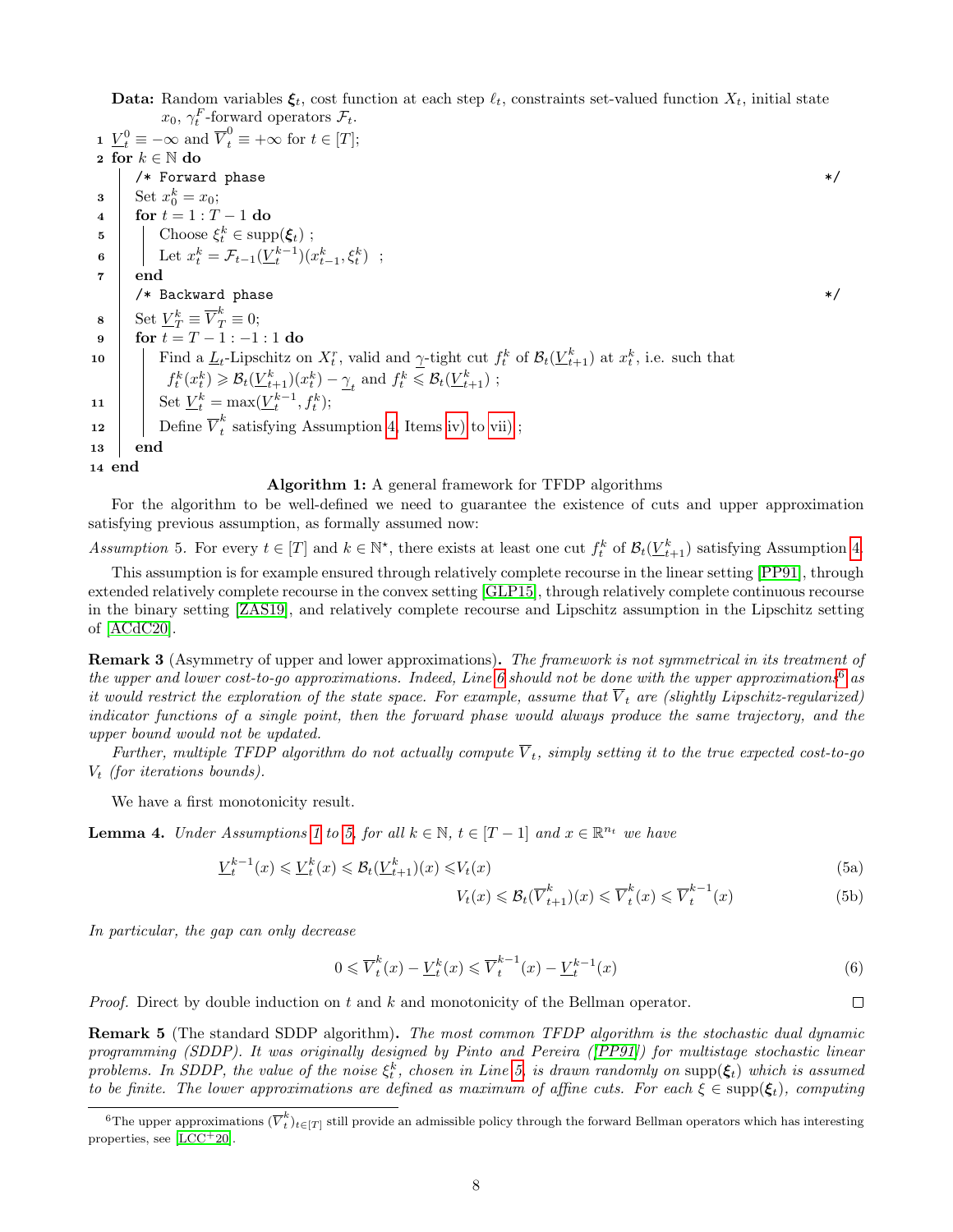$\hat{\mathcal{B}}_t(\underline{V}^{k-1}_{t+1})(x_t^k,\xi)$  consists in solving a LP, and standard linear programming duality yields a subgradient  $\hat{\alpha}_t^k(\xi)\in$  $\frac{\partial \hat{B}_t(\underline{V}_{t+1}^{k-1})(x_t^k,\xi)}{\partial t}$  and value  $\hat{\beta}_t^k(\xi) = \hat{B}_t(\underline{V}_{t+1}^{k-1})(x_t^k,\xi)$ . Taking the expectation, we set  $\alpha_t^k = \mathbb{E}\big[\hat{\alpha}_t^k(\xi_t)\big]$  and  $\beta_t^k =$  $\mathbb{E}\big[\hat{\beta}_t^k(\boldsymbol{\xi}_t)\big]$ , to define the so-called Benders' cut

$$
f_t^k: x_t \mapsto \alpha_t^{k\top} (x_t - x_t^k) + \beta_t^k. \tag{7}
$$

Under relatively complete recourse assumption, the cuts can be assumed to be  $\underline{L}_t$ -Lipschitz. Further, in this simple setting, all errors are null:  $\gamma_t = \overline{\gamma}_t = \gamma_t^F = 0$ . Finally, no upper bound are computed and the complexity results of Section 4 are obtained by taking  $\overline{V}_t^k = V_t^k$ .

Algorithm 1 is a flexible framework, and some lines remain to be detailed, which we now discuss.

Node selection choice in Line 5 Most TFDP algorithms choose  $\xi_t^k$  by drawing it randomly according to the law of the random variable  $\xi_t^k$ . The forward phase can then be seen as a Monte Carlo method for finding a trajectory  $x_1^k, \dots, x_T^k$ . Then, it is also possible to choose  $\xi_t^k$  thanks to quasi Monte-Carlo methods.

Another way of choosing  $\xi_t^k$  consists in picking the  $\xi \in \text{supp}(\xi_t)$  that maximizes a certain criterion. In [BDZ17], Baucke, Downward and Zakeri suggested to chose  $\xi_t^k$  such that  $x_t^k$  maximizes the gap between the upper and lower approximations, *i.e.*,  $\overline{V}_t^k$  $t(t_t^k(t_t^k) - \underline{V}_t^k(x_t^k)$ . They called this choice of  $\xi_t^k$ , the problem child node selection. In [Lan20], Lan presented the Explorative Dual Dynamic Programming algorithm, where  $\xi_t^k$  is chosen so that  $x_t^k$  is the most distinguishable point, i.e. such that  $x_t^k$  is far from the previous computed points, see Eq. (46b), we speak of explorative node selection.

The proofs of convergence are harder to derive when  $\xi_t^k$  is chosen randomly, and the best upper bound known on the number of iterations of these algorithms are exponential in the horizon T. In comparison, when  $\xi_t^k$  is chosen deterministically as the problem child or as the most distinguishable point, the number of iterations is bounded by a polynomial in T. However, random sampling is often more efficient in practice (and easier to implement). We discuss the complexity results in Section 4.

Forward operator choice in Line 6 In most algorithms, we assume that  $\gamma_t^F = 0$  for all  $t \in [T-1]$ , thus  $\mathcal{F}_{t-1}(V)(x, \cdot)$  is a measurable selection of arg min<sub>y∈∈ $\mathcal{X}_t(x, \cdot)$ </sub>  $\ell_t(y, \cdot) + V(y)$ . There has also been proposition to use inexact cuts [Gui20] to alleviate computational burden of each iteration.

Further, there have been various propositions to regularize the SDDP algorithm, see [AP18, VAdOS19, GLT20]. They mostly boil down to choosing a different forward operator, e.g., by adding a regularization term, which can be seen as  $\gamma_t^F$ -forward operator with  $\gamma_t^F \neq 0$ . For example, one can choose  $\mathcal{F}_{t-1}(\tilde{V})(x,\xi)$  as a proximity operator  $\text{prox}_{\ell_t(\cdot,\xi) + \widetilde{V}(\cdot),\alpha}(\check{y}) := \arg \min_{y \in \mathcal{X}_t(x,\xi)} \ell_t(y,\xi) + \widetilde{V}(y) + \alpha \|y - \check{y}\|_2^2$ . In that case, if  $X_t(x,\xi)$  has a finite diameter  $D$ , for  $y = \mathcal{F}_{t-1}(\widetilde{V})(x,\xi)$ , we have  $\ell_t(y,\xi) + \widetilde{V}(y) \leq \min_{y' \in \mathcal{X}_t(x,\xi)} \ell_t(y',\xi) + \widetilde{V}(y') + \alpha D$ . Then,  $\mathcal{F}_t$  is an  $\alpha D$ -forward operator.

Finally, it is important that the algorithm use a single  $\gamma_t^F$ -forward operator. Indeed, if the set of  $\gamma_t^F$ -optimal solutions  $\mathcal{X}_{\alpha}^{\sharp}$  $\gamma_{t,\tau,t}^{\mu}(V)(x,\xi)$  is not reduced to a single point, the convergence results only holds for the points selected by the forward operator. This remark is not only theoretical and have implications in practice: to be safe one should use the same solver (and parameters) during the training phase and exploitation phase of the algorithm. For example, consider a problem with two equivalent storage and that only one of them is required to provide an optimal solution. Consider two forward operators, the first one,  $\mathcal{F}_{t-1}^1$ , prefers using the first storage while the second,  $\mathcal{F}_{t-1}^2$ prefers using the second storage. Now assume that the algorithm ran until convergence with  $\mathcal{F}_{t-1}^1$  yielding the approximations  $\underline{V}_t^{\infty}$ . Then,  $\underline{V}_t^{\infty}$  correctly evaluates the value of the first storage, but has no information on the second. Consequently, a trajectory given by  $\mathcal{F}_{t-1}^2(\underline{V}_t^{\infty})$  might be far from optimal. A discussion of this fact, and practical answers, can be found in [Dow18, §2.7].

**Cuts**  $f_t^k$  choice in Line 10 We need to compute cuts  $f_t^k$  to approximate  $\mathcal{B}_t(\underline{V}_{t+1}^k)$  in the neighborhood of  $x_{t-1}^k$ . Recall that in Eq. (3b),  $\mathcal{B}_t$  is defined as an expectation of parametric Bellman operators  $\mathcal{B}_t(\underline{V}_{t+1}^k)$  $\mathbb{E}\big[\hat{\mathcal{B}}_t(\underline{V}_{t+1}^k)(\cdot,\boldsymbol{\xi}_t)\big]$  Eq. (3a). Then, we can compute the average cut  $f_t^k$  thanks to parametric cuts  $\hat{f}_{t,\xi}^k$ . In the finitely supported case in Section 2.3, we show that we can compute the average cut  $f_t^k$  directly by taking  $f_t^k = \mathbb{E}[\hat{f}_{t,\xi}^k]$ whereas in the convex, non finitely-supported case, we present in Section 2.4 methods to approximate  $\mathbb{E}\left[f_{t,\xi}^{k}\right]$ . Finally, exact methods for linear problems are developed in Section 3. Furthermore, depending on the problem structure, there exist several types of parametrized cuts  $\hat{f}_{t,\xi}^k$  in the literature. We recall them in Appendix A.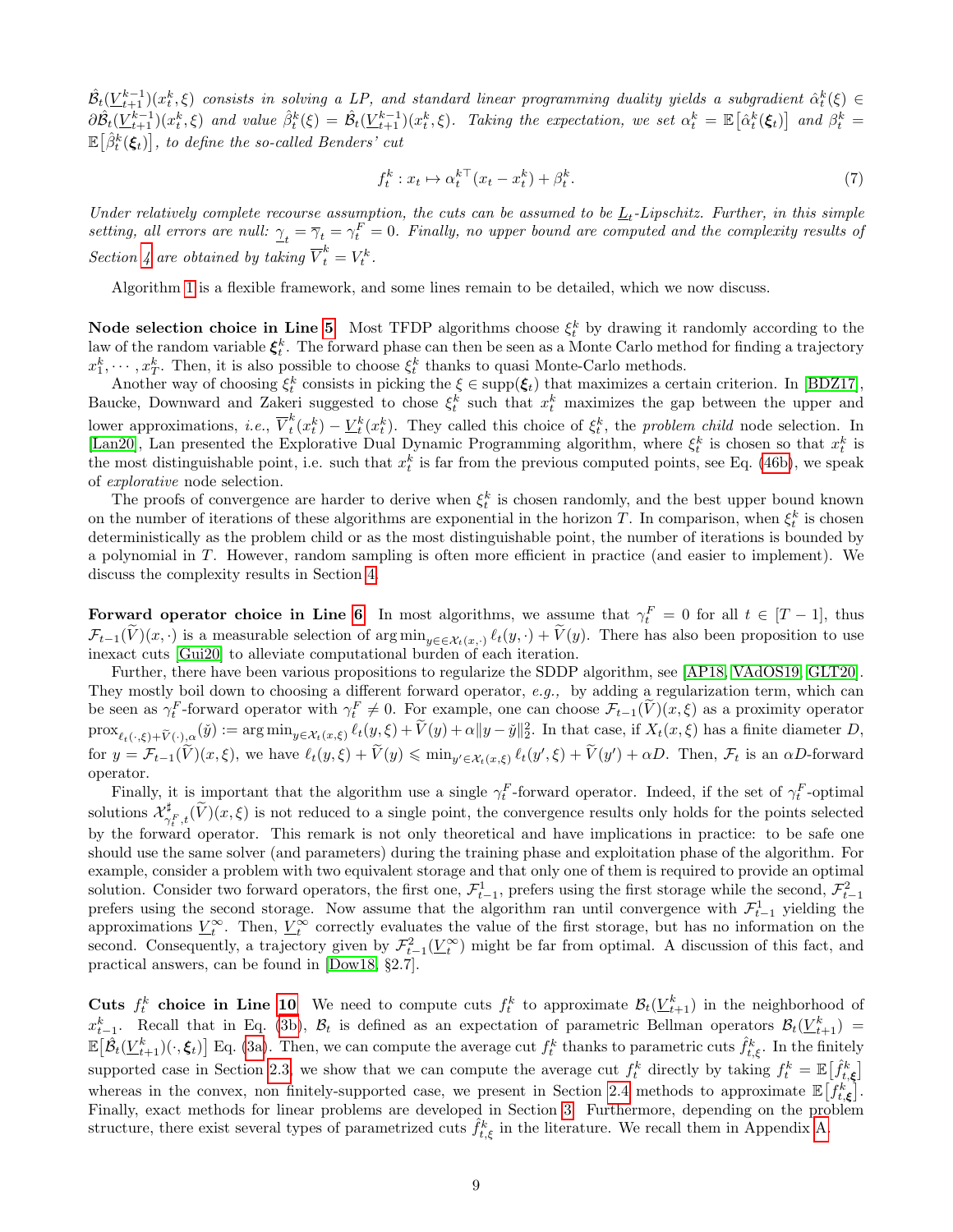

Figure 1: An example of upper and lower approximations

Upper approximations  $\overline{V}_t^k$  choice in Line 12 In most TFDP algorithms, no upper bound function is computed. In that case, we just set  $\overline{V}_t^k \equiv V_t$  in the convergence proof. However, some algorithms rely on the computation of these upper bounds, for example for computing a problem-child node selection. In the convex case, assume that we have, for  $t \in [T]$ , some points  $(x_t^{\kappa}, \overline{v}_t^{\kappa})_{\kappa \in [k]}$  that are in the epigraph of  $V_t$ . Now define  $\overline{V}_t^k$  $\int_{t}^{\pi}$  such that epi $(\overline{V}^k_t)$  $\mathcal{L}_t^k$ ) = Conv  $((x_t^{\kappa}, \overline{v}_t^{\kappa})_{\kappa \in [k]}) + \{(x, z) \in \mathbb{R}^{n_t} \times \mathbb{R} \mid \overline{L}_t ||x||_1 \leqslant z\} \subseteq \text{epi}(V_t)$ . Then,  $\overline{V}_t^k$  $\hat{t}$  is an upper-approximation  $\overline{V}_t^k$  of  $V_t$  on  $X_t^r$ . Computing points  $(x_t^{\kappa}, \overline{v}_t^{\kappa})_{\kappa \in [k]}$  in the epigraph of  $\hat{V}_t$  can be done either throughout the algorithm as in the problem-child approach [BDZ17], or in batch backward in time for a given set of trajectories as suggested by [PdMF13]. Upper approximation functions can also be obtained through duality see [LCC+20, dCL21].

#### 2.2 Extensions of the framework

Although we tried to present a general framework, for the sake of simplicity, Algorithm 1 does not integrate every variants of SDDP. We now discuss how this framework can be extended and if the complexity results and proofs are still valid with these new extensions.

**Multiple forward phases.** In practice, SDDP is often implemented with multiple forward phases, *i.e.*, at iteration k we compute N forward phases  $(x_t^{k,i})_{t\in[T-1],i\in[N]}$ , in parallel. Consequently, in the backward phase we compute, for each time step  $t \in [T-1]$ , N tight and valid cuts  $(f_t^{k,i})_{i \in [N]}$ . This variation is included in the framework of Algorithm 1 by considering that the cut  $f_t^k$  is the maximum over  $i \in [N]$  of all cuts  $f_t^{k,i}$ . The complexity results follow directly (in iteration number).

**Multicut.** In the finitely supported case, instead of computing an average cut  $f_t^k$  of the expected cost-to-go function  $V_t$ , it is possible to store for each  $\xi \in \text{supp}(\xi_t)$  a cut  $\hat{f}_{t,\xi}$  of the cost-to-go function  $\hat{V}_t(\cdot,\xi)$ . Unlike the single cut case where  $\underline{V}_t^k(\cdot) = \max_{\kappa \leq k} f_t^{\kappa}(\cdot)$ , in the multicut case, we compute approximation function as  $\underline{V}_t^k(\cdot) = \sum_{\xi \in \text{supp}(\xi_t)} \mathbb{P}[\xi] \max_{\kappa \leqslant k} \hat{f}_{t,\xi}^{\kappa}(\cdot)$ . Up to a slight reinterpretation, by considering a global cut  $f_t(\cdot) = \sum_{\xi \in \text{supp}(\xi_t)} \mathbb{P}[\xi] \max_{\kappa \leq k} \hat{f}_{t,\xi}(\cdot),$  this variation is covered by our framework.

However, with continuous random variables, the notion of multiple cuts is not well-defined.

Cut computation in forward. Another variation of SDDP consists in computing the cuts during the forward phase (and no backward phase). In this variant, the cuts do not approximate  $\mathcal{B}_t(\underline{V}_{t+1}^k)$  and  $\mathcal{B}_t(\overline{V}_{t+1}^k)$  in the neighborhood of  $x_t^k$ , but approximate  $\mathcal{B}_t(\underline{V}_{t+1}^{k-1})$  and  $\mathcal{B}_t(\overline{V}_{t+1}^{k-1})$  in the same neighborhood. Although this variant is not handled by the framework, all proofs can be adapted in a straightforward manner. More precisely, we only need to adapt the forthcoming proof of Lemma 39. In particular, in the proof of Lemma 39, we obtain directly Eq. (87c) and Eq. (88c), without using the monotonicity, because we approximate  $\mathcal{B}_{t}(\underline{V}_{t+1}^{k-1})$  and  $\mathcal{B}_{t}(\overline{V}_{t+1}^{k-1})$ .

Cut selection. After many iterations, the number of cuts can slow down the new iterations. To speed up SDDP iterations, another idea is to delete some cuts. For example, we can decide to delete only the dominated cuts, i.e., the cuts that do not affect the values of the approximations  $\underline{V}_t^k$ . The monotonicity property and the complexity results are still valid in this setting. Unfortunately, finding which cut is dominated is time-consuming which do not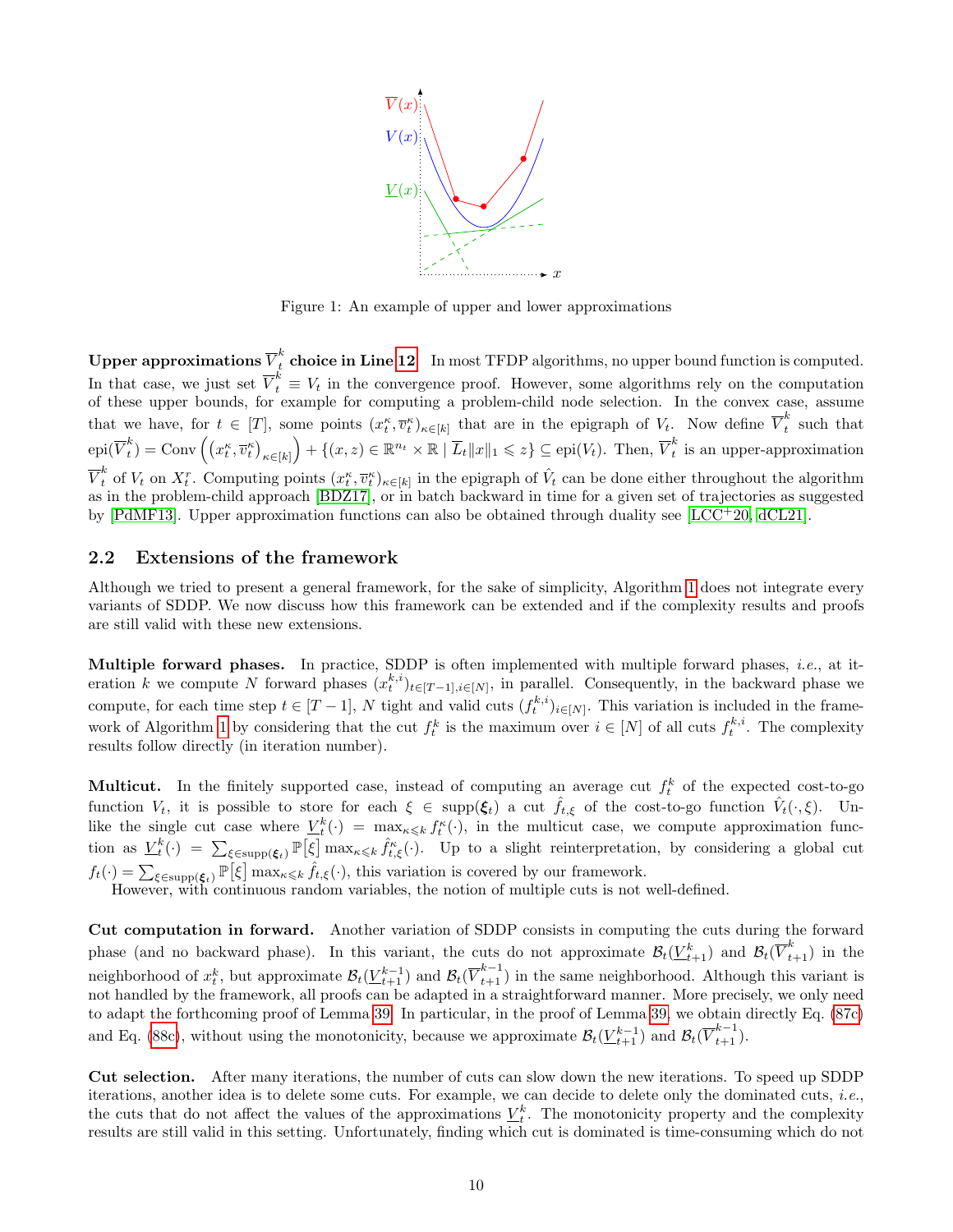make this method numerically efficient. Instead, we often use some heuristics to delete cuts which are probably dominated. However, these heuristics do not guarantee that we have the monotonicity property of approximations. Then, the complexity and convergence results seems harder to obtain. See [BG21] for an asymptotic convergence result on SDDP with cut selection.

Adaptive partition based methods In [SL15], Song and Luedtke presented the adaptive partition based methods (APM) to solve 2-stage linear problems by partitioning the set of scenarios. It was then adapted to the multistage case in [SS22] where Siddig and Song proposed an adaptive partition based SDDP, in both case under the finitely supported noise Assumption (FSN). The idea of APM is to replace the expected cost-go-function  $V = \mathbb{E}[\hat{V}(\cdot,\xi)]$  by a partitioned expected cost-to-go function  $V_{\mathcal{P}} = \sum_{P \in \mathcal{P}} \mathbb{P}[\xi \in P] \hat{V}(\cdot, \mathbb{E}[\xi | \xi \in P])$  where  $\mathcal{P}$  is a partition of the uncertainty set Ξ. A partition P is said to be tight at  $\tilde{x}$ , if  $V_P(\tilde{x}) = V(\tilde{x})$ , valid if  $V_P(x) \le V(x)$  for all  $x \in \mathbb{R}^{n_t}$  and *adapted to*  $\check{x}$  if it is valid and tight at  $\check{x}$ . Then, when  $\mathcal P$  is a partition adapted to  $\check{x}$ , we can see the partitioned expected cost-to-go function  $V_P$  as a valid and tight cut of V at  $\check{x}$ . Such cuts represent the tangeant cone of epi $(\mathcal{B}_t(\underline{V}^k_{t+1}))$  at x where Benders' cut represent a single tangeant plane (see [FL21, §3.2]). APM methods were extended to general distribution in [RPM21]. In [FL21], the authors provided a necessary and sufficient condition for a partition to be adapted (without Assumption (FSN)) as well as a geometric method to obtain a valid and adapted partition. In particular, APM SDDP algorithm of [SS22] is a TFDP algorithm falling in the framework of Algorithm 1. It can be adapted to the non-finitely supported case through the discussion in Section 3.

#### 2.3 Cuts with finitely supported distribution

We now focus on finding a cut in Line 10 of Algorithm 1. More precisely, we want to approximate  $\mathcal{B}_t(\underline{V}_{t+1}^k)$  in the neighborhood of  $x_{t-1}^k$ . Recall that  $\mathcal{B}_t$  is defined as an expectation of parametric Bellman operators  $\hat{\mathcal{B}}_t$  (see Eq. (3)). When the distribution of  $\xi_t$  is finitely supported, computing a cut of  $\hat{\mathcal{B}}_t(\tilde{V})(\cdot,\xi)$  for each elements  $\xi \in \text{supp}(\xi_t)$ automatically yields a cut for  $\mathcal{B}_t(V)$ .

**Proposition 6.** Assume that  $\xi_t$  is finitely supported with  $p_{\xi} := \mathbb{P}[\xi_t = \xi]$ , for all  $\xi \in \text{supp}(\xi_t)$ , then

$$
\mathcal{B}_t(\widetilde{V})(x) = \sum_{\xi \in \text{supp}(\xi_t)} p_{\xi} \widehat{\mathcal{B}}_t(\widetilde{V})(x,\xi)
$$
\n(8a)

For every  $\xi \in \text{supp}(\xi_t)$ , assume that  $\hat{f}_{\xi}$  is a valid and  $\hat{\gamma}_{t,\xi}$ -tight cut of function  $\hat{\mathcal{B}}_t(\widetilde{V})(\cdot,\xi)$  at  $\check{x}$  , then we have

$$
f := \sum_{\xi \in \text{supp}(\xi_t)} p_{\xi} \hat{f}_{\xi} \text{ is a valid and } \underline{\gamma}_t\text{-tight cut of } \mathcal{B}_t(\widetilde{V}) \text{ at } \check{x} \text{ with } \underline{\gamma}_t := \sum_{\xi \in \text{supp}(\xi_t)} p_{\xi} \hat{\underline{\gamma}}_{t,\xi}
$$
(8b)

In this finitely-supported distribution setting, it remains to find cuts of the function  $\hat{\mathcal{B}}_t(\tilde{V})(.,\xi)$ . There exist several tight and valid cuts depending on the structure of  $\ell_t$  and  $X_t$ . We present classical cuts of the literature in Appendix A where we detail under which conditions these cuts are tight and valid and show how to compute them.

#### 2.4 Approximated cuts in the convex case

In this section, we now turn to obtaining approximated cuts leveraging convexity. We present a method based on the inequalities of Jensen and Edmundson-Madanski, adapting the results of Birge and Wets [BW86] to our setting, see also [ $KM^+76, 4.7$ ].

We start by recalling two well-known useful convex inequalities.

**Proposition 7** (Jensen's and Edmunson-Madanski inequalities). Let  $g : \mathbb{R}^l \to \mathbb{R}$  be a convex function and  $\xi$  be a random variable. Assume that there exists a polytope<sup>7</sup>  $\Xi \subset \mathbb{R}^l$  containing supp( $\xi$ ).

For any  $\xi \in \Xi$  we denote  $S_{\Xi}(\xi)$  the set of barycentric coordinates of  $\xi$ , that is the set of coefficients  $(\widetilde{\sigma}_{\Xi,v})_{v \in \text{Vert}} \Xi(\xi) \in$ <br> $\Xi$   $\Xi$  and that  $\xi = \sum_{\widetilde{\sigma}_{\Xi,v}} (\xi)_{v \in \text{Vert}} \sum_{\widetilde{\sigma}_{\Xi,v}} (\xi)_{v \in \widetilde{\sigma}_{$  $[0,1]^{|\text{Vert }\Xi|}$  such that  $\xi = \sum_{v \in \text{Vert}(\Xi)} \widetilde{\sigma}_{\Xi,v}(\xi)v$  and  $\sum_{v \in \text{Vert}(\Xi)} \widetilde{\sigma}_{\Xi,v}(\xi) = 1$ . Let  $\xi \mapsto (\sigma_{\Xi,v}(\xi))_{v \in \text{Vert }\Xi}$  be any mea-

<sup>&</sup>lt;sup>7</sup>The results can be extended to the case where  $\Xi$  is an unbounded polyhedron. We must then consider a set Ray( $\Xi$ ) of extreme rays of the recession cone of Ξ (see [EZ94])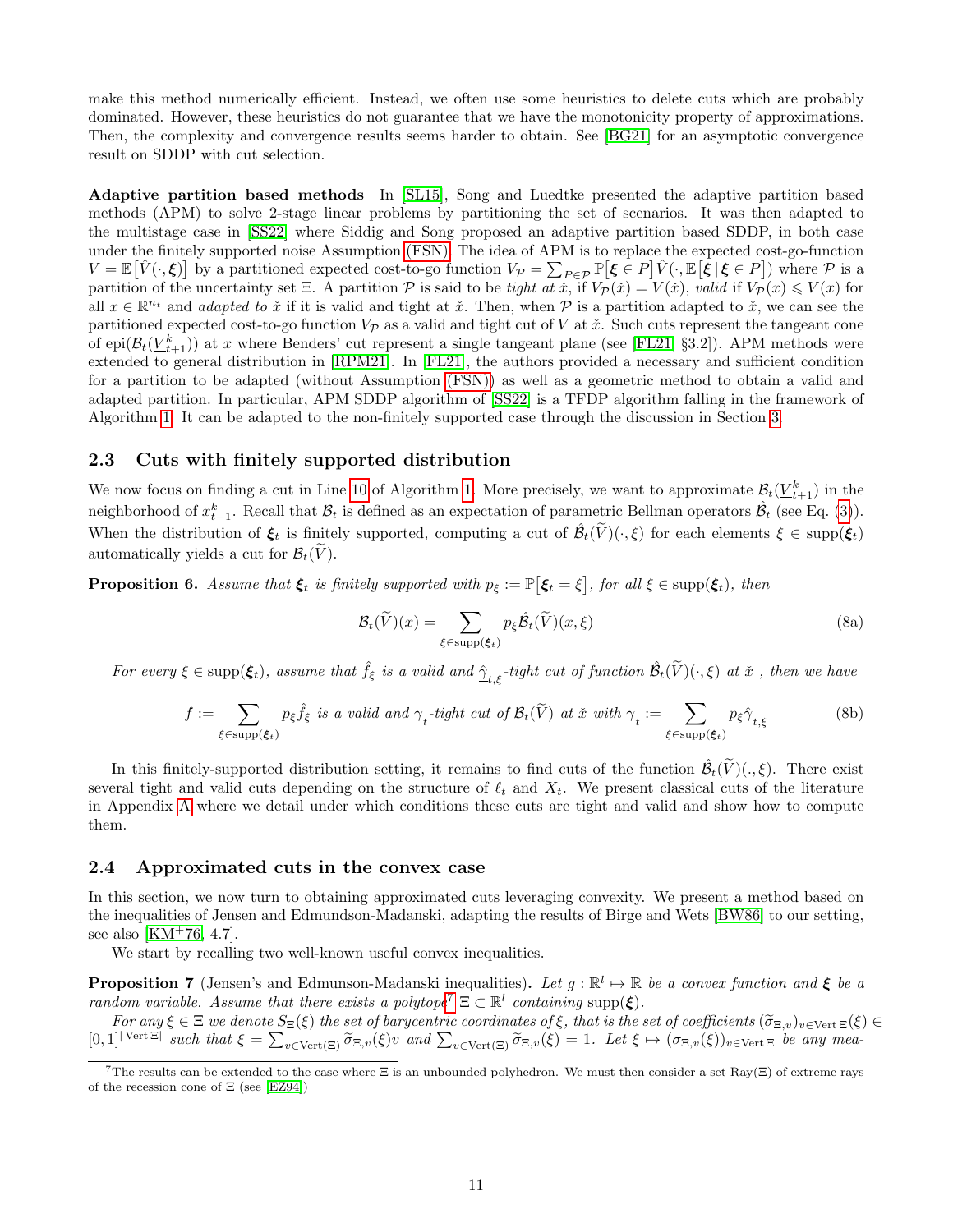

Figure 2: An illustration of Jensen and Edmundson-Madanski inequalities

surable selection<sup>8</sup> of  $S_{\Xi}(\xi)$ . We have the following inequality:

$$
g\left(\mathbb{E}\left[\xi\right]\right) \leqslant \mathbb{E}\left[g(\xi)\right] \leqslant \sum_{v \in \text{Vert}(\Xi)} \mathbb{E}\left[\sigma_{\Xi,v}(\xi)\right] g(v) \tag{9}
$$

Moreover, if g is Lipschitz with constant L and  $\Xi$  has a diameter D, the gap is at most LD:

$$
\sum_{v \in \text{Vert}(\Xi)} \mathbb{E}\big[\sigma_{\Xi,v}(\xi)\big] g(v) \leqslant g\big(\mathbb{E}\big[\xi\big]\big) + LD \tag{10}
$$

Proof. Left-hand side of Eq. (9) is the classical Jensen inequality. Let  $\xi \in \Xi$ , as  $(\sigma_{\Xi,v})_{v \in \text{Vert}} \Xi(\xi)$  are barycentric coordinates, we have, by convexity of  $g, g(\xi) \leq \sum_{v \in \text{Vert}(\Xi)} \sigma_{\Xi,v}(\xi) g(v)$ . Taking the expectation leads to the righthand side of Eq. (9) called Edmundson-Madanski inequality.

Assume now that  $\Xi$  has diameter D. Since  $\Xi$  is convex,  $\mathbb{E}[\xi] \in \Xi$ , thus for all  $v \in \text{Vert } \Xi$ ,  $\|\mathbb{E}[\xi] - v\| \leq D$ . Further, as g is Lipschitz, we have  $||g(v) - g(E[\xi])|| \leq L D$ . Taking the convex combination yields Eq. (10).  $\Box$ 

These inequalities can be refined. Let  $P$  be a finite collection of almost surely disjoint polyhedra covering  $\text{supp}(\xi)$ , i.e.  $\text{supp}(\xi) \subset \bigcup_{P \in \mathcal{P}} P$  and  $\mathbb{P}[P \cap P'] = 0$  if  $P \neq P' \subset \mathcal{P}$ . Then, by the law of total expectation,  $\mathbb{E}[g(\xi)]=\sum_{P\in\mathcal{P}}\mathbb{P}[P]\mathbb{E}[g(\xi)|P]$ . Applying Jensen and Edmundson inequalities to each term of this sum, we get

$$
\sum_{P \in \mathcal{P}} \mathbb{P}[P] g(\mathbb{E}[\xi|P]) \leq \mathbb{E}[g(\xi)] \leq \sum_{P \in \mathcal{P}} \mathbb{P}[P] \sum_{v \in \text{Vert}(P)} \mathbb{E}[\sigma_{P,v}(\xi)] g(v) \tag{11}
$$

In particular, if all polyhedra  $P \in \mathcal{P}$  have a diameter smaller than d, the gap can be bounded by Ld.

We now get back to the problem of Line 10 of Algorithm 1 where we want to approximate  $\mathcal{B}_t(\underline{V}_{t+1}^k)$  in the neighborhood of  $x_{t-1}^k$ . Recall that  $\mathcal{B}_t$  is defined as an expectation of parametric Bellman operators  $\hat{\mathcal{B}}_t$  (see Eq. (3)). Unlike in Section 2.3 where the random variable where finitely supported, we cannot write the expected cut as a finite sum of parametric cuts. However, the Jensen and Edmundson-Madanski inequalities allows us to derive approximate cuts and upper bound functions.

**Proposition 8.** Assume that  $\ell_t$  is a jointly convex function with Lipschitz constant L. Let P be a finite collection of almost surely disjoint polyhedra covering supp $(\xi)$ , such that any  $P \in \mathcal{P}$  has a diameter smaller than  $d \in \mathbb{R}_+$ . Denote for each  $P \in \mathcal{P}$ ,  $p_P := \mathbb{P}[P]$  and  $\xi_P := \mathbb{E}[\xi|P]$ .

For every  $P \in \mathcal{P}$ , assume that  $\underline{f}_P$  is a valid and  $\underline{\gamma}_{t,P}$ -tight cut of the parametric function  $\hat{\mathcal{B}}_t(\widetilde{V})(\cdot,\xi_P)$  at  $\check{x}$ , then by defining  $\underline{\gamma}_t := Ld + \sum_{P \in \mathcal{P}} p_P \underline{\gamma}_{t,P}$ , we have

$$
\underline{f} := \sum_{P \in \mathcal{P}} p_P \underline{f}_P \text{ is a valid and } \underline{\gamma}_t\text{-tight cut of } \mathcal{B}_t(\widetilde{V}) \text{ at } \check{x}
$$
\n
$$
\tag{12}
$$

For every  $P \in \mathcal{P}$  and  $v \in \text{Vert } P$ , assume that  $\overline{f}_{v,P}$  satisfies  $\overline{f} \geqslant \hat{\mathcal{B}}_t(\widetilde{V})(\cdot,v)$  and  $\overline{f}(\check{x}) \leqslant \hat{\mathcal{B}}_t(\widetilde{V})(\check{x},v) + \overline{\gamma}_{t,P}$ , then by defining  $\overline{\gamma}_t := Ld + \sum_{P \in \mathcal{P}} p_P \sum_{v \in \text{Vert}(P)} \mathbb{E} \big[ \sigma_{P,v}(\boldsymbol{\xi}) \big] \overline{\gamma}_{t,P}$ , we have

$$
\overline{f} := \sum_{P \in \mathcal{P}} p_P \sum_{v \in \text{Vert}(P)} \mathbb{E}\left[\sigma_{P,v}(\xi)\right] \overline{f}_{P,v} \ \ satisfies \ \overline{f} \geqslant \mathcal{B}_t(\widetilde{V}) \ \ and \ \overline{f}(\check{x}) \leqslant \mathcal{B}_t(\widetilde{V})(\check{x}) + \overline{\gamma}_t \tag{13}
$$

<sup>&</sup>lt;sup>8</sup>Such a selection always exists. Indeed, if  $\Xi$  is a simplex, barycentric coordinates are uniquely defined through a linear application. Then, any triangulation of Ξ define a measurable selection as piecewise linear applications.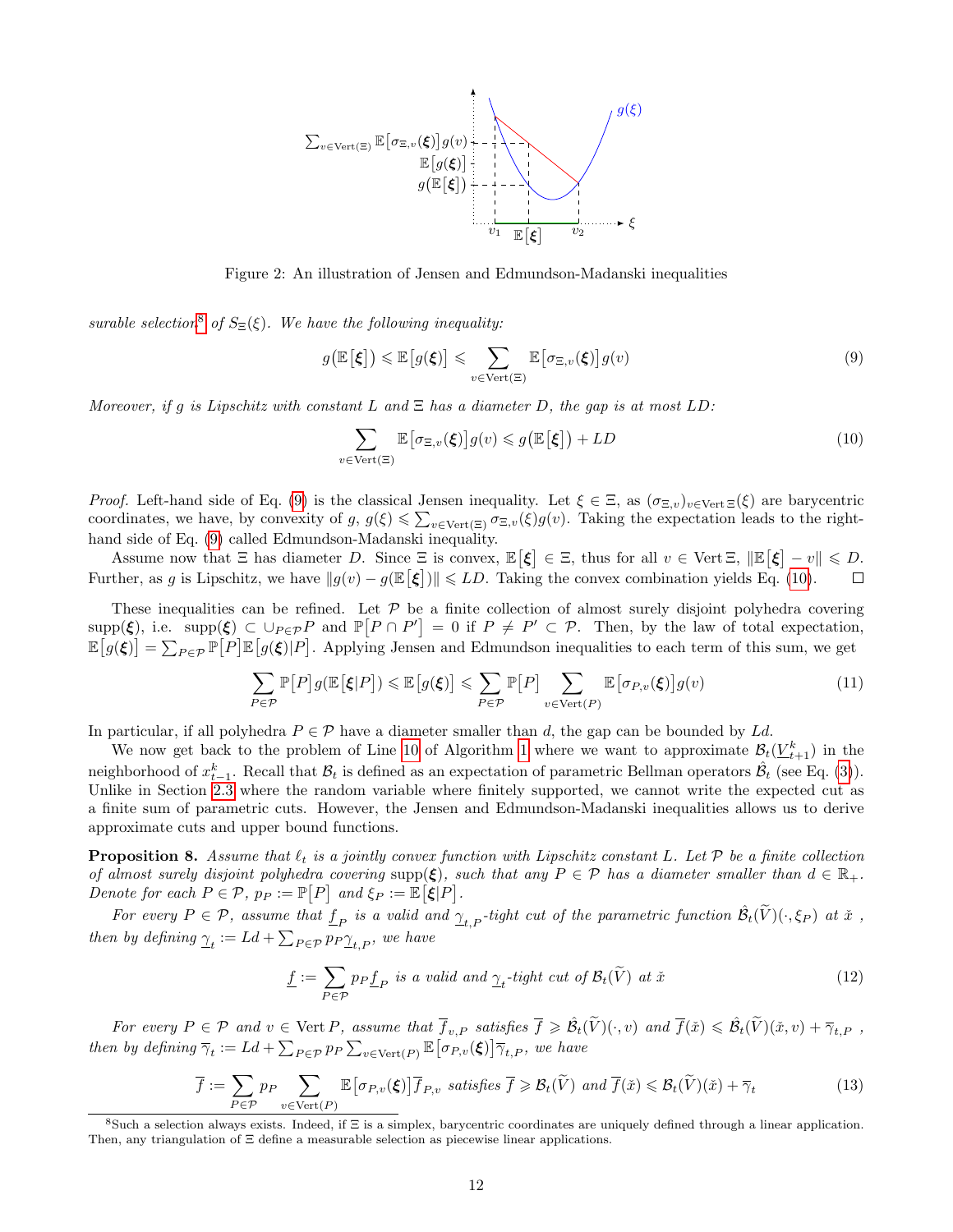This result can also be adapted to "saddle" cost functions, i.e. functions that are convex in some coordinates of  $\xi$  and concave in the other coordinates of  $\xi$ , by using both inequalities according to the sign of convexity, see e.g. [Kuh06, §4].

### 3 Exact SDDP in the linear case with generic distributions

In this section, we consider the particular case of multistage linear stochastic programming i.e. Problem (MSP) where, for all  $t \in [T]$ ,  $\xi_t = (A_t, B_t, b_t, c_t)$ ,  $\ell_t(x_t, \xi_t) = c_t^\top x_t$  is linear and  $\mathcal{X}_t(x_{t-1}, \xi_t) = \{x_t | A_t x_t + B_t x_{t-1} =$  $b_t$ ,  $x_t \geq 0$  is a polyhedron.

In this linear case, we present an algorithm that compute a partition adapted to a fixed  $\check{x}$ , *i.e.*, a valid partition tight at  $\check{x}$ . In other words, we can discretize our problem without getting an approximation error. To do so we leverage the polyhedral geometry for linear stochastic problem tools developed in [FGL21] and [FL21]. For the sake of completeness, an introduction to those tools can be found in Appendix B.1 (see [DLRS10] for a more complete reference).

We start by reformulating the stage problem (3a) as a standard two-stage linear program in Section 3.1. Section 3.2 formally defines the notion of adapted partition that allows to compute cuts. Section 3.3 leverages the geometric tools to construct an explicit adapted partition for the multistage linear setting.

#### 3.1 Expected cost-to-go function in standard form

We make the following assumptions:

Assumption (LS) (Linear setting). For  $t \in [T]$  we have  $\ell_t(x_t, \xi_t) = c_t^\top x_t$  and  $\mathcal{X}_t(x_{t-1}, \xi_t) = \{x_t \in \mathbb{R}^{n_t} \mid A_t x_t +$  $B_t x_{t-1} = b_t$ ,  $x_t \ge 0$ . Further, the random variable  $\xi_t = (A_t, B_t, b_t, c_t)$  and the approximated expected cost-to-go functions  $\underline{V}_t^k$  satisfy

- 1.  $A_t$  has a finitely supported distribution;
- 2.  $c_t$  and  $(B_t, b_t)$  are independent<sup>9</sup>;
- 3. the lower expected cost-to-go function  $\underline{V}_t^k$  are defined as the maximum of affine cuts, *i.e.*, we have  $(\alpha_t^l)_{l \leq k}$ and  $(\beta_t^l)_{l \leq k}$  such that

$$
\underline{V}_t^k(x_t) = \max_{l \le k} \ \alpha_t^{l \top} x_t + \beta_t^l \tag{14}
$$

Under Assumption (LS), Bellman operator defined in (3a) applied to  $\underline{V}_t^k$  reads

$$
\hat{\mathcal{B}}_{t-1}(\underline{V}_t^k)(x_{t-1}, \xi_t) = \min_{x_t, z} c_t^{\top} x_t + z \qquad \qquad = \min_{x_t, z^+, z^-, r} c_t^{\top} x_t + z^+ - z^- \qquad (15a)
$$

s.t. 
$$
A_t x_t + B_t x_{t-1} = b_t
$$
,  
\n $\alpha_t^{\kappa \top} x_t + \beta_t^{\kappa} \leq z$ ,  $\forall \kappa \leq k$   
\n $\alpha_t^{\kappa \top} x_t + \beta_t^{\kappa} \leq z$ ,  $\forall \kappa \leq k$   
\n $\alpha_t^{\kappa \top} x_t + \beta_t^l + r = z^+ - z^-$ ,  $\forall \kappa \leq k$   
\n(15c)

$$
x_t \geq 0 \qquad \qquad x_t, z^+, z^-, r \geq 0 \qquad (15d)
$$

To simplify notation, we denote

$$
Q(x, W, q, T, h) := \min_{y} \{ q^{\top} y \quad | \quad Tx + Wy = h, y \geq 0 \}.
$$
 (16)

Then, for any  $t \in [T]$  and  $k \in \mathbb{N}$ , setting

$$
x := x_t, y := (x_t, z^+, z^-, r), \quad \mathbf{W} := \begin{pmatrix} \mathbf{A}_t & 0 & 0 & 0 \\ \alpha_t^1 & -1 & 1 & 1 \\ \vdots & \vdots & \vdots & \vdots \\ \alpha_t^k & -1 & 1 & 1 \end{pmatrix}, \quad \mathbf{q} := \begin{pmatrix} \mathbf{c}_t \\ 1 \\ -1 \\ 0 \end{pmatrix}, \quad \mathbf{T} := \begin{pmatrix} \mathbf{B}_t \\ 0 \\ \vdots \\ 0 \end{pmatrix} \quad \text{and} \quad \mathbf{h} := \begin{pmatrix} \mathbf{b}_t \\ -\beta_t^1 \\ \vdots \\ -\beta_t^k \end{pmatrix} \tag{17}
$$

, we obtain

$$
\mathbb{E}\left[Q(x, \mathbf{W}, \mathbf{q}, \mathbf{T}, \mathbf{h})\right] = \mathbb{E}\left[\hat{\mathcal{B}}_{t-1}(\underline{V}_t^k)(x_{t-1}, \xi_t)\right].\tag{18}
$$

Under Assumption (LS) we have that i) W is finitely supported, and ii) q and  $(T, h)$  are independent.

<sup>&</sup>lt;sup>9</sup>Independence can be replaced by finite support assumption on one of the random variables. More generally, we can consider a finitely supported random variable  $\dot{M}_t$  such that  $c_t$  and  $(\dot{B}_t, b_t)$  are independent *conditionally* to  $M_t$ .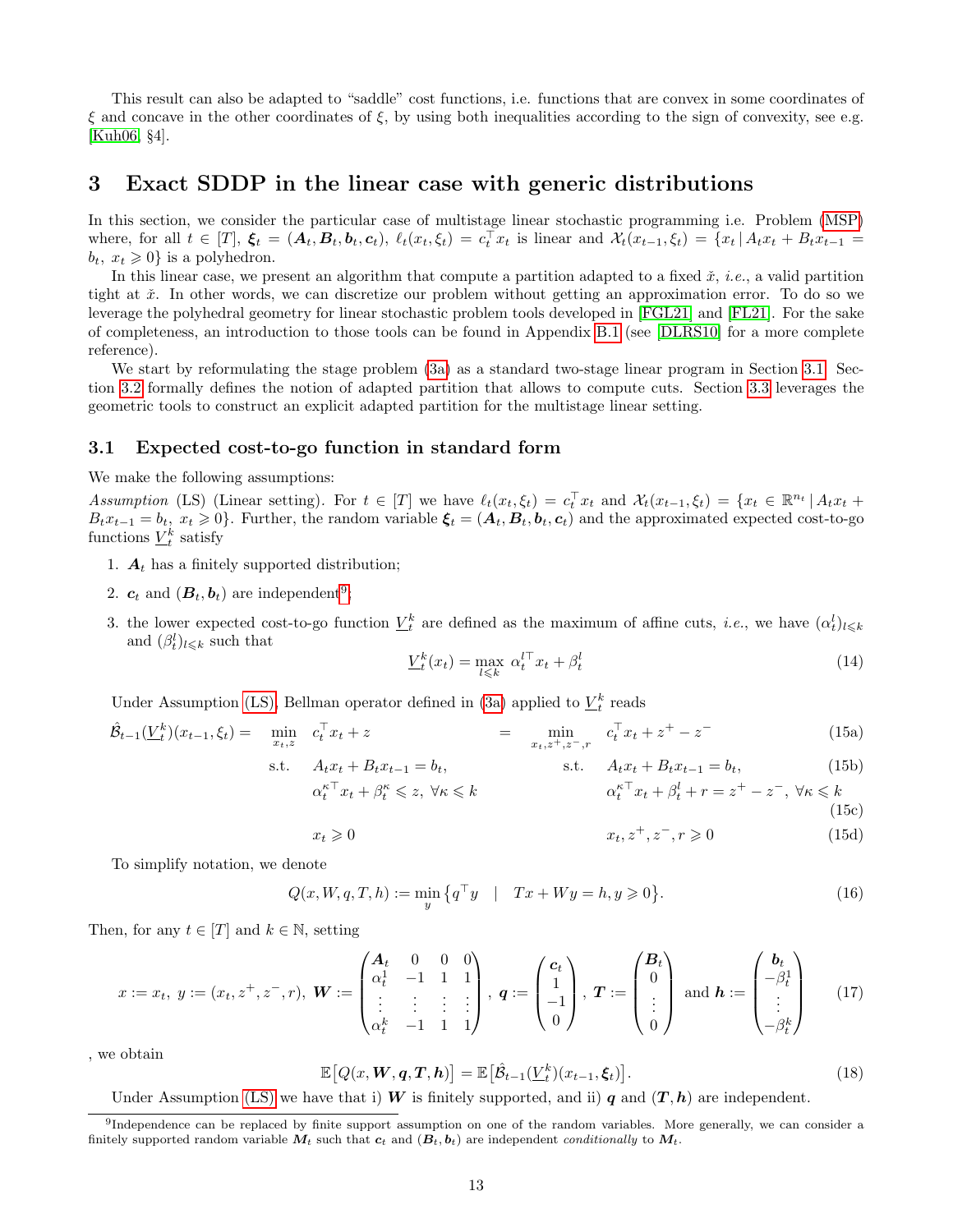#### 3.2 Partition and cuts

Let  $n, m, p \in \mathbb{N}^*$  be integers and  $W, q, T, h$  be integrable random variables taking values respectively in  $\mathbb{R}^{p \times m}$ ,  $\mathbb{R}^m$ ,  $\mathbb{R}^{p \times n}$ ,  $\mathbb{R}^p$ . We define the uncertainty set  $\Xi$  as the support of  $(W, q, T, h)$ . We make the following assumption:

Assumption (FSW) (Finitely supported W). The random variables  $(W, q, T, h)$  satisfies:

- 1.  $W$  is finitely supported,
- 2. q and  $(T, h)$  are independent.

Note that if the random variables are defined thanks to (17) then Assumption (LS) implies Assumption (FSW). To alleviate notation, for a measurable set  $P \subset \Xi$ , we shorten  $\mathbb{P}[(\mathbf{W}, \mathbf{q}, \mathbf{T}, \mathbf{h}) \in P]$  as  $\mathbb{P}[P]$ , and similarly for conditional expectation.

**Definition 9.** We define the value function  $V : \mathbb{R}^n \to \mathbb{R} \cup \{\infty\}$ 

$$
V(x) := \mathbb{E}\big[Q(x, \boldsymbol{W}, \boldsymbol{q}, \boldsymbol{T}, \boldsymbol{h})\big].\tag{19}
$$

Let P be a partition of  $\Xi$ . We define the partitioned value function  $V_P : \mathbb{R}^n \to \mathbb{R} \cup \{\infty\}$  as

$$
V_{\mathcal{P}}(x) := \sum_{P \in \mathcal{P}} \mathbb{P}[P] Q\Big(x, \mathbb{E}\big[\boldsymbol{W}, \boldsymbol{q}, \boldsymbol{T}, \boldsymbol{h} | P\big]\Big) \tag{20}
$$

where  $Q$  is defined in Eq. (16), and we made a slight abuse of notation with,

$$
Q\Big(x,\mathbb{E}\big[\boldsymbol{W},\boldsymbol{q},\boldsymbol{T},\boldsymbol{h}|P\big]\Big) = Q\Big(x,\mathbb{E}\big[\boldsymbol{W}|P\big],\mathbb{E}\big[\boldsymbol{q}|P\big],\mathbb{E}\big[\boldsymbol{T}|P\big],\mathbb{E}\big[\boldsymbol{h}|P\big]\Big). \tag{21}
$$

We say that

 $P$  is valid if  $V_P(x) \leqslant V(x)$   $\forall x \in \mathbb{R}^n$ (22a)

$$
\mathcal{P} \text{ is tight at } \check{x} \text{ if } V_{\mathcal{P}}(\check{x}) = V(\check{x}) \tag{22b}
$$

$$
\mathcal{P} \text{ is adapted to } \check{x} \text{ if } \qquad \mathcal{P} \text{ is valid and tight at } \check{x} \tag{22c}
$$

For any partition  $P$ , if we know how to compute probabilities and conditional expectations on each element of the partition, we know by Section 2.3 how to compute a tight and valid cut for  $V_{\mathcal{P}}$ . If  $\mathcal{P}$  is a valid and adapted partition, then the cut is still valid for the true value function  $V$ .

**Proposition 10.** Let P be an adapted partition to  $\check{x}$ . For all  $P \in \mathcal{P}$ , let  $\hat{f}_P$  be a valid and tight cut of  $Q(\cdot, \mathbb{E}[{\boldsymbol W}, {\boldsymbol q}, {\boldsymbol T}, {\boldsymbol h}|P])$  at  $\check x$ . Then  $f := \sum_{P \in \mathcal{P}} \mathbb{P}[P] \hat f_P$  is a valid and tight cut of  $V$  at  $\check x$ .

Proof. We have

$$
f(x) = \sum_{P \in \mathcal{P}} \mathbb{P}[P]\hat{f}_P(x) \tag{23a}
$$

$$
\leqslant \sum_{P \in \mathcal{P}} \mathbb{P}[P] Q(x, \mathbb{E}[W, q, T, h | P]) \qquad \text{since } \hat{f}_P \text{ is valid} \tag{23b}
$$

$$
= V_{\mathcal{P}}(x) \leqslant V(x) \qquad \qquad \text{since } \mathcal{P} \text{ is valid.} \tag{23c}
$$

Thus, f is valid. Moreover,

$$
f(\check{x}) = \sum_{P \in \mathcal{P}} \mathbb{P}[P]\hat{f}_P(\check{x})
$$
\n(24a)

$$
= \sum_{P \in \mathcal{P}} \mathbb{P}[P] Q(\check{x}, \mathbb{E}[W, q, T, h | P]) \qquad \text{since } \hat{f}_P \text{ is tight} \tag{24b}
$$

$$
= V_{\mathcal{P}}(\check{x}) = V(\check{x}) \qquad \text{since } \mathcal{P} \text{ is tight.} \tag{24c}
$$

 $\Box$ 

Thus, f is tight.

Thus, an adapted partition provides a valid and tight cut. We now detail how to obtain such a partition.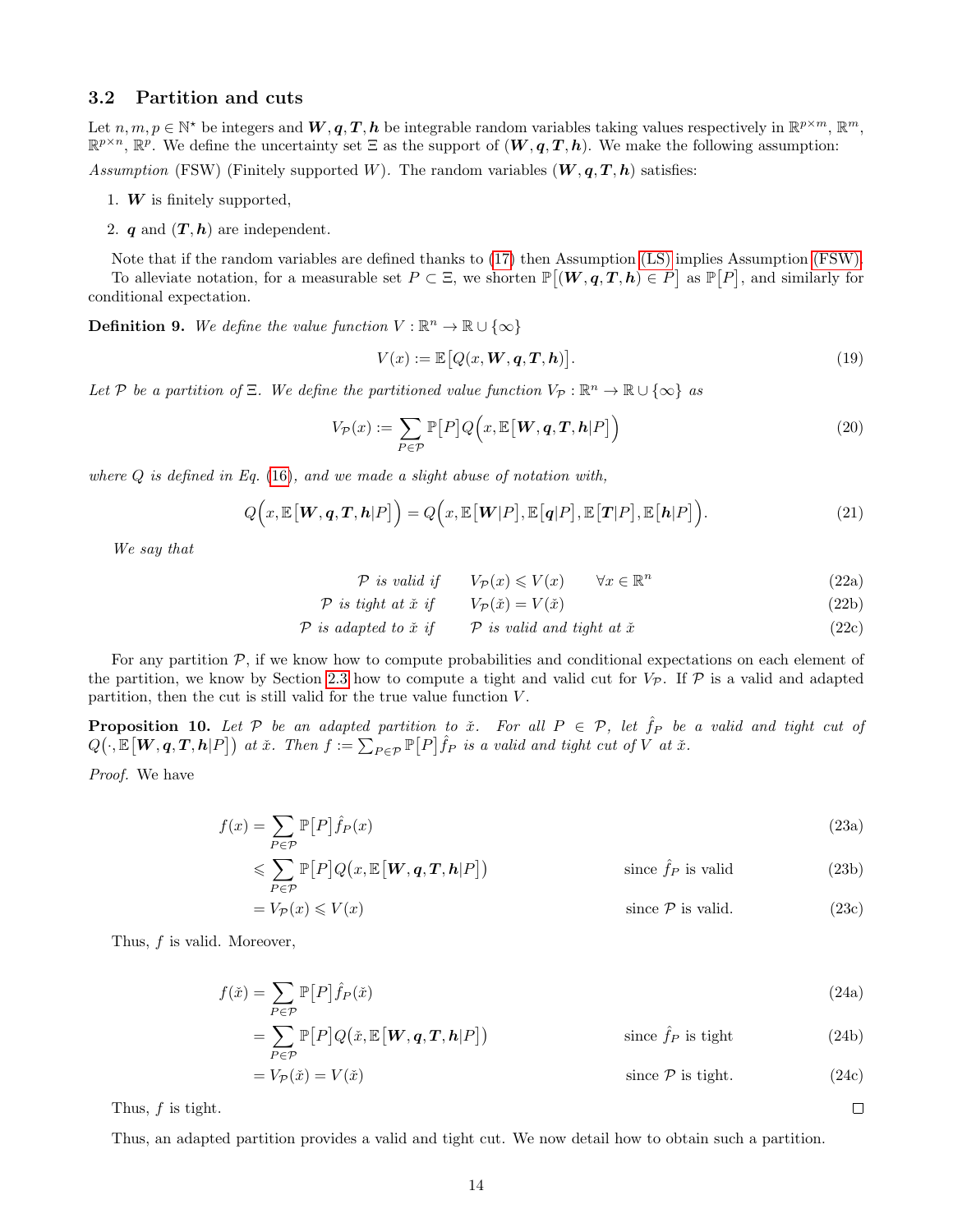#### 3.3 Explicit valid and adapted partition

In this section, we provide an explicit adapted partition for linear stochastic problems in standard form.

By Assumption 1, the admissible primal set  $\{y \in \mathbb{R}^m | Tx + Wy = h, y \geq 0\}$  is non-empty and compact. Then, by strong duality, we can rewrite  $Q$  defined in Eq. (16) as

$$
Q(x, W, q, T, h) = \max_{\lambda \in \mathbb{R}^p} \left\{ (h - Tx)^{\top} \lambda \mid W^{\top} \lambda \leq q \right\}
$$
 (25)

We now define the dual admissible set  $D_{W,q}$  as

$$
D_{W,q} := \{ \lambda \in \mathbb{R}^p \mid W^\top \lambda \leqslant q \} \tag{26}
$$

We recall that the normal fan  $\mathcal{N}(E)$  of a set E is the finite collection of all normal cones  $N_E(x)$ :

$$
\mathcal{N}(E) := \{ N_E(x) \mid x \in E \} \tag{27a}
$$

where 
$$
N_E(x) := \{ \phi \mid \forall x' \in E, \phi^\top(x' - x) \leq 0 \}
$$
 (27b)

When W and q are fixed, the value of  $Q(\tilde{x}, W, q, T, h)$  depends on which normal cone  $h - T\tilde{x}$  belongs to. Thus, we finally define

$$
E_{N, \tilde{x}} := \{(T, h) \mid h - T\tilde{x} \in \text{ri}(N)\}\
$$
\n(28a)

$$
\mathcal{R}_{\check{x},W,q} := \{ E_{N,\check{x}} \mid N \in \mathcal{N}(D_{W,q}) \}
$$
\n
$$
(28b)
$$

We begin with the finitely supported  $q$  case as a warm-up.

**Remark 11** (Finitely supported q). We can show that, when W and q are fixed,  $\mathcal{R}_{x,W,q}$  is an adapted partition to  $\check{x}$  (see [FL21, Thm 3]). If supp(W) and supp(q) are finite, we can extend this result to show that  $\{W\}\times\{q\}\times\{q\}$  $\mathcal{R}_{\check{x},W,q} \, | \, W \in \text{supp}(\boldsymbol{W}), q \in \text{supp}(\boldsymbol{q}) \big\}$  is an adapted partition to  $\check{x}$ :

$$
\mathbb{E}\big[Q(\check{x},\boldsymbol{W},\boldsymbol{q},\boldsymbol{T},\boldsymbol{h})\big] \tag{29a}
$$

$$
= \sum_{(W,q)\in \text{supp}(\mathbf{W},\mathbf{q})} \mathbb{E}\left[Q(\tilde{x},W,q,\mathbf{T},\mathbf{h}) \middle| \mathbf{W} = W, \mathbf{q} = q\right] \mathbb{P}[\mathbf{W} = W, \mathbf{q} = q] \tag{29b}
$$

$$
=\sum_{(W,q)\in \text{supp}(\mathbf{W},\mathbf{q})} \sum_{R\in \mathcal{R}_{\tilde{x},W,q}} Q\Big(\tilde{x},\mathbb{E}\Big[\mathbf{W},\mathbf{q},\mathbf{T},\mathbf{h} \Big| (\mathbf{T},\mathbf{h})\in R,\mathbf{W}=W,\mathbf{q}=q \Big] \Big) \mathbb{P}\big[(\mathbf{T},\mathbf{h})\in R,\mathbf{W}=W,\mathbf{q}=q \big] \tag{29c}
$$

We now extend this result to the case where  $q$  has a non-finitely supported distribution. This extension relies on a partition  $\mathcal{S}_W$  of  $\mathbb{R}^{p \times m}$  such that  $q \mapsto \mathcal{R}_{x,W,q}$  is constant on each  $S \in \mathcal{S}_W$ . Actually, this partition  $\mathcal{S}_W$  is the collection of relative interiors of secondary cones (see [DLRS10, Definition 5.2.1]) which are classical objects from polyhedral geometry. We also give a more elementary, but equivalent, construction of  $\mathcal{S}_W$  in Appendix B.1.

To any constraint matrix W, we associate its secondary fan  $\Sigma$ -fan(W) (which is the normal fan of the secondary polytope defined, e.g., in [DLRS10, Definition 5.1.7]), a well-studied finite collection of closed cones associated with W. Let  $\mathcal{S}_W$  be the collection of relative interiors of the elements of  $\Sigma$ -fan $(W)$ :

$$
\mathcal{S}_W := \{ \text{ri}(S) \mid S \in \Sigma \text{-fan}(W) \}. \tag{30}
$$

In particular; the elements of  $\mathcal{S}_W$  are relatively open (convex) cones of  $\mathbb{R}^m$ . Further, note that [DLRS10] provides constructive representation of  $\Sigma$ -fan(W) and thus of  $\mathcal{S}_W$ , which paves the way toward explicit computation of  $\mathcal{S}_W$ .

**Lemma 12.** Let  $W \in \mathbb{R}^{p \times m}$  and  $S \in \mathcal{S}_W$ . For every  $q, q' \in S$  we have  $\mathcal{R}_{x,W,q} = \mathcal{R}_{x,W,q'}$ . Consequently, instead of considering an infinite number of  $\mathcal{R}_{x,W,q}$  parametrized by q, we can consider a finite number of  $\mathcal{R}_{x,W,S}$  parametrized by  $S \in \mathcal{S}_W$  where

$$
\mathcal{R}_{x,W,S} := \mathcal{R}_{x,W,q} \text{ for an arbitrary } q \in S. \tag{31}
$$

Proof. The proof is given in Appendix B.1.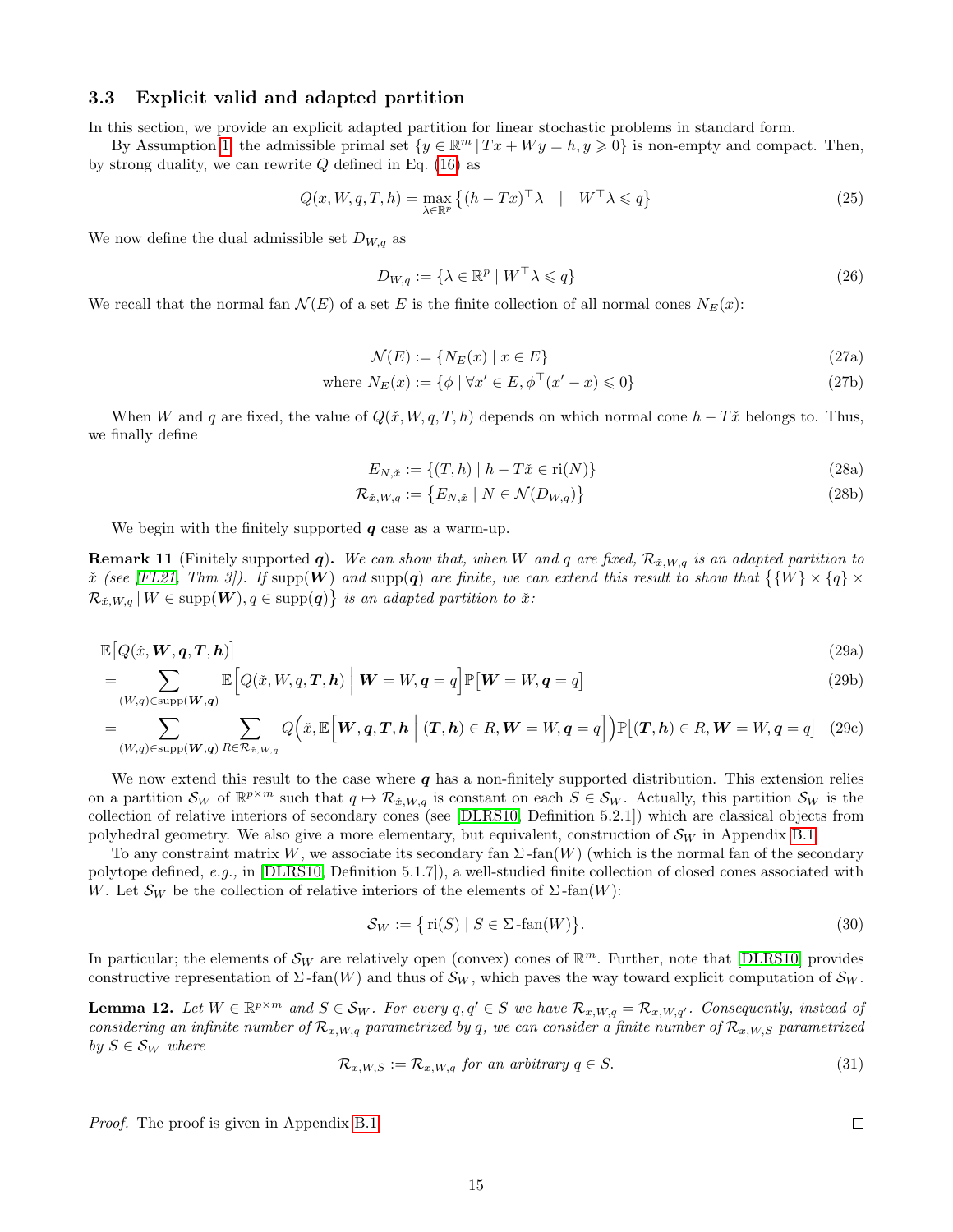We now leverage this reduction to a finite number of  $\mathcal{R}_{x,W,S}$  to define an adapted partition. We start by showing in Theorem 13 that, for given x and W, the cost-to-go function  $Q(x, W, q, T, h)$  is piecewise bilinear in q and  $(T, h)$ . More precisely, it is an adaptation of the basis decomposition theorem of Walkup and Wets [WW69] (see also Sturmfels and Thomas [ST97] or [DLRS10, Theorem 1.2.2] for a more modern presentation).

**Theorem 13.** Let  $W \in \mathbb{R}^{l \times m}$  and  $\check{x} \in \mathbb{R}^n$ . Then, for every  $S \in \mathcal{S}_W$  and  $R \in \mathcal{R}_{\check{x},W,S}$ , there exists a basis  $B \subset [m]$ such that

$$
\forall q \in S, \quad \forall (T, h) \in R, \qquad Q(\tilde{x}, W, q, T, h) = q_B^{\top} W_B^{-1} (h - T\tilde{x}) \tag{32}
$$

Proof. The proof is given in Appendix B.2.

We deduce the following lemma which give regions where we can interchange the function Q with the expectation. This lemma can be seen as an exact quantization result.

**Lemma 14.** Let  $W \in \mathbb{R}^{l \times m}$ . Assume that  $(T, h)$  and q are independent random variables, then, for all  $S \in \mathcal{S}_W$ and  $R \in \mathcal{R}_{\check{x},W,S}$ ,

$$
Q\Big(\check{x},W,\mathbb{E}\big[q,\boldsymbol{T},\boldsymbol{h}\mid\boldsymbol{q}\in S,(\boldsymbol{T},\boldsymbol{h})\in R\big]\Big)=\mathbb{E}\Big[Q(\check{x},W,\boldsymbol{q},\boldsymbol{T},\boldsymbol{h})\mid\boldsymbol{q}\in S,(\boldsymbol{T},\boldsymbol{h})\in R\Big]
$$
(33)

*Proof.* Let B be the basis in Theorem 13 by independence of  $(T, h)$  and q, we have

$$
\mathbb{E}\left[Q(\tilde{x},W,\boldsymbol{q},\boldsymbol{T},\boldsymbol{h})\mid\boldsymbol{q}\in S,(\boldsymbol{T},\boldsymbol{h})\in R\right]=\mathbb{E}\left[\boldsymbol{q}_{B}^{\top}W_{B}^{-1}(\boldsymbol{h}-\boldsymbol{T}\tilde{x})\mid\boldsymbol{q}\in S,(\boldsymbol{T},\boldsymbol{h})\in R\right]
$$
\n(34a)

$$
= \mathbb{E}\left[q_B^{\top} \mid q \in S\right] W_B^{-1} \mathbb{E}\left[\boldsymbol{h} - \boldsymbol{T} \check{x} \mid (\boldsymbol{T}, \boldsymbol{h}) \in R\right]
$$
 (34b)

$$
= Q(\tilde{x}, W, \mathbb{E}\big[q \mid q \in S\big], \mathbb{E}\big[T, h \mid (T, h) \in R\big]\big) \tag{34c}
$$

Indeed, by convexity of S (resp. R), we have  $\mathbb{E}[q | q \in S] \in S$  (resp.  $\mathbb{E}[T, h | (T, h) \in R] \in R$ ).

By summing over all  $W \in \text{supp}(\boldsymbol{W})$ , all S in  $\mathcal{S}_W$  and  $R \in \mathcal{R}_{\tilde{x},W,S}$  and applying this lemma for every term of the sum, we can now deduce an explicit adapted partition.

**Theorem 15** (Adapted partition for general second stage cost q). Assume that q and  $\xi$  are independent conditionally to W and that supp $(W)$  is finite. We define  $\mathcal{P}_{\tilde{x}}$  the following partition

$$
\mathcal{P}_{\check{x}} = \{ \{W\} \times S \times R \quad | \quad W \in \text{supp}(\boldsymbol{W}), \, S \in \mathcal{S}_W, \, R \in \mathcal{R}_{\check{x},W,S} \} \tag{35}
$$

then  $\mathcal{P}_{\check{x}}$  is an adapted partition to  $\check{x}$ .

Proof. The proof, based on Lemma 14, can be found in Appendix B.2.

**Remark 16.** As we saw in Section 3.2, this explicit adapted partition provides a new method to find tight and valid cut in Line 10 of Algorithm 1 without having an approximation error, i.e.,  $\gamma_t = 0$ , in the linear case (under Assumption (LS) and Assumption (LS)). Moreover, this explicit adapted partition allows to extend the scope of APM methods. In  $[FL21]$ , a method to find an explicit adapted partition for deterministic W and q is presented and the authors state, in Remark 12, that the partition  $\mathcal{P}_{\tilde{x}}$  is adapted without proving it formally. This section provides a formal proof of this statement.

Finally, Siddig and Song presented an algorithm combining ideas of APM methods and SDDP in the finitely supported case. This explicit adapted partition paves the way to an APM-SDDP algorithm with non-finitely supported random variables.

## 4 Complexity results

In this section, we give convergence and complexity results for various instances of Algorithm 1. In Section 4.1, we first define the notion of *effective iteration* and deduce an upper bound on the number of effective iterations required by Algorithm 1 to get an  $\varepsilon$ -solution. We then distinguish between deterministic and randomized selection processes for the choice in Line 5 of the algorithm. For deterministic selection processes, namely the problem-child and explorative node selections, we show in Section 4.2 that all iterations are effective. Finally, when the node selection is randomized, we show in Section 4.3 the existence of a positive probability for an iteration to be effective. We then deduce a complexity bound on the expected number of iterations.

 $\Box$ 

 $\Box$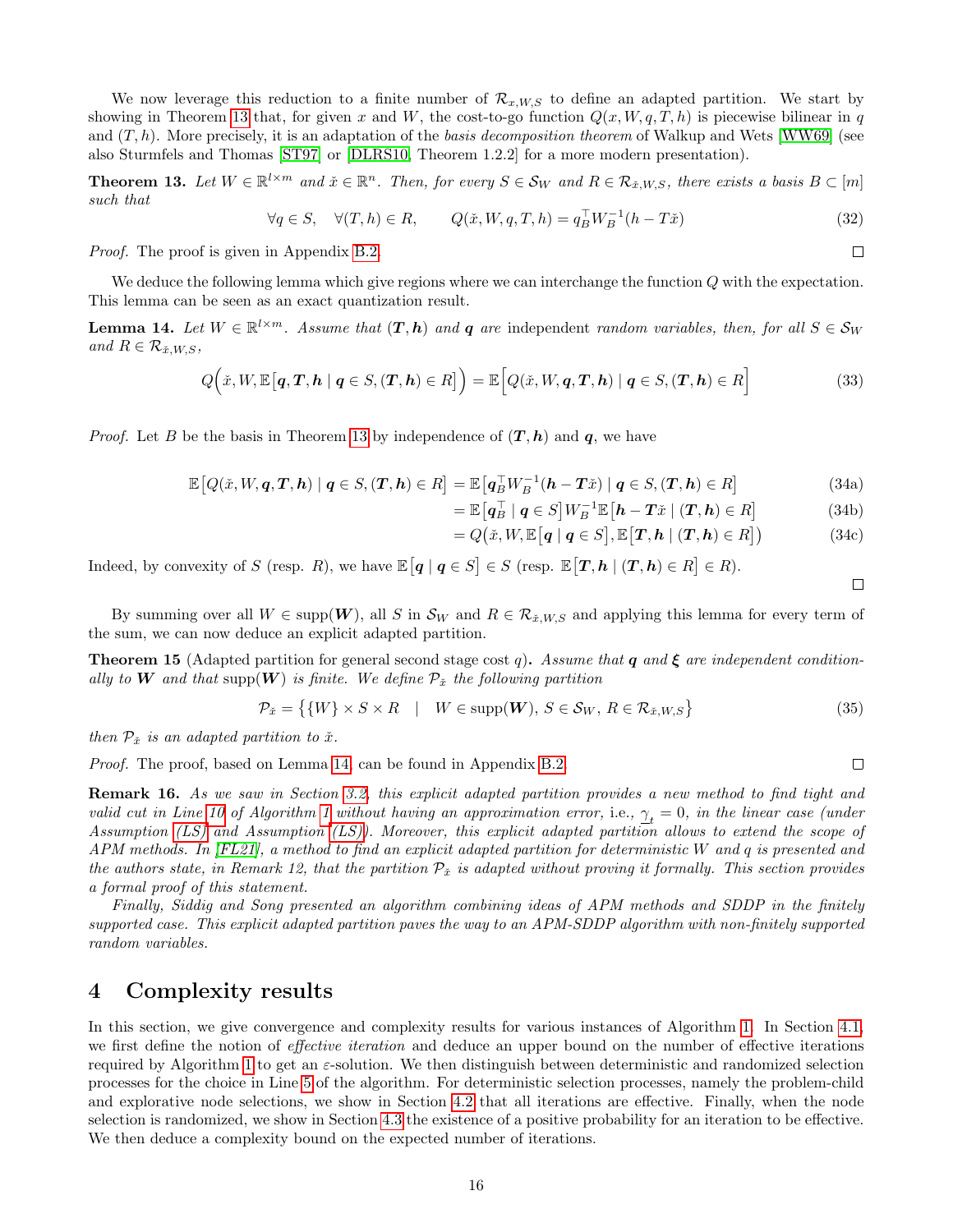#### 4.1 Bounding the number of effective iterations

We first recall that the value of Problem (MSP) can be written in a more concise form, by using the nested problem in Eq. (2) and the definition of expected cost-to-go function in Eq. (4), and keeping in mind that  $\xi_1$  is deterministic:

$$
val(MSP) = \min_{x_1 \in \mathcal{X}_1(x_0, \xi_1)} \ell_1(x_1, \xi_1) + V_1(x_1)
$$
\n(36)

Our aim is to show that, for some iteration k, the solution  $x_1^k$  is a  $\varepsilon$ -solution of Eq. (36), and the lower-bound  $\underline{V}_0(x_0)$  is  $\varepsilon$ -tight. Unfortunately, Assumptions 1 to 5 are not enough to ensure convergence of Algorithm 1: we need a further assumption on the node selection process.

Regardless of node selection, we define the notion of *effective iteration*. Recall that  $\gamma_t^F$ ,  $\gamma_t$ ,  $\overline{\gamma}_t$  are errors in forward Bellman operator and approximation update (see Algorithm 1) at time  $t \in [T]$ , and  $\underline{L}_t$  (resp.  $L_t$ ) are Lipschitz bounds on the cuts (resp. upper-approximation) at time  $t$ . In the remains of the section we consider a sequence  $(\overline{V}^k_t)$  $_{t}^{k},\underline{V}_{t}^{k},x_{k}^{t})_{t\in[T],k\in\mathbb{N}}$  produced by Algorithm 1.

**Definition 17** (effective iteration). For every  $t \in [T-1]$ , let  $\delta_t > 0$  be a positive number. By backward induction, we define

$$
\varepsilon_{T-1} := \underline{\gamma}_{T-1} + \overline{\gamma}_{T-1} \tag{37a}
$$

$$
\varepsilon_t := \varepsilon_{t+1} + (\overline{L}_{t+1} + \underline{L}_{t+1})\delta_{t+1} + \gamma_{t+1}^F + \gamma_t + \overline{\gamma}_t \qquad \qquad \forall t \in [T-2]
$$
\n(37b)

$$
\varepsilon_0 := \varepsilon_1 + (\overline{L}_1 + \underline{L}_1)\delta_1 + \gamma_1^F \tag{37c}
$$

For  $t \in [T-1]$  and  $k \in \mathbb{N}$ , we say that

 $x_t^k$  is  $\varepsilon_t$ -saturated, if  $\overline{V}_t^k$  $\frac{k}{t}(x_t^k) - \underline{V}_t^k(x_t^k) \leqslant \varepsilon_t$  and

 $x_t^k$  is  $\delta_t$ -distinguishable if  $||x_t^k - x_t^{\kappa}|| > \delta_t$  for all  $\kappa < k$  such that  $x_t^{\kappa}$  is  $\varepsilon_t$ -saturated.

We say that an iteration  $k \in \mathbb{N}$  is effective if it generates either a  $\varepsilon_1$ -saturated point, which is also a  $\varepsilon_0$ -solution to Problem (36), or a new  $\varepsilon_t$ -saturated and  $\delta_t$ -distinguishable point for at least one  $t \in [T]$ , i.e.,

$$
x_1^k \text{ is } \varepsilon_1\text{-}saturated \text{ and } \ell_1(x_1^k, \xi_1) + V_1(x_1^k) - \text{val (MSP)} \leq \varepsilon_0 \tag{38a}
$$

OR 
$$
\exists t \in [T-1], \quad x_t^k \text{ is } \varepsilon_t\text{-saturated and } \delta_t\text{-distinguishable.}
$$
 (38b)

We now give an upper bound on the number of effective iterations of Algorithm 1 to find an  $\varepsilon_0$ - optimal solution.

**Theorem 18** (bound on effective iterations number). Let Assumptions 1 to 5 be satisfied and  $t \in [T-1]$ , assume that  $\delta_t \in [0, D_t]$  and  $\eta_t \in \mathbb{R}_+$  are given and  $\varepsilon_t$  defined by (37). Let

$$
\overline{K} := \sum_{t=1}^{T-1} \left( \frac{D_t}{\delta_t} + 1 \right)^{n_t} \tag{39}
$$

After at most  $\overline{K} + 1$  effective iterations we have a  $\varepsilon_1$ -lower bound of Problem (MSP):

$$
\underline{V}_0^k(x_0) = \ell_1(x_1^k, \xi_1) + \underline{V}_1^k(x_1^k) \geq \text{val}(\text{MSP}) - \varepsilon_1 \tag{40}
$$

Further, there exists, among those  $\overline{K}+1$  effective iterations, at least one such that  $x_1^k$  is an  $\varepsilon_0$ -solution to Problem (36):

$$
\ell_1(x_1^k, \xi_1) + V_1(x_1^k) \leqslant \text{val}\left(\text{MSP}\right) + \varepsilon_0 \tag{41}
$$

*Proof.* For  $t \in [T-1]$ , there are at most  $(\frac{D_t}{\delta_t} + 1)^{n_t}$  disjoint balls<sup>10</sup> of diameter  $\delta_t$  in a ball of diameter  $D_t + \delta_t$  (see [ZS19, A.3.2]). In particular, we cannot compute more than  $(\frac{D_t}{\delta_t}+1)^{n_t}$ ,  $\delta_t$ -distinguishable points at step t. Thus, after  $\overline{K} = \sum_{t=1}^{T-1} (\frac{D_t}{\delta_t} + 1)^{n_t}$  effective iterations, for all  $t \in [T]$ , it is impossible to compute a new  $\delta_t$ -distinguishable

<sup>&</sup>lt;sup>10</sup>We consider here balls for the euclidean norm  $\|\cdot\|_2$ , but the result is still valid with the p-norm  $\|\cdot\|_p$  for every  $p \in [1, +\infty]$ .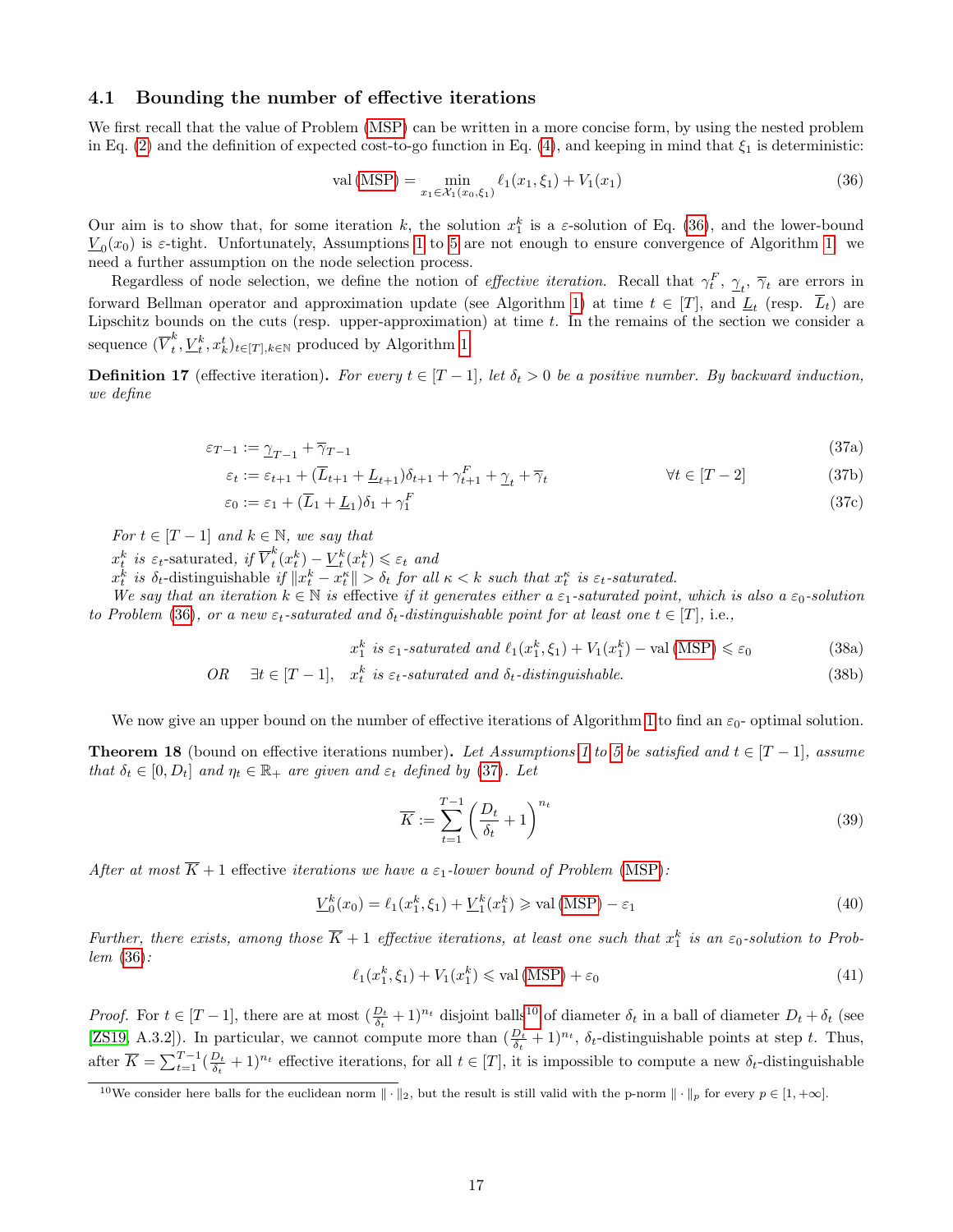point. Then, as the iteration k is effective and we cannot have (38b), we have (38a) and in particular  $x_1^k$  is an  $\varepsilon_0$ -solution Moreover,  $x_1^k$  is  $\varepsilon_1$ -saturated. Then,

$$
\ell_1(x_1^k, \xi_1) + \underline{V}_1^k(x_1^k) \ge \ell_1(x_1^k, \xi_1) + \overline{V}_1^k(x_1^k) - \varepsilon_1 \tag{42a}
$$

$$
\geq \ell_1(x_1^k, \xi_1) + V_1(x_1^k) - \varepsilon_1 \tag{42b}
$$

$$
\geq \min_{x_1 \in \mathcal{X}_1(x_0, \xi_1)} \ell_1(x_1, \xi_1) + V_1(x_1) - \varepsilon_1 \tag{42c}
$$

$$
= val(MSP) - \varepsilon_1 \tag{42d}
$$

 $\Box$ 

**Remark 19.** Finally, although the theorems of this section state that we find an  $\varepsilon_0$ -optimal solution at stage 1, we have no guarantee that the approximations  $\underline{V}_t^k$  converges to  $V_t$ . We cannot hope that these approximations converge to the true expected cost-to-go functions far from the optimal and reachable trajectories.

Nevertheless, by considering the sets of points that are  $\delta_t$ -close to every optimal and reachable trajectories, we could hope to have a convergence of strategies generated by  $\mathcal{F}(\underline{V}_t^k)$  on those sets. If we add a finite diameter of the support of  $\xi_t$  and a Lipschitz assumptions for  $\xi_t$ , we are confident that the proof can be adapted. However, the general case looks harder and might require different ideas for proving complexity results for the convergence of strategies at every stages.

For a class of specific (deterministic) implementations of Algorithm 1 each iteration is effective, in which case we can directly bound the number of iterations required to obtain an  $\varepsilon_0$ -optimal solution.

#### 4.2 Deterministic node selection

In this section, we present sufficient condition for an iteration to be effective. Consequently, for two algorithms with deterministic node selections (namely problem-child node selection [BDZ17] and explorative node selection [Lan20]), we show that each iteration is effective, yielding a complexity result.

We first define the distance to the set of  $\varepsilon_t$ -saturated points.

Definition 20. Let  $t \in [T-1]$  and  $k \geq 1$ .

We denote  $y_t^k$  the random variable

$$
\mathbf{y}_t^k := \mathcal{F}_{t-1}(\underline{V}_t^{k-1})(x_{t-1}^k, \xi_t) \tag{43}
$$

We denote by  $d_t^k$  the distance function to the set of  $\varepsilon_t$ -saturated points until iteration  $k$ :

$$
d_t^k(x) := \min_{\kappa < k | x_t^{\kappa} \text{ is } \varepsilon_t\text{-saturated}} \|x - x_t^{\kappa}\| \tag{44}
$$

In particular,  $x_t^k$  is  $\delta_t$ -distinguishable if and only if  $d_t^k(x_t^k) > \delta_t$ .

The following technical lemma, whose proof can be found in Appendix C, shows that if the new state  $x_t^k$  (resulting from the choice of  $\xi_t^k$ ) is either i) far enough from the set of saturated points, or ii) yielding a large enough gap, then iteration  $k$  is effective.

**Lemma 21.** Let Assumptions 1 to 5 be satisfied and assume that, for all  $t \in [T-1]$ ,  $\delta_t \in [0, D_t]$ ,  $\eta_t \in \mathbb{R}_+$  are given and  $\varepsilon_t$  defined by (37). Let  $k \in \mathbb{N}^*$ . If, for all  $t \in [T-1]$ , at least one of the following inequalities is satisfied

$$
\mathbb{E}\left[\overline{V}_t^{k-1}\left(\mathbf{y}_t^k\right) - \underline{V}_t^{k-1}\left(\mathbf{y}_t^k\right)\right] \leqslant \overline{V}_t^{k-1}(x_t^k) - \underline{V}_t^{k-1}(x_t^k) + (\overline{L}_t + \underline{L}_t)\eta_t
$$
\n(45a)

$$
\mathbb{E}\left[d_t^k(\mathbf{y}_t^k)\right] \leqslant d_t^k(x_t^k) + \eta_t \tag{45b}
$$

then, iteration k is effective.

In [Lan20], Lan suggested to choose  $x_t^k$  as the most distinguishable point in a new algorithm called Explorative Dual Dynamic Programming (EDDP). We then speak of *explorative* node selection. The following lemma shows that both these selections lead to effective iterations.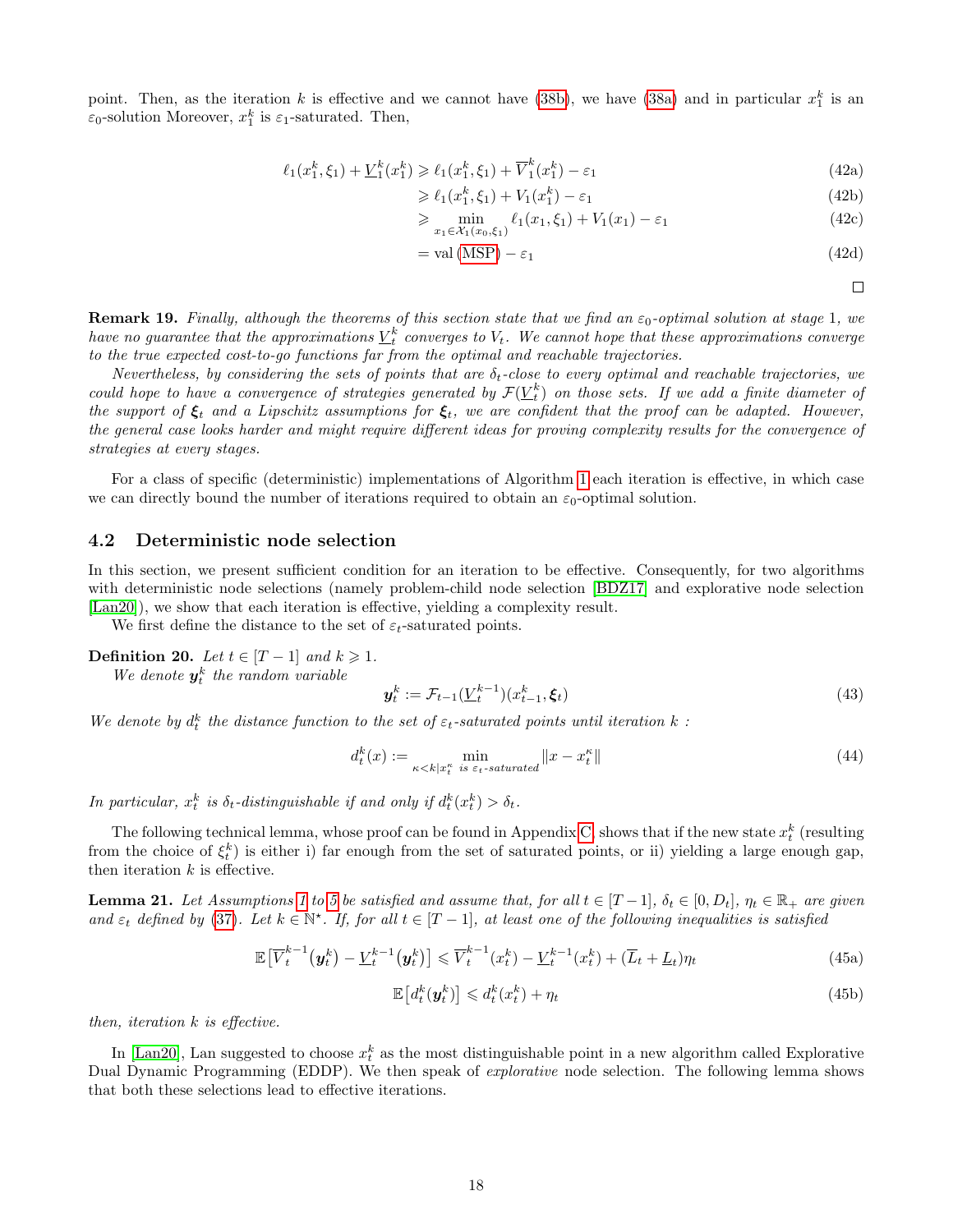**Lemma 22.** Let Assumptions 1 to 5 holds and assume that, for all  $t \in [T]$   $\delta_t \in [0, D_t]$ ,  $\eta_t = 0$ , are given and  $\varepsilon_t$  is defined by (37).

We say that we have a problem-child node selection if for all  $k \in \mathbb{N}^*$ , and  $t \in [T-1]$ ,  $\xi_t^k$  is chosen such that it maximizes the current gap, i.e.,

$$
\xi_t^k \in \underset{\xi \in \text{supp}(\xi_t)}{\text{argmax}} \ \overline{V}_t^{k-1} \left( \mathcal{F}_{t-1}(\underline{V}_t^{k-1})(x_{t-1}^k, \xi) \right) - \underline{V}_t^{k-1} \left( \mathcal{F}_{t-1}(\underline{V}_t^{k-1})(x_{t-1}^k, \xi) \right) \tag{46a}
$$

We say that we have an explorative node selection if for all  $k \in \mathbb{N}^*$ , and  $t \in [T-1]$ ,  $\xi_t^k$  is chosen such that  $x_t^k$ maximizes the distance to previous  $\varepsilon_t$ -saturated points, i.e.,

$$
\xi_t^k \in \underset{\xi \in \text{supp}(\xi_t)}{\text{argmax}} d_t^k \big(\mathcal{F}_{t-1}(\underline{V}_{t+1}^{k-1})(x_{t-1}^k, \xi)\big) \tag{46b}
$$

Then, with a problem-child or an explorative node selection method, each iteration of Algorithm 1 is effective.

*Proof.* It is a consequence of Lemma 21. Indeed, as  $\eta_t = 0$ ,  $x_t^k = \mathcal{F}_{t-1}(\underline{V}_t^{k-1})(x_{t-1}^k, \xi_t^k)$  and  $\mathbf{y}_t^k = \mathcal{F}_{t-1}(\underline{V}_t^{k-1})(x_{t-1}^k, \xi_t)$ , and since the maximum is greater than the expected value, Eq. (45a) implies Eq. (46a) and Eq. (45b) implies Eq. (46b). □

Lemma 22 implies that every iterations of these deterministic node selection method are effective. Coupled with Theorem 18 we easily obtain complexity bounds, for example as follows.

**Corollary 23.** Let Assumptions 1 to 5 holds and assume that every iteration of Algorithm 1 is effective (e.g., problem-child or explorative node selection). Further, for simplicity, let the total error be  $\gamma_{\Sigma} := \sum_{t=1}^{T-1} \frac{\gamma_t}{\gamma_t} + \overline{\gamma}_t + \gamma_t^F$ and choose n, D, L such that, for all  $t \in [T-1]$ ,  $n_t \leq n$ ,  $D_t = D$ ,  $\overline{L}_t = \underline{L}_t = L$ . Then, for every  $\varepsilon > \gamma_{\Sigma}$ , sufficiently small (e.g. such that  $\varepsilon \leq 2DL + \gamma_{\Sigma}$ ), Algorithm 1 finds an  $\varepsilon$ -first stage solution  $x_1^k$  within at most  $\overline{K}_{\varepsilon}$  iterations where

$$
\overline{K}_{\varepsilon} := \left(\frac{2DL}{\varepsilon - \gamma_{\Sigma}}\right)^n (T - 1)^{n+1}
$$
\n(47)

Proof. We set  $\delta_t := \frac{\varepsilon - \gamma_{\Sigma}}{2L(T-1)}$  and  $\eta_t := 0$  for all  $t \in [T-1]$ . Then, as  $\varepsilon \leq 2DL + \gamma_{\Sigma}$  we have  $\delta_t \leq D = D_t$ . Moreover,  $\varepsilon_0$ , defined in Eq. (37), satisfies

$$
\varepsilon_0 = \sum_{t=1}^{T-1} \left[ (\overline{L}_t + \underline{L}_t) \delta_t + \underline{\gamma}_t + \overline{\gamma}_t + \gamma_t^F \right] = (T-1)2L\delta + \gamma_\Sigma = \varepsilon. \tag{48}
$$

With this setting, we have that  $\overline{K}$ , as defined in (39), satisfies

$$
\overline{K} \leqslant (T-1)\left(\frac{D}{\delta}+1\right)^n = T\left(\frac{2DL\left(T-1\right)}{\varepsilon-\gamma_\Sigma}+1\right)^n
$$

Now, as  $\varepsilon$  is assumed to be small enough to have  $2DL/(\varepsilon - \gamma_{\Sigma}) \leq 1$  (i.e.  $\varepsilon \leq 2DL + \gamma_{\Sigma}$ ) we get

$$
\overline{K} \leqslant (T-1)\left(\frac{2DL(T-1)}{\varepsilon - \gamma_{\Sigma}}\right)^n = \overline{K}_{\varepsilon}.
$$

By assumption all iterations are effective and Theorem 18 ends the proof.

Remark 24. Note that the maximum in (46a) (resp. (46b)) is easily obtained under finite noise Assumption (FSN). Indeed, we can compute the gap (resp. the distance) for every  $\xi_t$  in the support of  $\xi_t$  and keep  $\xi_t^k$  maximizing the gap.

However, without finite noise Assumption (FSN), we just need to find an  $\xi_t^k$  leading to a gap worse than the expected gap (see Lemma 21), and not necessarily a maximizer. This paves the way for a deterministic node selection, with non finitely supported random variables.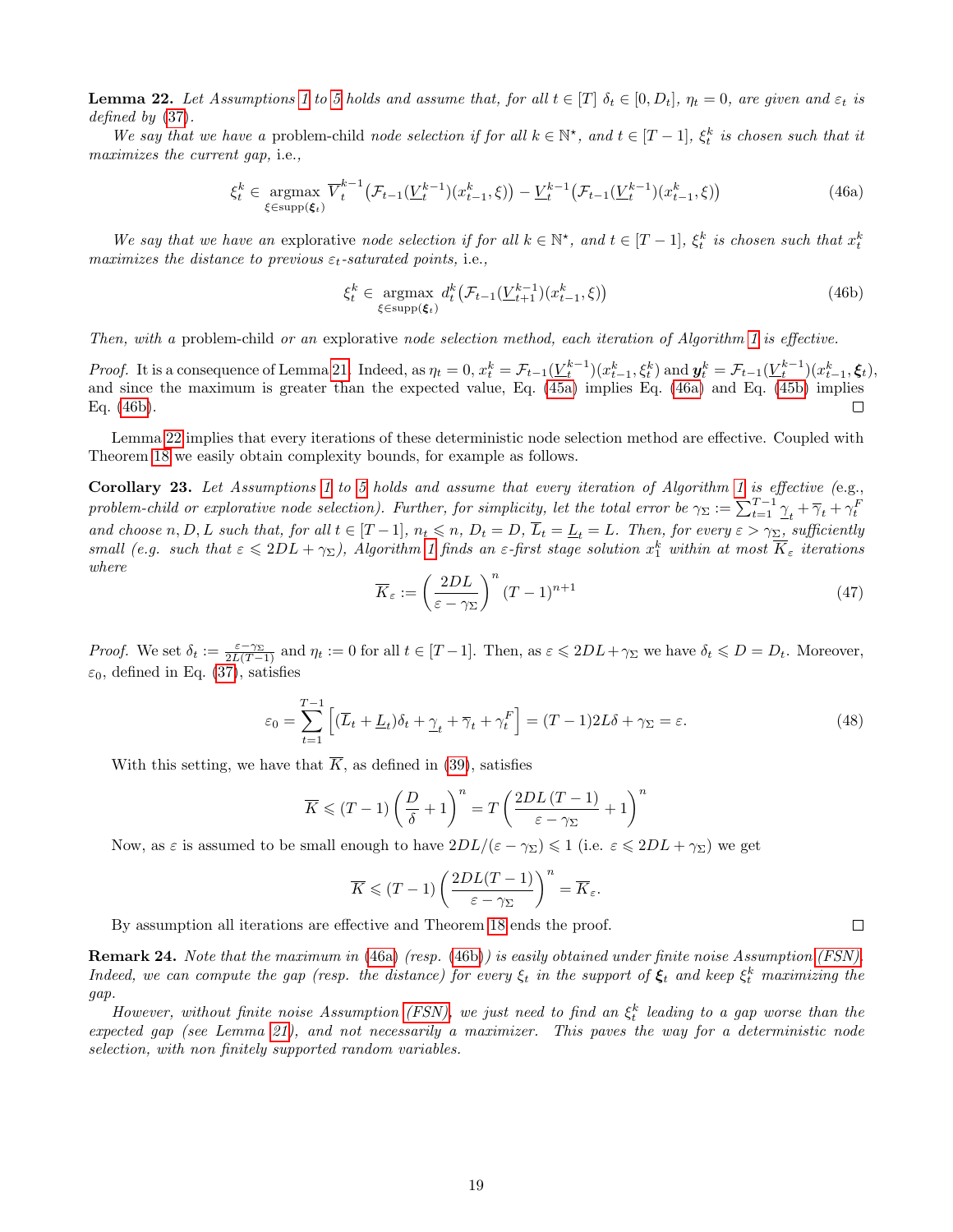#### 4.3 Randomized algorithms

When the choice of  $\xi_t^k$  is made randomly, there is no guarantee that the iteration will be effective. However, through a technical, yet necessary to deal with dependence issue, nested Hoeffding lemma's shown in Appendix D.1, we show that there is a positive probability p for an iteration to be effective. Then, by comparing the time to obtain an effective iteration to a geometric random variable of probability of success  $p$  in Appendix D.2, we deduce a bound on the expected number of iteration required to get an  $\varepsilon$ -optimal solution.

Remark 25 (Notational difficulty of randomized algorithm on stochastic problem). We are now considering a stochastic algorithm for solving the MSP Problem (MSP). Thus, there are two sources of randomness: the intrinsic  $(\xi_t)_{t\in[T]}$  and the node selection  $\xi_t^k = \tilde{\xi}_t^k$ . To distinguish both, we denote in bold random variables that are  $(\xi_t)_{t\in[T]}$ measurable, with a tilde random variables that are  $(\tilde{\xi}_t^k)_{t \in [T], k \in \mathbb{N}^*}$  measurable (and with both if they are neither).

For example the trajectory determined during the forward phase  $(\tilde{x}_t^k)_{t \in [T]}$  only depends on the past node selec-<br>see whence the tentative points  $\tilde{x}_k^k$  depends hath on the past node selections and the actual pos tions, whereas the tentative points  $\widetilde{\mathbf{y}}_t^k$  depends both on the past node selections and the actual realization of  $\xi_t$ .<br>Linder Aggregation (ESN), this discussion is usually avoided by representing the dependenc

Under Assumption (FSN), this discussion is usually avoided by representing the dependence on  $(\xi_t)_{t \in [T]}$  with a (finite) scenario tree, and indexing the variables by the tree nodes.

Let  $(A^k)_{k \in \mathbb{N}^*}$  be the filtration such that  $A^k := \sigma(\tilde{\xi}_t^k)_{t \in [T-1], \kappa \in [k]},$  and  $A^\infty = \bigcup_{k \in \mathbb{N}} A^k$ . In particular, a random variable measurable with  $\mathcal{A}^k$  knows all node selection up to iteration k, that include, for example,  $\underline{V}_t^k$  for all  $t \in [T]$ .

**Lemma 26.** Let Assumptions 1 to 5 be satisfied and assume that, for all  $t \in [T-1]$ ,  $\delta_t \in [0, D_t]$ ,  $\eta_t \in \mathbb{R}_+$  are given and  $\varepsilon_t$  defined by (37). Further, assume that in Algorithm 1, Line 5, we draw  $\xi_t^k$  randomly according to the distribution of  $\xi_t$ , and independently of all other  $\tilde{\xi}_\tau^{\kappa}$  as well as  $(\xi_\tau)_{\tau \in [T-1]}$ .

Then, for all iteration  $k \in \mathbb{N}$  of Algorithm 1 and all event  $A^{k-1} \in A^{k-1}$  such that  $\mathbb{P}[A^{k-1}] > 0$ , we have

$$
\mathbb{P}\left[Iteration\ k\ is\ effective.\ \Big|\ A^{k-1}\right] \geqslant \prod_{t=1}^{T} \left(1 - e^{\frac{-2\eta_t^2}{D_t^2}}\right) \tag{49}
$$

*Proof.* Let  $\mathcal{A}^{\infty} := \sigma(\tilde{\xi}_t^{\kappa})_{t \in [T-1], \kappa \in \mathbb{N}^*}$  and  $k \in \mathbb{N}^*$ . By Lemma 21, we have

$$
\mathbb{P}\left[\text{Iteration } k \text{ is effective.} \mid A^{k-1}\right] \ge \mathbb{P}\left[\forall t \in [T-1], \mathbb{E}\left[\tilde{d}_t^k(\tilde{\mathbf{y}}_t^k) \mid \mathcal{A}^{\infty}\right] < \tilde{d}_t^k(\tilde{x}_t^k) + \eta_t \mid A^{k-1}\right] \tag{50}
$$

For  $t \in [T-1]$ , let  $\mathcal{A}_t^k := \sigma(\mathcal{A}^{k-1}, (\xi_t^t)_{\tau \in [t]})$ . We have that  $\sigma(\mathcal{d}_t^k(\widetilde{y}_t^k)) \subset \sigma(\mathcal{A}_{t-1}^k, \xi_t)$  from which we deduce that  $\mathbb{E}\left[\tilde{d}_t^k(\tilde{y}_t^k) \mid \mathcal{A}^\infty\right] = \mathbb{E}\left[\tilde{d}_t^k(\tilde{y}_t^k) \mid \mathcal{A}_{t-1}^k\right].$  We define the events  $E_t^k := \{\omega \in \Omega \mid \mathbb{E}\left[\tilde{d}_t^k(\tilde{y}_t^k) \mid \mathcal{A}_{t-1}^k\right] < \tilde{d}_t^k \tilde{x}_t^k + \eta_t\}.$ Thus,  $\mathbb{P}[\text{Iteration } k \text{ is effective } | A^{k-1}] \ge \mathbb{P}[\bigcap_{t=1}^{T-1} E_t^k | A^{k-1}]$  By applying Lemma 41 with the random variables  $(\tilde{\xi}_t^k)_{k \in \mathbb{N}, t \in [T-1]}$ , the filtration  $(\mathcal{A}_t^k)_{k \in \mathbb{N}, t \in [T-1]}$  and the measurable function  $f_t^k : ((\xi_\tau^{\kappa})_{\tau \in [T-1], \kappa \in [k-1]}, (\xi_\tau^k)_{\tau \in [t]}) \mapsto$  $d_t^k(x_t^k)$  taking its value in  $[0, D_t]$ , we have  $\mathbb{P}\Big[\bigcap_{t=1}^{T-1} E_t^k \Big| A^{k-1}\Big] \geq \prod_{t=1}^{T} \left(1 - e^{\frac{-2\eta_t^2}{D_t^2}}\right)$  $\Box$ which gives Eq. (49).

We now give a complexity results for all TFDP algorithms (following framework of Algorithm 1) where the choice of  $\xi_t^k$  is made randomly.

**Theorem 27.** Let Assumptions 1 to 5 be satisfied and assume that in Line 5, we draw  $\xi_t^k$  randomly according to **Theorem 21.** Let Assumptions 1 to 5 be subspect and assume that in Line 5, we araw  $\zeta_t$  the distribution of  $\xi_t$ , and independently from the previous  $\xi_t^{\kappa}$ .

Further, for simplicity, let the total error be  $\gamma_{\Sigma} := \sum_{t=1}^{T-1} \gamma_t + \overline{\gamma}_t + \gamma_t^F$  and choose  $n, D, L$  such that, for all  $t \in [T-1], n_t \leqslant n, D_t = D, \overline{L}_t = \underline{L}_t = L.$ 

Then, for  $\varepsilon > \gamma_{\Sigma}$ , sufficiently small (e.g., such that  $\varepsilon \le 4DL + \gamma_{\Sigma}$ ), the expected number of iterations of Algorithm 1 required to find an  $\varepsilon$ -solution  $x_1^k$  to problem (36), i.e., such that  $\ell_1(x_1^k, \xi_1) + V_2(x_1^k) \leq \text{val}(\text{MSP}) + \varepsilon$ is bounded by  $(T-1)$   $\left(\frac{4DL(T-1)}{5-\gamma_T}\right)$  $\frac{D_L(T-1)}{\varepsilon-\gamma\Sigma}$ <sup>n+2(T-1)</sup>.

Proof. We set for all  $t \in [T-1]$ ,  $\delta_t = \eta_t = \frac{\varepsilon - \gamma_{\Sigma}}{4L(T-1)}$ . Then, as  $\varepsilon \le 4DL + \gamma_{\Sigma}$  we have  $\eta_t = \delta_t \le D = D_t$ . Moreover,  $\varepsilon_0$ , defined in Eq. (37), satisfies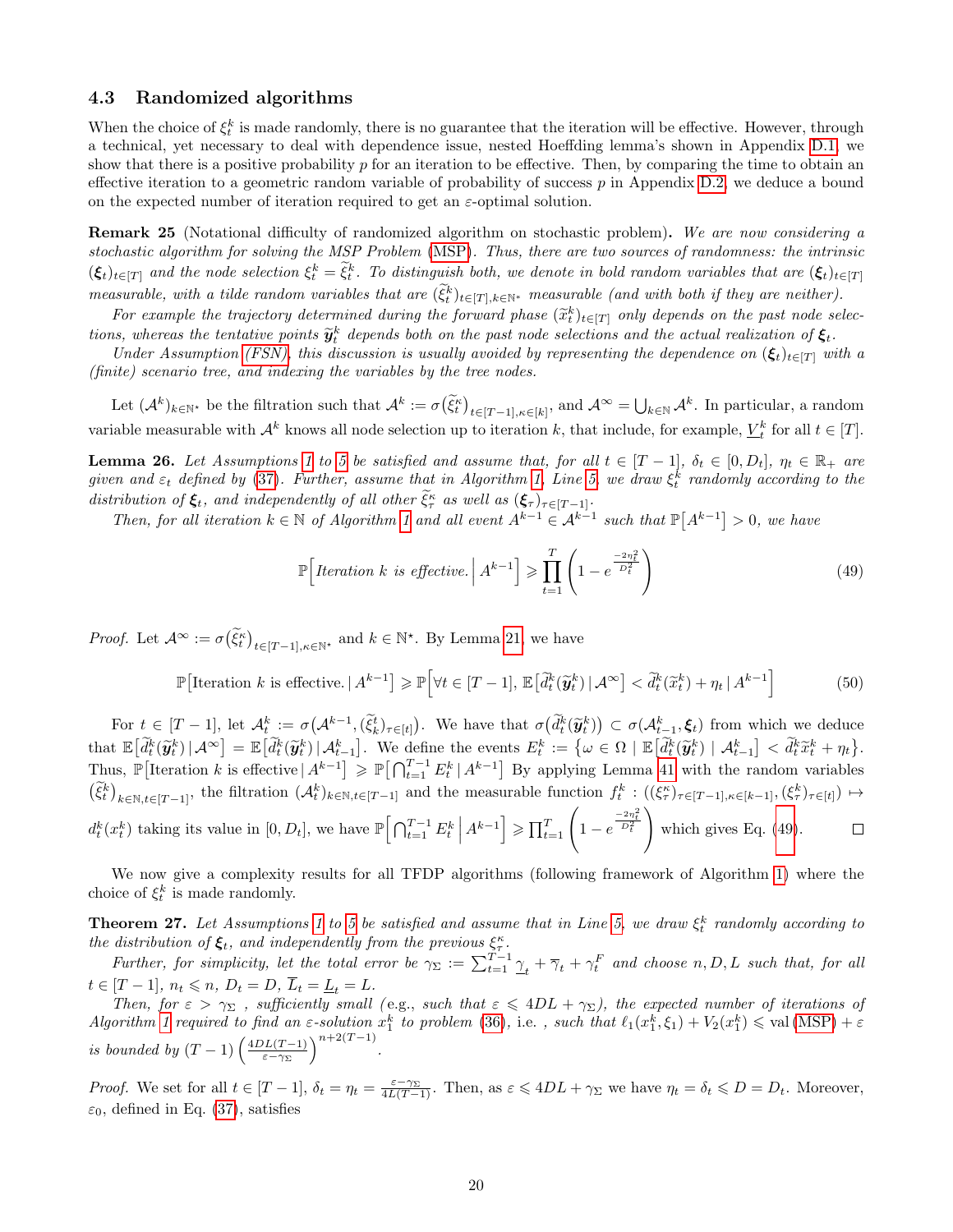$$
\varepsilon_0 = \sum_{t=1}^{T-1} \left[ (\overline{L}_t + \underline{L}_t)(\delta_t + \eta_t) + \underline{\gamma}_t + \overline{\gamma}_t + \gamma_t^F \right] = (T-1)2L \times 2 \frac{\varepsilon - \gamma_{\Sigma}}{4L(T-1)} + \gamma_{\Sigma} = \varepsilon.
$$

Let  $\widetilde{K}$  the (random) number of iterations needed to compute  $\overline{K}_{\varepsilon} := \sum_{t=1}^{T-1} \left(1 + \frac{D_t}{\delta_t}\right)^{n_t} \leqslant \left(\frac{4DL}{\varepsilon - \gamma \Sigma}\right)^n (T-1)^{n+1}$ effective iterations, then by Theorem 18, Algorithm 1 finds an  $\varepsilon$ -solution after at most K iterations. Let  $p := \prod_{t=1}^T \left(1 - \exp\left(\frac{-2\eta_t^2}{D_t^2}\right)\right)$ , by Lemma 26, for  $A^{k-1} \in A^{k-1}$ , we have  $\mathbb{P}\left[\text{Iteration } k \text{ is effective } | A^{k-$ Lemma 42, we have  $\mathbb{E}[\widetilde{K}] \leq \frac{K_{\varepsilon}}{p}$ .

Moreover, since as  $x \mapsto \frac{x}{1-e^{-x}}$  is an increasing function on  $(0, \frac{1}{2}]$ , then for all  $x \in (0, 1]$ , we have  $\frac{1}{1-e^{-x}} \le$  $\frac{1}{1-e^{-1}} \times \frac{1}{x} \leq 1.6 \times \frac{1}{x}$ . Thus, as  $\frac{2\eta_t^2}{D_t^2} \leq 1$ , we have that  $\frac{1}{p} \leq \prod_{t=1}^{T-1} 1.6 \times \frac{D_t^2}{2\eta_t^2} \leq (\frac{4DL(T-1)}{\varepsilon-\gamma\Sigma})^{2(T-1)}$ . We then obtain  $\mathbb{E}\left[\widetilde{K}\right] \leqslant \frac{K_{\varepsilon}}{p} \leqslant \left(\frac{4DL}{\varepsilon-\gamma_{\Sigma}}\right)^n (T-1)^{n+1} \times \left(\frac{4DL(T-1)}{\varepsilon-\gamma_{\Sigma}}\right)^{2(T-1)} = (T-1)\left(\frac{4DL(T-1)}{\varepsilon-\gamma_{\Sigma}}\right)$  $\frac{p_L(T-1)}{\varepsilon-\gamma_\Sigma}$  )<sup>n+2(T-1)</sup>.  $\Box$ 

Remark 28 (Stochastic dominance and comparison with finitely supported noise). The proof of Theorem 27 actually give more information on the (random) number of iteration  $\tilde{K}$  after which we obtain an  $\varepsilon$ -solution:  $\tilde{K}$ is stochastically dominated by a random variable with a negative binomial distribution representing the number of trials to obtain  $\overline{K}_{\varepsilon}$  successes with probability of success p, (see Lemma 42).

Further, under finitely supported noise assumption Assumption (FSN), the probability of choosing the problem child  $\xi_t^k$  (cf Lemma 22) for each  $t \in [T-1]$  is lower bounded by  $\prod_{t=1}^{T-1} \frac{1}{|\text{supp}(\xi_t)|}$ . Then, Lemma 26 still holds after replacing the right hand side probability of success by  $\prod_{t=1}^{T-1} \frac{1}{|\text{supp}(\xi_t)|}$ . We can then deduce other complexity bounds under Assumption (FSN). For example, in [Lan20], assuming that  $|\text{supp}(\xi_t)| \leq N$ , for all  $t \in [T-1]$ , the probability of having an effective iteration is bounded by  $\frac{1}{N^{T-1}}$ .

## 5 Extension to risk-averse setting

We now briefly discuss extensions involving a maximization problem in the dynamic programming equation, arising for example from multistage risk-averse, robust or distributionally robust problems. Algorithm 1 can be adapted to such problems, by changing the definitions of the Bellman operators.

Further, in the risk neutral case, Algorithm 1 is not symmetrical in its treatment of lower and upper approximations. As noted in Remark 3, for a minimization problem, in Algorithm 1, the forward phase Line 6 should be done using the lower approximations  $\underline{V}_t^k$ . More generally, one should use an *outer approximation* (that is under approximation for min sub-problems and upper approximations for max sub-problems) during the forward phase to be able to explore the state space. Thus, for those min-max problems the computation of upper-approximations  $\overline{V}^k_t$  $\int_t^n$  is not optional.

Minimax problems. Baucke, Downward and Zakeri, in [BDZ17], presented a convergent problem-child algorithm to solve stochastic minimax dynamic programs. Although our framework of Algorithm 1 do not handle such minimax problem, we can extend it to do so. More precisely, we consider a problem where the decision maker chooses  $x_t \in \mathcal{X}_t(x_{t-1}, y_{t-1}, \xi_t)$ , and then an adversary chooses  $y_t \in \mathcal{Y}_{t-1}(x_{t-1}, y_{t-1}, x_t, \xi_t)$ . Thus, the Bellman operators are now defined as

$$
\mathcal{B}_{t-1}(\widetilde{V})(x_{t-1}, y_{t-1}) = \mathbb{E}\big[\min_{x_t \in \mathcal{X}_t(x_{t-1}, y_{t-1}, \xi_t)} \max_{y_t \in \mathcal{Y}_{t-1}(x_{t-1}, y_{t-1}, x_t, \xi_t)} \ell_t(x_t, y_t, \xi_t) + \widetilde{V}(x_t, y_t)\big].
$$
\n(51)

The reachable sets then become

$$
X_0^r = \{x_0\} \qquad Y_0^r = \{y_0\} \tag{52a}
$$

$$
X_t^r = \bigcup_{x_{t-1} \in X_{t-1}^r} \bigcup_{y_{t-1} \in Y_{t-1}^r} \bigcup_{\xi_t \in \Xi_t} \mathcal{X}_t(x_{t-1}, y_{t-1}, \xi_t) \qquad \forall t \in [T]. \tag{52b}
$$

$$
Y_t^r = \bigcup_{x_{t-1} \in Y_{t-1}^r} \bigcup_{y_{t-1} \in Y_{t-1}^r} \bigcup_{x_t \in X_t^r} \bigcup_{\xi_t \in \Xi_t} \mathcal{Y}_t(x_{t-1}, y_{t-1}, x_t, \xi_t) \qquad \forall t \in [T].
$$
\n
$$
(52c)
$$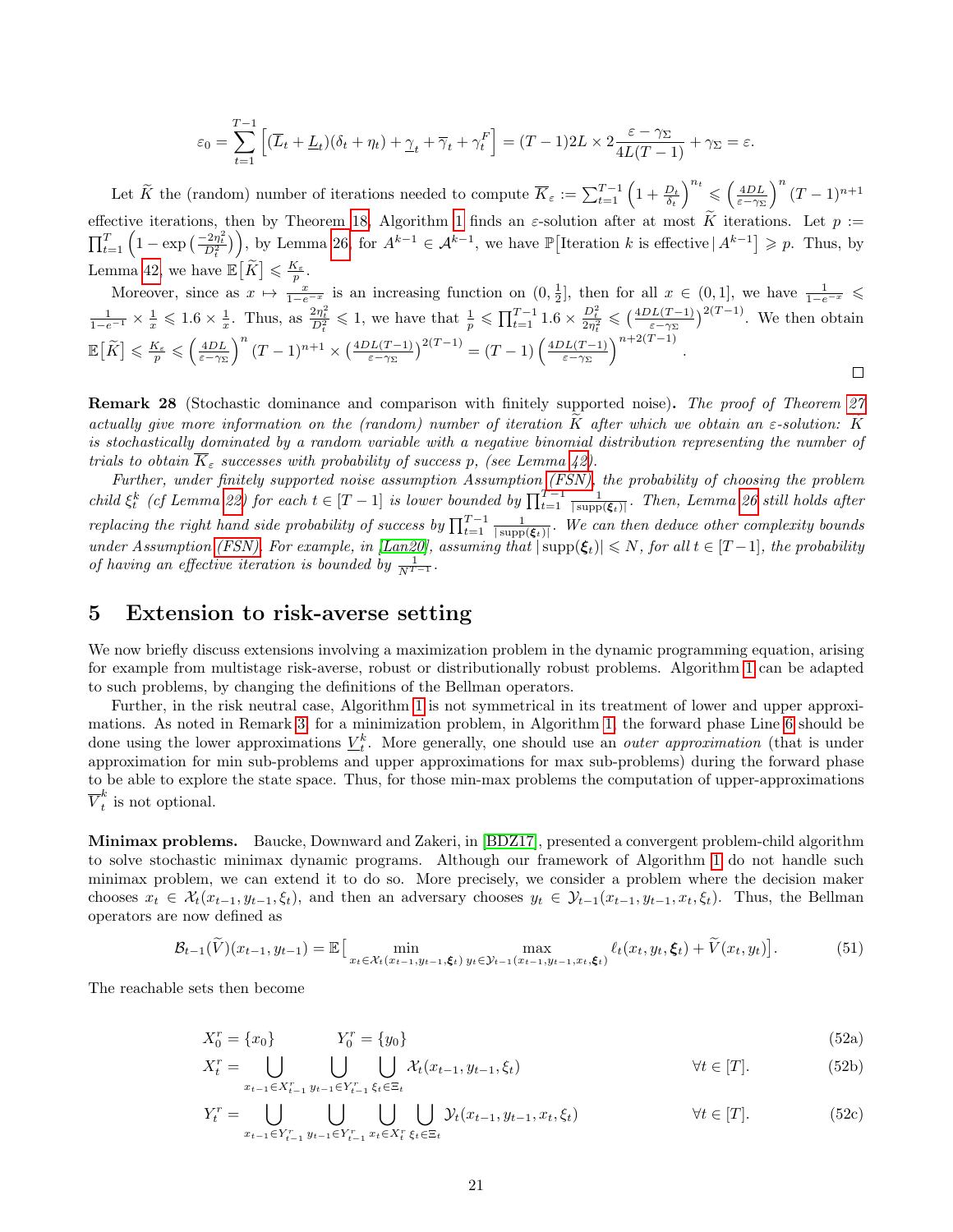In the forward phase, as in Algorithm 1, the  $\gamma_t^F$ -optimal solution  $x_t^k$  should be chosen thanks to the approximation  $\underline{V}_t^{k-1}$ . However, as we maximize over  $y_t$ ,  $y_t^k$  must be a  $\gamma_t^F$ -optimal solution of the step problem with the approximation  $\overline{V}_t^{k-1}$  $\frac{1}{t}$ :

$$
x_t^k = \mathcal{F}_{t-1}^{\min}(\underline{V}_t^{k-1})(x_{t-1}, y_{t-1}, \xi_t^k) \in \gamma_t^F - \underset{x_t \in \mathcal{X}_t(x_{t-1}, y_{t-1}, \xi_t^k)}{\arg \min} \max_{y_t \in \mathcal{Y}_{t-1}(x_{t-1}, y_{t-1}, x_t, \xi_t^k)} \ell_t(x_t, y_t, \xi_t^k) + \underline{V}_t^{k-1}(x_t, y_t) \tag{53a}
$$

$$
y_t^k = \mathcal{F}_{t-1}^{\max}(\overline{V}_t^{k-1})(x_{t-1}, y_{t-1}, x_t^k, \xi_t^k) \in \gamma_t^F - \underset{y_t \in \mathcal{Y}_{t-1}}{\text{argmax}} \ell_t(x_t, y_t, \xi_t^k) + \overline{V}_t^{k-1}(x_t, y_t)
$$
(53b)

Assuming that the reachable sets  $X_t^r$  and  $Y_t^r$  have finite dimensions  $d_x$  and  $d_y$  and diameter D, and that the objective function are L-Lipschitz, the convergence and complexity results still hold developing on the ideas of [ZS19]. The upper bound on the number of effective iterations then becomes  $K_{\varepsilon} := \left(\frac{2DL}{\varepsilon-\gamma\Sigma}\right)^{d_x+d_y} (T-1)^{d_x+d_y+1}$ .

Robust Closely related, in [GTW19], Georghiou, Tsoukalas and Wiesemann presented the Robust Dual Dynamic Programming algorithm (RDDP) to solve multistage robust optimization problems. In such problems, instead of minimizing the expectation like in Eq. (MSP), we minimize considering the worst case scenario  $\xi_t \in \Xi_t$ . In this setting, the Bellman operator reads

$$
\mathcal{B}_{t-1}(\widetilde{V}) = \max_{\xi_t \in \Xi_t} \min_{x_t \in \mathcal{X}_t(x_{t-1}, \xi_t)} \ell_t(x_t, \xi_t) + \widetilde{V}(x_t). \tag{54}
$$

Note that this robust setting can be seen as a particular case of minimax problems where we have deterministic random variables. Indeed, if we invert the order of max and min, either by changing the indices or by taking the opposite, and Eq. (54) can be written as Eq. (51) where  $\xi_t$  of (54) plays the role of  $y_t$  and the  $\xi_t$  of (51) are deterministic parameter. The upper bound on the number of effective iterations then becomes  $K_{\varepsilon} := \left(\frac{2DL}{\varepsilon - \gamma \Sigma}\right)^{d_x + d_{\xi}} (T-1)^{d_x + d_{\xi} + 1}$ .

Risk averse Multistage stochastic problems in the risk averse setting are MSP where the expectation is replaced by a multiperiod risk measure. In the nested coherent risk measure framework we present conditions under which Algorithm 1 can be adapted.

Let  $\rho$  be a coherent risk measure (see [ADEH99, ADE<sup>+</sup>07] or [SDR14, Def 6.4]) the Bellman operator in the risk averse setting reads

$$
\mathcal{B}_{t-1}(\widetilde{V}) : x_{t-1} \mapsto \rho \Big( \min_{x_t \in \mathcal{X}_t(x_{t-1}, \xi_t)} \ell_t(x_t, \xi_t) + \widetilde{V}(x_t) \Big). \tag{55}
$$

We recall a classical Fenchel representation theorem for proper, lower semicontinuous, law-invariant, coherent risk measure (see [SDR14, Thm 6.5]). For every random variable  $z \in L_1(\Omega, \mathcal{A}, \mathbb{P}, \mathbb{R})$ , we have

$$
\rho(\boldsymbol{z}) = \max_{\boldsymbol{y} \in \mathfrak{A}_{\rho}} \mathbb{E}_{\mathbb{P}}[\boldsymbol{y} \boldsymbol{z}] \tag{56}
$$

where  $\mathfrak{A}_{\rho} := \{ \mathbf{y} \in L_{\infty}(\Omega, \mathcal{A}, \mathbb{P}, \mathbb{R}) \mid \mathbb{E}[\mathbf{y}] = 1, \mathbf{y} \geqslant 0 \text{ a.s.}, \mathbb{E}[\mathbf{y} \mathbf{z}'] \leqslant \rho(\mathbf{z}), \forall \mathbf{z}' \in L_1(\Omega, \mathcal{A}, \mathbb{P}, \mathbb{R}) \}.$ With this representation, we get

$$
\mathcal{B}_{t-1}(\widetilde{V}) = \max_{\mathbf{y} \in \mathfrak{A}_{\rho}} \mathbb{E}_{\mathbb{P}} \Big[ \min_{x_t \in \mathcal{X}_t(x_{t-1}, \xi_t)} \mathbf{y} \,\ell_t(x_t, \xi_t) + \mathbf{y}\widetilde{V}(x_t) \Big]. \tag{57}
$$

Up to a slight change of notation, we can write this problem as a minimax problem. In particular, a sufficient condition to obtain convergence and complexity bounds for risk averse MSP is that the set  $\mathfrak{A}_\rho$  has a finite dimension and a finite diameter. For example, if  $\Omega$  is finite,  $\mathfrak{A}_{\rho}$  is contained in the space of random variables in  $\Omega$ , isomorphic to a simplex of dimension  $|\Omega| - 1$  which has finite diameter. More generally, if  $\mathfrak{A}_{\rho}$  is contained in the convex hull of n random variables  $(y_k)_{k\in[n]}$ , then  $\mathfrak{A}_\rho$  has a finite diameter smaller than  $\max_{k,\ell\in[n]}(\|y_k-y_\ell\|_\infty)$  and a finite dimension smaller than  $n - 1$ . Thus, we obtain complexity results similar to Corollary 23 and Theorem 27 with  $K_{\varepsilon} := \left(\frac{2DL}{\varepsilon - \gamma \Sigma}\right)^{d+n-1} (T-1)^{d+n}.$ 

We now comment the particular case of the average value at risk  $[\text{RU}^+00]$  with value  $\alpha \in [0,1)$ , denoted  $AV@R_{\alpha}$ and defined as:

$$
AV@R_{\alpha}(z) := \inf_{s \in \mathbb{R}} \left\{ s + \frac{1}{1 - \alpha} \mathbb{E}_{\mathbb{P}} \big[ \max(z - s, 0) \big] \right\}
$$
(58)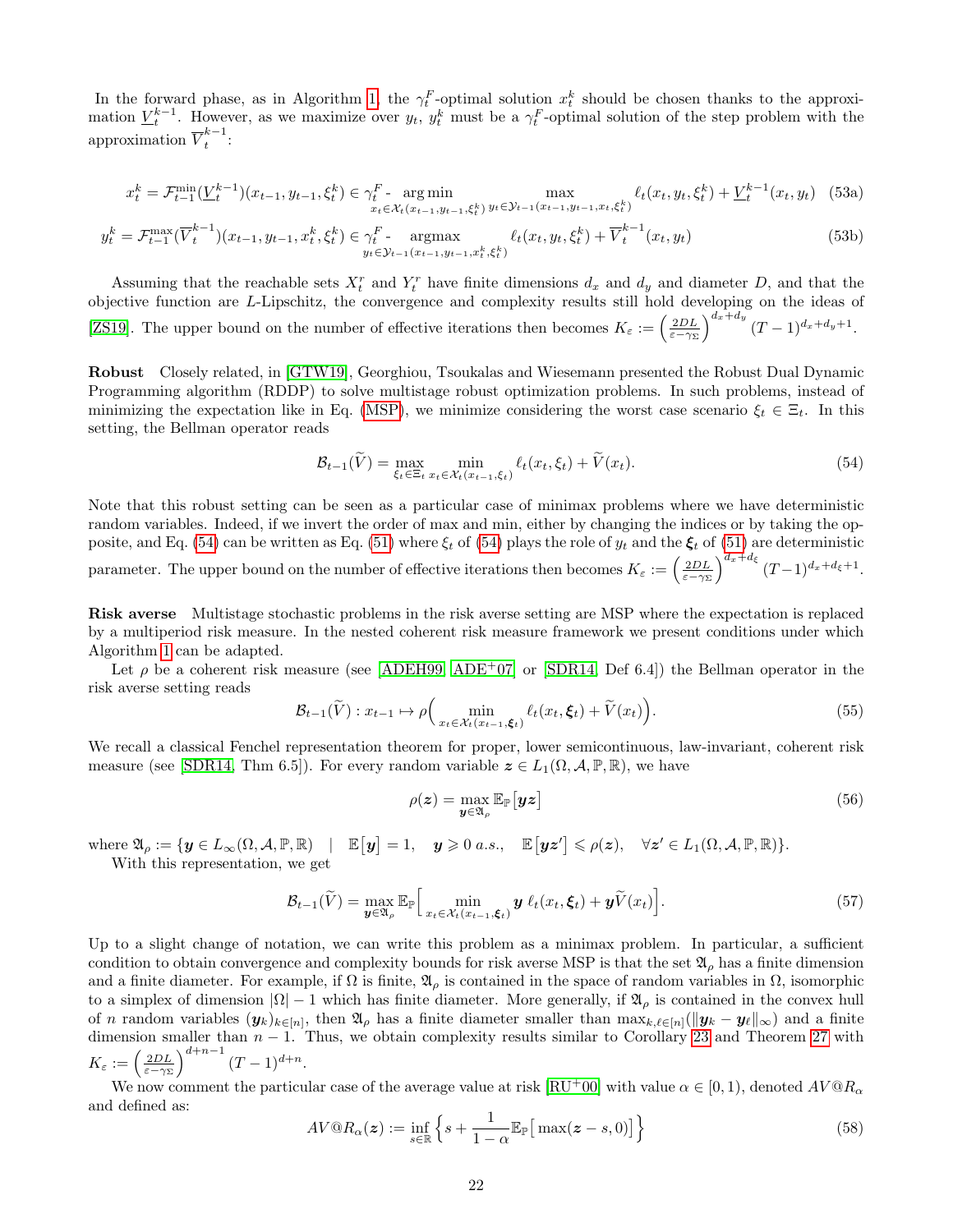We cannot use the dual representation Eq. (56) to derive complexity bounds as  $\mathfrak{A}_{AV@R}$  has, in general, non-finite dimension. However note that in Eq. (58), since  $AV@R_{\alpha}(z) \leq \frac{\mathbb{E}_{\mathbb{P}}[z]}{1-\alpha}$  $\frac{1}{1-\alpha}$  the infimum on s over R can be replaced by a minimum on the compact interval  $[0, \frac{1}{1-\alpha} \mathbb{E}_{\mathbb{P}}[z]]$ . To obtain an upper bound that does not depend on k and  $x_{t-1}$ , we set  $z = \min_{x_t \in \mathcal{X}(x_{t-1}, \xi_t)} \ell_t(x_t, \xi_t) + \underline{V}_t^k(x_t)$  then  $\mathbb{E}_{\mathbb{P}}[z]$  is upper bounded by  $\min_{x_t \in X_t^r} \mathbb{E}[\ell_t(x_t, \xi_t) + \overline{V}_t^1]$  $\frac{1}{t}(x_t)$ which has a finite value by Assumption 3. Thus, MSP with nested average value at risk measure can be handled by this framework and we can obtain complexity results similar to Corollary 23 and Theorem 27 with  $K_{\varepsilon}$  :=  $\left(\frac{2DL}{\varepsilon-\gamma\Sigma}\right)^{d+1}(T-1)^{d+2}.$ 

Acknowledgements We sincerely thank Mr Julien Weibel for interesting and useful discussions concerning Appendix D.2. This research benefited from the support of the FMJH Program Gaspard Monge for optimization and operations research and their interactions with data science.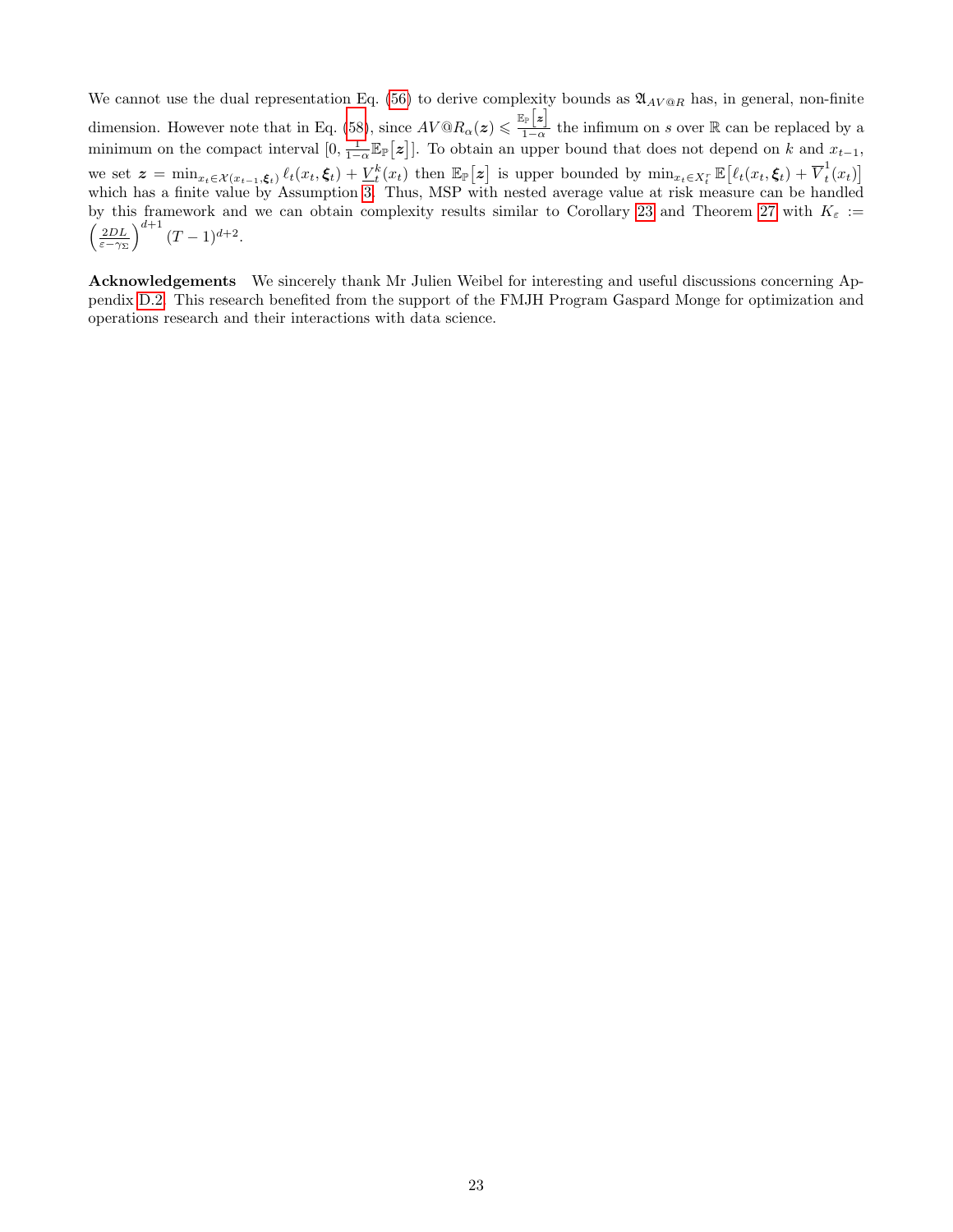## A Cut methodologies

In this section, for the sake of completeness, we give several cuts that are used in different algorithms to solve particular multistage problems.

| $_{\rm Cut}$          | Oracle needed                                 | Setting and avantages          |  |
|-----------------------|-----------------------------------------------|--------------------------------|--|
| <b>Benders</b>        | First order                                   | Convex, simple to implement    |  |
| Reverse norm          | Zeroth order and Lipschitz constant           | Lipschitz                      |  |
| <b>Step</b>           | Zeroth order, $\varepsilon$ and $\gamma$      | Monotonic                      |  |
| Lagrangian            | Solving a dual problem                        | Problem with small duality gap |  |
| Integer               | Zeroth order                                  | Binary variables               |  |
| Adaptive partition    | Adapted partition oracle                      | Linear, whole tangent cone     |  |
| Generalized conjugacy | Conjugate computation                         | Regularisation                 |  |
| Saddle                | First order and Lipschitz constant            | Minimax problems               |  |
| Fenchel conjugate     | Compute fenchel transform of Bellman equation | Linear, Exact upper bound      |  |

Table 2: Synthesis of different cuts and oracle required

#### A.1 Benders cuts for convex functions

The most commonly used cuts are the Benders cuts which are affine functions. This kind of cut only works if the expected cost-to-go functions are convex.

The word cut is actually used because the graph of a Benders cut is a hyperplane which is tangent to the epigraph of the approximated function.

**Proposition 29.** Let F be a convex function and  $g \in \partial F(x)$  a subgradient of F. We define the Benders cut f at  $\hat{x}$  as

$$
f(x) := F(\hat{x}) + g^{\top}(x - \hat{x})
$$
\n(59)

Then, f is valid and tight at  $\hat{x}$ .

*Proof.* By definition of a subgradient,  $f(x) := F(\hat{x}) + g^{\top}(x - \hat{x}) \leq F(x)$ , thus f is valid. By definition of f,  $f(\hat{x}) = F(\hat{x}) + g^{\top}(\hat{x} - \hat{x}) = F(\hat{x})$  thus f is tight at  $\overline{x}$ . П

We see that a first order oracle for the function F, *i.e.*, an oracle that returns the value  $F(\hat{x})$  and a subgradient  $g \in \partial F(\hat{x})$  for an input  $\hat{x}$ , provides a direct algorithm to compute Benders cut.

#### A.2 Reverse norm cuts for Lipschitz functions

Stochastic Lipschitz Dynamic Programming (SDLP) presented in [ACdC20] provides an algorithm to deal with non-convex Lipschitz multistage stochastic programs. In this setting, the cost functions  $\ell_t$  are simply assumed to be Lipschitz continuous. Thus, the expected cost-to-go functions  $F_t$  is not necessarily convex and Benders cuts are not valid anymore. Ahmed, Cabral and da Costa replaced these cuts by reverse norm cuts or augmented lagrangian cuts using only the Lipschitz property of expected cost-to-go functions.

**Proposition 30.** Let F be a function with Lipschitz constant L (for norm  $\|\cdot\|$ ). We define the reverse norm cut f of F at  $\overline{x}$  as

$$
f(x) := F(\hat{x}) - L\|x - \hat{x}\|
$$
\n(60)

Then, f is valid and 0-tight at  $\hat{x}$ .

*Proof.* For any given x and  $\hat{x}$ 

$$
f(x) = F(\hat{x}) - L\|x - \hat{x}\|
$$
\n(61a)

$$
= F(\hat{x}) - F(x) + F(x) - L||x - \hat{x}|| \tag{61b}
$$

$$
\leq L\|\hat{x} - x\| + F(x) - L\|x - \hat{x}\| \tag{61c}
$$

$$
=F(x) \tag{61d}
$$

Thus, f is valid. By definition of f,  $f(\hat{x}) = F(\hat{x}) - L||\hat{x} - \hat{x}|| = F(\hat{x})$  thus f is tight at  $\overline{x}$ .  $\Box$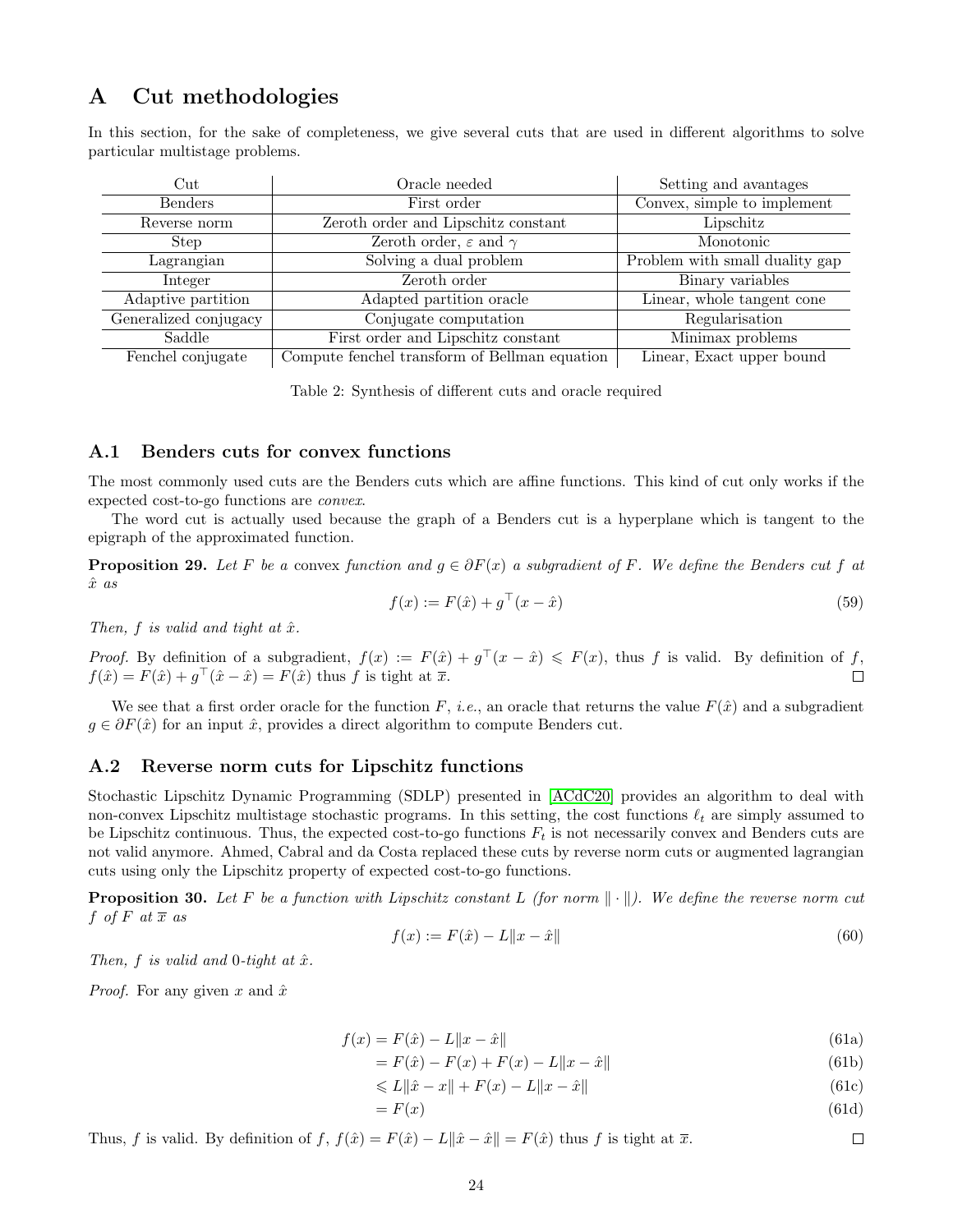We see that a zeroth order oracle for the function F, *i.e.*, an oracle that returns the value  $F(\hat{x})$  for an input  $\hat{x}$ , together with a Lipschitz constant L provides a direct algorithm to compute reverse norm cuts. Thus, SDLP integrates our framework in Algorithm 1.

We can also define the norm cut  $f(x) := F(\hat{x}) + L||x - \hat{x}||$ . These norm cuts can be used to compute  $\overline{V}_t^k$  $\int_t^{\pi}$ . The algorithm Tropical dynamic programming in [ACT20] uses this upper cuts together with Benders cuts for lower approximation  $\underline{V}_t^k$  and thus integrates the framework of Algorithm 1.

#### A.3 Step cuts for monotonic functions

We now look at "almost monotonic" expected cost-to-go functions.

**Proposition 31.** Let F be a function such that there exists  $\delta > 0$  and  $\gamma \geq 0$  with

$$
\forall x, y, \quad x \leq y + \delta \mathbf{1} \implies F(x) \leqslant F(y) + \gamma \tag{62}
$$

where 1 is the vector whose coefficients are all equal to 1. We assume that F is upper bounded by  $\overline{M}$ .

For a point  $\hat{x}$ , we define the upper increasing step cut f as

$$
f(x) := \begin{cases} F(\hat{x}) + \gamma & \text{if } x \leq \hat{x} + \delta \mathbf{1} \\ \overline{M} & \text{otherwise} \end{cases}
$$
 (63)

Then, the upper increasing step cut f satisfies

$$
f(x) \geqslant F(x), \quad \forall x \tag{64}
$$

$$
f(\check{x}) \le F(\check{x}) + \gamma \tag{65}
$$

Proof. Since  $\hat{x} \leq \hat{x} + \delta$ ,  $f(\hat{x}) = F(\hat{x}) + \gamma$ . Moreover, if  $x \leq \hat{x} + \delta \mathbf{1}$ , by Eq. (62)  $F(x) \leq F(\hat{x}) + \gamma = f(x)$  and otherwise  $f(x) = \overline{M} \geq F(x)$ .  $\Box$ 

We could also define lower increasing step cuts for functions verifying Eq. (62). This cut methods also adapt to lower bounded decreasing functions, we will define in the same way upper and lower decreasing step cuts. However, these cuts are not Lipschitz. To integrate the framework of Algorithm 1, we could adapt these step cuts by interpolating with affine functions between the constant regions of the cuts.

In [PWB20], Philpott, Wahid and Bonnans presented an algorithm called mixed integer dynamic approximation scheme (MIDAS). This method applies to multistage mixed integer problems, given as a maximization problems. After adapting the problem by taking the opposite of the expected cost-to-go function, adding the constant  $\gamma$  and choosing the right affinely interpolated step cut, the algorithm MIDAS integrates the framework of Algorithm 1 with step cuts.

#### A.4 Lagrangian cuts

Lagrangian cuts were introduced for TFDP by Zou, Ahmed and Sun in [ZAS19]. These cuts are based on the Lagrangian relaxation of an optimisation problems.

**Proposition 32.** Let F be a function, H be a convex function and  $x \mapsto Y(x)$  be a graph-convex set valued mapping see  $(RW09, p155)$  such that F is defined as

$$
F(x) := \inf_{y \in Y(x)} \ell(y) \tag{66}
$$

We define the Lagrangian cut  $f$  at  $\hat{x}$  as

$$
f(x) := \hat{\lambda}^\top x + \hat{\beta} \tag{67}
$$

where

$$
\hat{\lambda} \in \underset{\lambda}{\operatorname{argmax}} \lambda^{\top} \hat{x} + \underset{y,z}{\operatorname{inf}} \underset{|y \in Y(z)}{\operatorname{inf}} \ell(y) - \lambda^{\top} z \tag{68a}
$$

$$
\hat{\beta} = \inf_{y,z \,|\, y \in Y(z)} \ell(y) - \hat{\lambda}^\top z \tag{68b}
$$

Then, the Lagrangian cut is valid and tight at  $\hat{x}$ .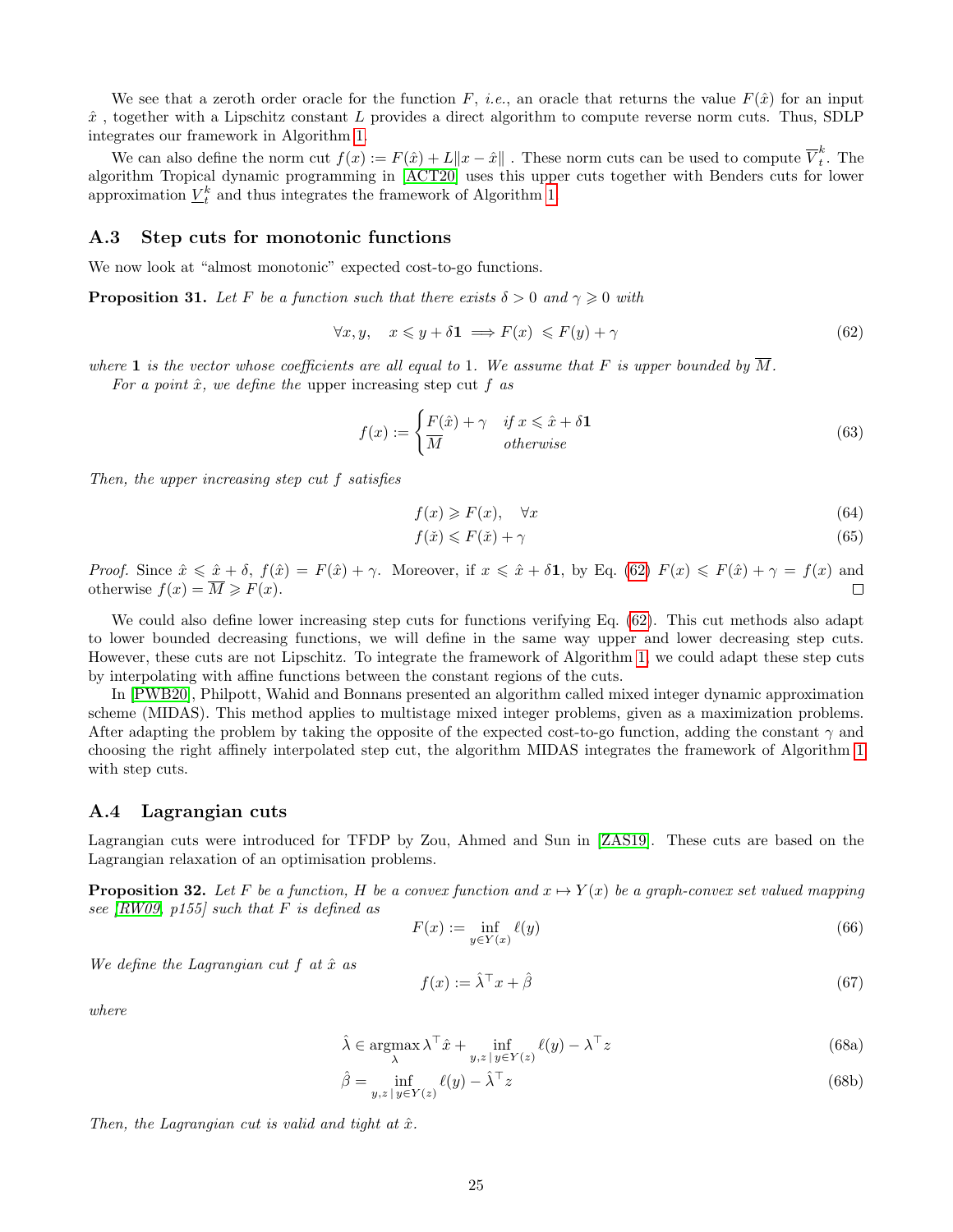*Proof.* Consider  $x \in \text{dom}(Y)$ . We rely on a strong duality result:

$$
F(x) = \inf_{y \in Y(x)} \ell(y) \tag{69a}
$$

$$
=\inf_{y,z\,|\,y\in Y(z)\text{ and }z=x}\ell(y)\tag{69b}
$$

$$
= \inf_{y,z \,|\, y \in Y(z)} \max_{\lambda} \ell(y) + \lambda^{\top}(x-z)
$$
\n(69c)

$$
= \max_{\lambda} \lambda^{\top} x + \inf_{y,z \, | \, y \in Y(z)} \ell(y) - \lambda^{\top} z \tag{69d}
$$

(69e)

 $\Box$ 

Indeed, as Y is graph-convex, we have that  $\{(y, z)| y \in Y(z)\}\$ is a non-empty convex set. Thus, we have

$$
f(\hat{x}) = \hat{\lambda}^{\top}\hat{x} + \inf_{y,z \,|\, y \in Y(z)} \ell(y) - \hat{\lambda}^{\top}z \tag{70a}
$$

$$
= \max_{\lambda} \lambda^{\top} \hat{x} + \inf_{y,z \,|\, y \in Y(z)} \ell(y) - \lambda^{\top} z \tag{70b}
$$

$$
=F(x)\tag{70c}
$$

and  $f$  is tight at  $\hat{x}$ . Moreover,

$$
f(x) = \hat{\lambda}^{\top} x + \inf_{y,z \,|\, y \in Y(z)} \ell(y) - \hat{\lambda}^{\top} z \tag{71a}
$$

$$
\leq \max_{\lambda} \lambda^{\top} x + \inf_{y,z \, | \, y \in Y(z)} \ell(y) - \lambda^{\top} z \tag{71b}
$$

$$
=F(x)\tag{71c}
$$

and then  $f$  is valid.

Note that this result is still true without the convexity assumption if we replace the tightness result by a lower  $\gamma$ -tighness result where  $\gamma$  is the duality gap.

Secondly, in this simplified setting and when the variable x takes value in a continuous space, the Lagrangian cut can be seen as a Benders cut since  $\lambda$  is a subgradient of F at  $\hat{x}$ . Nevertheless, the point of view of Lagrangian allows new ideas to compute cuts. In particular, one can define the Lagrangian cut with a different relaxation to deal with more complex setting such as integer cases as presented in [ZAS19]. We can also combine the Lagrangian cut with the reverse norm cut, such ideas are presented under the name augmented Lagrangian cuts in [ACdC20]. Thus, the algorithm SLDP from [ACdC20] integrates the framework of Algorithm 1.

Zhang and Sun in [ZS19] generalized these Lagrangian cuts by introducing the point of view of generalized conjugacy (see [RW09, Chapter 11]). They called these new cuts generalized conjugacy cuts, and proved them to be tight and valid, thanks to the Fenchel-Young inequality.

#### A.5 Integer optimality cuts

The integer optimality cuts where first introduced by Laporte and Louveaux in [LL93] for 2-stage sochastic integer problems.

**Proposition 33.** Let F be a function taking value in  $\{0,1\}^d$  and  $\hat{x} \in \{0,1\}^d$  be a binary vector with  $\hat{S} := \{i \mid x_i = 1\}$ . We assume that  $F$  is lower bounded by  $M$ .

We define the integer optimality cut  $f$  as

$$
f(x) := (F(\hat{x}) - \underline{M})(\sum_{i \in \hat{S}} x_i - \sum_{i \notin \hat{S}} x_i - |\hat{S}| + 1) + \underline{M}
$$
\n(72)

Then,  $f$  is a valid and tight at  $\hat{x}$ .

*Proof.* We have that  $f(\hat{x}) = (F(\hat{x}) - \underline{M})(|\hat{S}| - 0 - |\hat{S}| + 1) + \underline{M} = F(\hat{x})$ . Thus, f is tight at  $\hat{x}$ . Let  $x \in \{0,1\}^d$ different from  $\hat{x}$ , we have  $\sum_{i \in \hat{S}} x_i - \sum_{i \notin \hat{S}} x_i \leqslant |\hat{S}|-1$ . Then,  $f(x) \leqslant \underline{M} \leqslant F(x)$  and thus f is valid.  $\Box$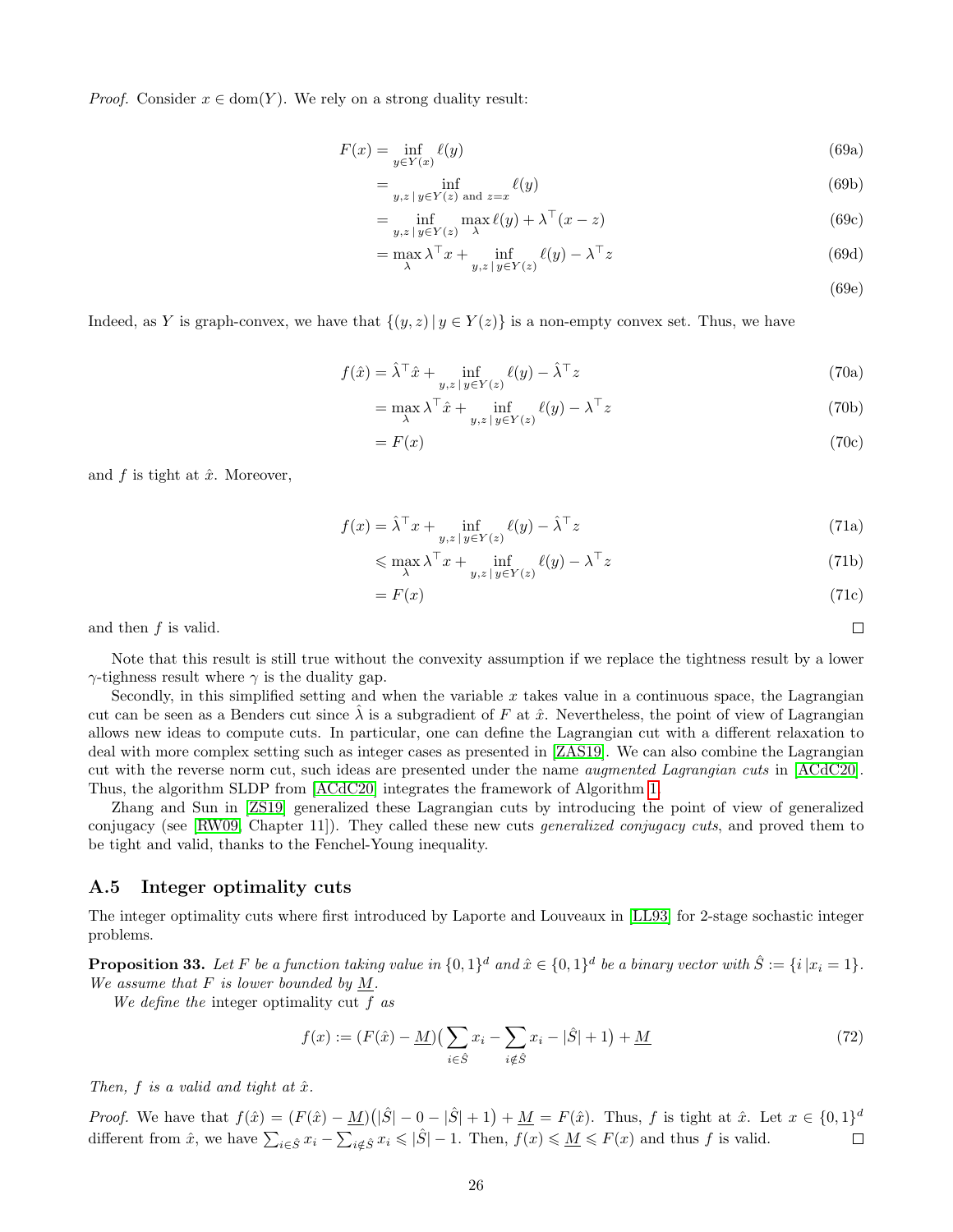In [ZAS19], Zou, Ahmed and Sun presented an algorithm called Stochastic dual dynamic integer programming (SDDiP), suggesting to use integer optimality cuts or Lagrangian cuts instead of classical Benders cuts. By tightness and validity of these cuts, the algorithm SDDiP integrates the framework of Algorithm 1 (with a potentially large Lipschitz constant).

## B Explicit valid and adapted partition, geometric tools and proofs

In this appendix, we give an elementary definition of the partition  $\mathcal{S}_W$ . This then allow us to prove Theorem 13 and Theorem 15 of Section 3.

#### B.1 Another elementary definition of  $\mathcal{S}_W$

We give an alternative and equivalent definition of the partition  $\mathcal{S}_W$  without directly using the fundamental notion of secondary fan.

Let us denote by  $(w_i)_{i \in [m]}$  the columns of the matrix  $W \in \mathbb{R}^{l \times m}$ , and choose  $q \in \mathbb{R}^m$ . We shall think of  $(w_i)_{i \in [m]}$ as a vector configuration in  $\mathbb{R}^l$ , and q as a height vector: for each  $i \in [m]$ , we draw the point  $(w_i, q_i) \in \mathbb{R}^l \times \mathbb{R}$ . We now consider the convex hull E of the points  $(w_i, q_i)$  in  $\mathbb{R}^l \times \mathbb{R}$  (see Fig. 3). The *geometric regular subdivision* induced by the height vector q is the polyhedral complex defined as the projection onto  $\mathbb{R}^l$  of the lower faces of the polyhedron E (i.e., the faces of E that a have a normal vector of the form  $(\lambda, -1)$ ). A lower face F of E can be represented by the set of indices of columns of W defining F, that is  $I_F = \{i \in [m] \mid (w_i, q_i) \in F\}$ . For example, if  $(w_i, q_i)$  is an extreme point of F then  $i \in I_F$ . The collection  $\mathcal{I}(W^{\top}, q)$  of the sets  $I_F$ , for F describing the lower faces of E, is known as a *combinatorial* regular subdivision. More details can be found in [DLRS10, Chapter 2.5].



lower faces:  $\mathcal{I}(W, q) = \mathcal{I}_{com} \cup \{ \{5\}, \{4, 5\}, \{1, 5\} \}$ 

longs to no lower face:  $\mathcal{I}(W, q) = \mathcal{I}_{com} \cup \{ \{1, 4\} \}$ 

 $(w_5, q_5)$  belongs to one lower face:  $\mathcal{I}(W, q) = \mathcal{I}_{com} \cup \{ \{1, 4, 5\} \}$ 

Figure 3: Three lifted vector configurations, their projections and the regular subdivisions  $\mathcal{I}(W^{\top}, q)$  induced for different values of  $\omega_5$ . We define  $\mathcal{I}_{com} := \{ \emptyset, \{1\}, \{2\}, \{3\}, \{4\}, \{1, 2\}, \{2, 3\}, \{3, 4\} \}$ 

These notions are formalized by the following definition.

**Definition 34** (Regular subdivisions). Consider a matrix  $W \in \mathbb{R}^{l \times m}$ . Let us denote by  $(w_i)_{i \in [m]}$  the columns of the matrix W, and let  $q \in \mathbb{R}^m$ . The (combinatorial) regular subdivision of the configuration of vectors  $(w_i)_{i \in [m]}$ induced by the height vector q is the collection  $\mathcal{I}(W^{\top}, q)$  of subsets of  $[m]$  such that

$$
\mathcal{I}(W^{\top}, q) := \left\{ I \subset [m] \quad \middle| \quad \exists \lambda \in \mathbb{R}^l, \quad \begin{array}{l} w_i^{\top} \lambda = q_i, \quad \forall i \in I \\ w_j^{\top} \lambda < q_j, \quad \forall j \notin I \end{array} \right\} \tag{73}
$$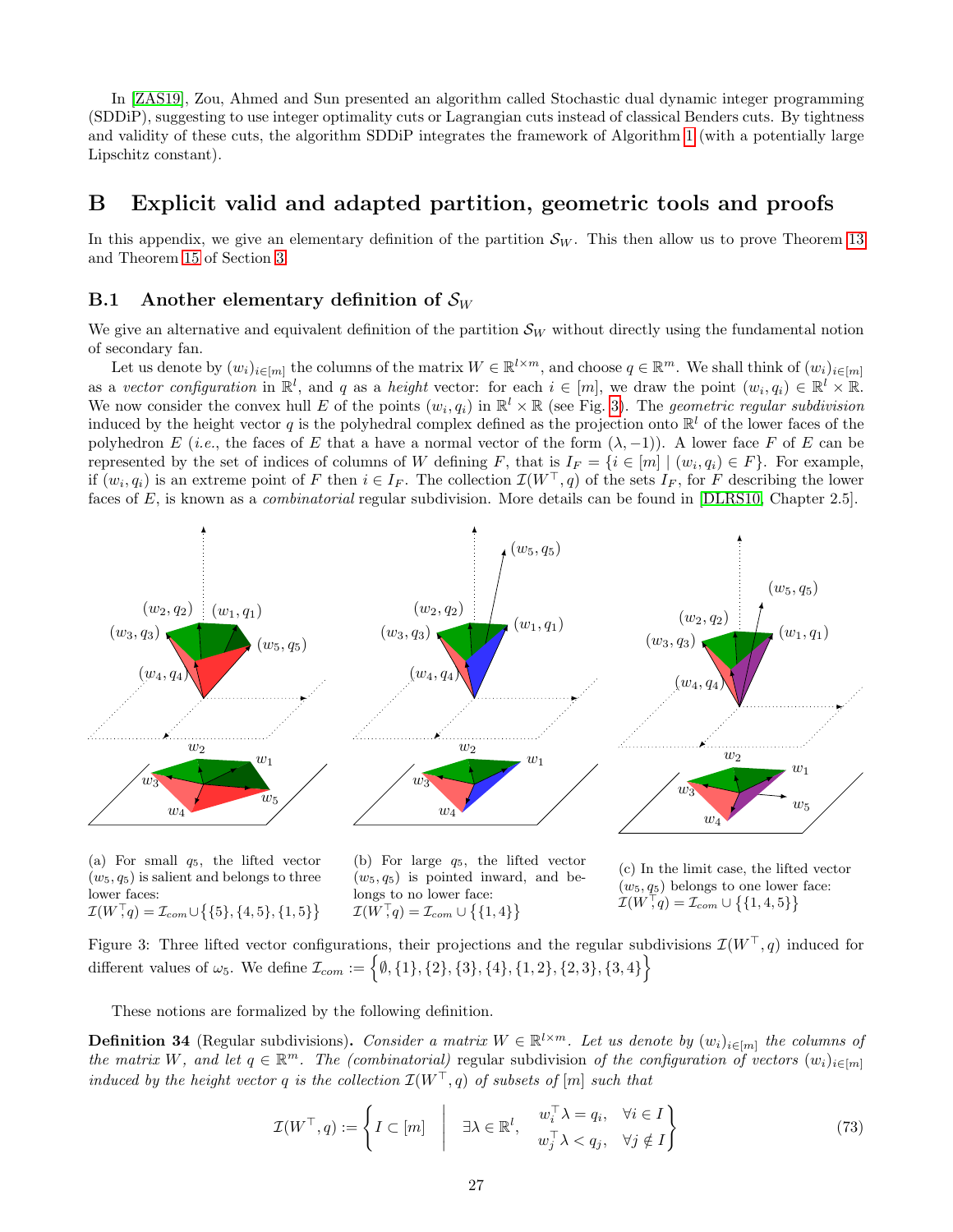We define  $\sim_W$  the equivalence relation on  $\mathbb{R}^m$  such that  $q \sim_W q'$  iff  $\mathcal{I}(W^\top, q) = \mathcal{I}(W^\top, q').$ 

We now give an equivalent characterization of the partition  $\mathcal{S}_W$  defined in Eq. (30), see Chapter 5 and in particular Theorem 5.2.16 of [DLRS10] for a proof of this equivalence.

**Proposition 35.** The partition  $\mathcal{S}_W$  corresponds to the collection of equivalence classes of the relation  $\sim_W$ .

We now prove that  $q \mapsto \mathcal{R}_{x,W,q}$  is constant on each  $S \in \mathcal{S}_W$ .

*Proof of Lemma 12.* By [DLRS10, Theorem 9.5.6], for every  $q \in \mathbb{R}^n$ , we have

$$
\mathcal{N}(D_{W,q}) = \{ W_I \mathbb{R}_+^I \mid I \in \mathcal{I}(W^\top, q) \}.
$$
\n
$$
(74)
$$

Thus, for  $q, q' \in S$ , we have  $\mathcal{N}(D_{W,q}) = \mathcal{N}(D_{W,q'})$ . Further, as, by definition (28b),  $\mathcal{R}_{x,W,q} := \{E_{N,x} | N \in \mathcal{N}(D_{W,q})\}$  $\mathcal{N}(D_{W,q})\},$  we get  $\mathcal{R}_{x,W,q} = \mathcal{R}_{x,W,q}$ .  $\Box$ 

#### B.2 Proof of basis decomposition theorem

The goal of this appendix is to prove Theorem 13. We start by recalling some usual definitions and results in linear programming's theory that can be found in any standard linear programming book, e.g. [MG07].

Definition 36 (Basic point, reduced cost). We consider the linear problem

$$
Q(x, W, q, T, h) := \min_{y \in \mathbb{R}^m_+} \left\{ q^\top y \mid Tx + Wy = h \right\}.
$$
 (75)

We say that  $B \subset [m]$  is a basis if the submatrix  $W_B = (w_i)_{i \in B}$ , where  $w_i$  is the *i*-th column of W, is invertible. The basic point associated to basis B is the vector in  $\mathbb{R}^m$ , with coordinates  $y_B := (W_B^{-1}(h - Tx))_{i \in B}$  and 0 for  $i \notin B$ . A base B is said to be admissible (resp. optimal), if its associated basic point is an admissible (resp. optimal), solution of Eq.  $(75)$ . Finally, the reduced cost associated to a basis B is the vector

$$
(q_j - w_j^\top W_B^{-1 \top} q_B)_{j \in [m]} \tag{76}
$$

Reduced cost is a key ingredient of the simplex method. In particular, it is well known that an admissible basis is optimal if and only if its reduced cost is non-negative. More formally, we have:

**Lemma 37.** Let  $B \subset [m]$  a basis. If  $y_B := (W_B^{-1}(h - Tx))_{i \in B} \geq 0$  and for all  $j \in [m]$ ,  $q_j - w_j^\top W_B^{-1 \top} q_B \geq 0$ . Then, B is optimal and in particular,

$$
Q(x, W, q, T, h) = q_B^{\top} W_B^{-1} (h - Tx)
$$
\n(77)

Finally, we recall a classic generalization of Caratheodory's theorem for conic hull.

**Lemma 38** (Caratheodory). Let  $W \in \mathbb{R}^{l \times m}$  be a matrix and a subset of indices  $J \subset [m]$  such that  $span((w_i)_{i \in J}) :=$  $W_J \mathbb{R}^J = \mathbb{R}^l$  where  $w_i$  is the *i*-th column of W. Consider a vector h in the conic hull of  $(w_i)_{i \in J}$ , i.e.  $h \in W_J \mathbb{R}^J_+$ . Then, there exists a basis  $B \subset J$  such that h is in the conic hull of  $(w_i)_{i \in B}$ , i.e.  $h \in W_B \mathbb{R}^B_+$ .

*Proof.* Let  $I \subset J$  be such that  $h \in W_I \mathbb{R}^I_+$  and  $(w_i)_{i \in I}$  is spanning  $\mathbb{R}^l$ . There exist  $(\mu_i)_{i \in I} \in \mathbb{R}^I_+$  non negative coefficients such that  $h = \sum_{i=1}^{m} \mu_i w_i$ . Assume that I is not a basis, then  $(w_i)_{i \in I}$  is not linearly independent, that is there exists a collection  $\overline{(\lambda_i)}_{i\in I} \in \mathbb{R}^I$  such that  $\sum_{i\in I} \lambda_i w_i = 0$  with at least one  $\lambda_i$  different of zero, that can be assumed w.l.o.g positive.

Define  $j := \arg \min_{i \in I | \lambda_i > 0} \frac{\mu_i}{\lambda_i}$ . Then, we have  $w_j = -\sum_{i \in I \setminus \{j\}} \frac{\lambda_i}{\lambda_j} w_i$  and thus  $h = \sum_{i \in I \setminus \{j\}} (\mu_i - \mu_j \frac{\lambda_i}{\lambda_j}) w_i$ . In particular,  $(w_i)_{i \in I \setminus \{j\}}$  is spanning  $\mathbb{R}^l$ . We now show that each coefficient in this sum is non negative, that is  $h \in W_{I\setminus\{j\}}\mathbb{R}_+^{I\setminus\{j\}}$ . Note that  $\lambda_j > 0$  and for all  $i \in I, \mu_i \geqslant 0$ . Thus, if  $\lambda_i \leqslant 0$  we have  $\mu_i - \mu_j \frac{\lambda_i}{\lambda_j} \geqslant 0$ . Otherwise,  $\lambda_i > 0$ , and by definition of j,  $\frac{\mu_i}{\lambda_i} \geqslant \frac{\mu_j}{\lambda_j}$  $\frac{\mu_j}{\lambda_j}$  and thus  $\mu_i - \mu_j \frac{\lambda_i}{\lambda_j} \geqslant 0$ . Which shows that  $h = \sum_{i \in I \setminus \{j\}} (\mu_i - \mu_j \frac{\lambda_i}{\lambda_j}) w_i \in$  $W_{I\setminus\{j\}}\mathbb{R}_+^{I\setminus\{j\}}.$ 

By induction, we drop indices until we get a basis B.

We now have all the tools required for the proof of Theorem 13.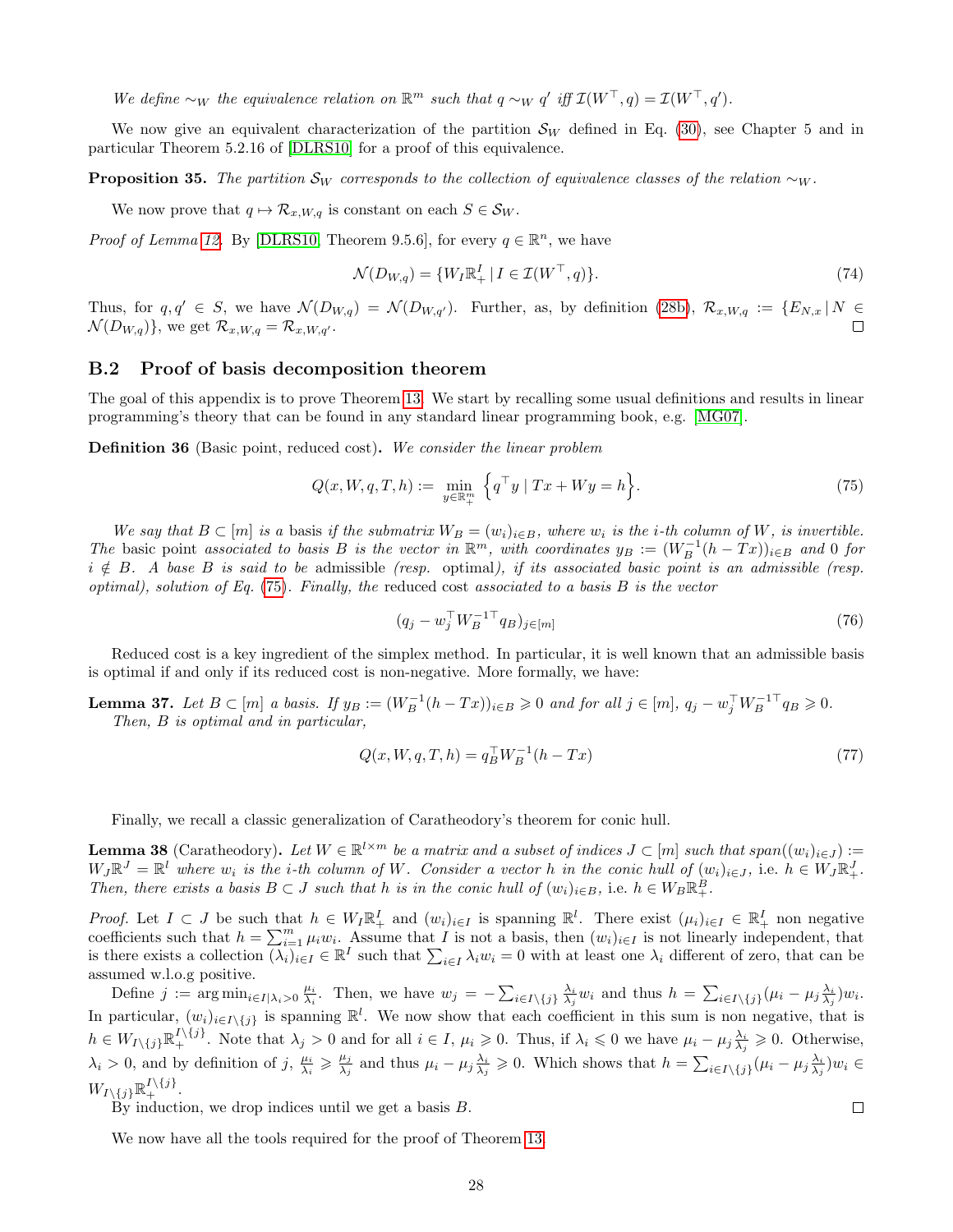proof of Theorem 13. Let  $S \in \mathcal{S}_W$ ,  $R \in \mathcal{R}_{x,W,S}$  and  $q \in S$ . Recall that  $\mathcal{R}_{x,W,q} = \{E_{N,x} \mid N \in \mathcal{N}(D_{W,q})\}$ . Thus, there exists  $N_0 \in \mathcal{N}(D_{W,q})$  such that  $R = E_{N_0,x}$  and  $N \in \mathcal{N}(D_{W,q})$  a full dimensional cone such that  $N_0 \subset N$ . As  $\mathcal{N}(D_{W,q}) = \{W_I \mathbb{R}^I_+ | I \in \mathcal{I}(W^{\top}, q)\},\$  there exists  $I \in \mathcal{I}(W^{\top}, q)$  such that  $N = W_I \mathbb{R}^I_+$ . Since N is full dimensional,  $(w_i)_{i\in I}$  is spanning  $\mathbb{R}^l$ . Finally, by definition of the regular subdivision  $\mathcal{I}(W^{\top}, q)$  in (73), there exists  $\lambda(I)$  such that

$$
\forall i \in I, \quad w_i^{\top} \lambda(I) = q_i \tag{78a}
$$

$$
\forall j \notin I, \quad w_j^\top \lambda(I) < q_j. \tag{78b}
$$

Let  $(T, h) \in E_{N_0, x} = \{(T', h') \mid h' - T'x \in \text{ri}(N)\}\)$ , we have that  $h - Tx \in N_0 \subset N = W_I \mathbb{R}^I_+$ . By Caratheodory's Lemma 38, as  $(w_i)_{i\in I}$  is spanning  $\mathbb{R}^l$ , there exists a basis  $B\subset I$ , such that  $h-Tx\in W_B\mathbb{R}^B_+ = W_B^\top\mathbb{R}^l_+$ . In particular, we have that  $y_B = W_B^{-1}(h - Tx) \geq 0$ , thus B is an admissible basis. Moreover, as  $B \subset I$ , by (78a), we have that, for all  $i \in B$ ,  $w_i^{\top} \lambda(I) = q_i$  which in turn implies  $\lambda(I) = W_B^{-1} q_B$ . Thus, for all  $j \in [m]$ , we can compute the reduced cost coordinate  $q_j - w_j^\top W_B^{-1}^\top q_B = q_j - w_j^\top \lambda(I) \geqslant 0$ , by (78a) and (78b). By Lemma 37, B is an optimal basis, leading to

$$
Q(x, W, q, T, h) = q_B^{\top} W_B^{-1} (h - Tx).
$$

Note that the resulting formula does not depend on the choice of the extracted basis B. Indeed, let  $B' \subset I$ be a basis. As for all  $i \in B'$ ,  $w_i^{\top} \lambda(I) = q_i$ , we also have  $W_{B'}^{-1} q_{B'} = \lambda(I) = W_B^{-1} q_B$ . Thus,  $Q(x, W, q, T, h) =$  $q_B^{\top} W_B^{-1} (h - Tx) = q_{B'}^{\top} W_{B'}^{-1} (h - Tx).$ 

#### B.3 Proof of explicit valid and adapted partitions

We now prove Theorem 15.

Proof of Theorem 15. We have

$$
V_{\mathcal{P}_{\tilde{x}}}(\tilde{x}) := \sum_{P \in \mathcal{P}_{\tilde{x}}} \mathbb{P}[(\boldsymbol{W}, \boldsymbol{q}, \boldsymbol{T}, \boldsymbol{h}) \in P] \ Q(\tilde{x}, \mathbb{E}[(\boldsymbol{W}, \boldsymbol{q}, \boldsymbol{T}, \boldsymbol{h}) \mid (\boldsymbol{W}, \boldsymbol{q}, \boldsymbol{T}, \boldsymbol{h}) \in P]) \tag{79a}
$$

$$
=\sum_{W\in \text{supp}(\boldsymbol{W})}\sum_{S\in \mathcal{S}_W}\sum_{R\in \mathcal{R}_{\tilde{x},W,S}}\mathbb{P}\big[\boldsymbol{W}=\boldsymbol{W},\boldsymbol{q}\in S,(\boldsymbol{T},\boldsymbol{h})\in R\big]\ Q\big(\tilde{x},\mathbb{E}\big[(\boldsymbol{W},\boldsymbol{q},\boldsymbol{T},\boldsymbol{h})\,|\,\boldsymbol{W}=\boldsymbol{W},\boldsymbol{q}\in S,(\boldsymbol{T},\boldsymbol{h})\in R\big]\big)\tag{79b}
$$

$$
=\sum_{W\in \text{supp}(\boldsymbol{W})}\sum_{S\in \mathcal{S}_W}\sum_{R\in \mathcal{R}_{\tilde{x},W,S}}\mathbb{P}\big[\boldsymbol{W}=\boldsymbol{W},\boldsymbol{q}\in S,(\boldsymbol{T},\boldsymbol{h})\in R\big]\ Q(\tilde{x},W,\mathbb{E}\big[(\boldsymbol{q},\boldsymbol{T},\boldsymbol{h})\,|\,\boldsymbol{W}=\boldsymbol{W},\boldsymbol{q}\in S,(\boldsymbol{T},\boldsymbol{h})\in R\big]\big)\tag{79c}
$$

$$
=\sum_{W\in \text{supp}(\boldsymbol{W})} \sum_{S\in \mathcal{S}_W} \sum_{R\in \mathcal{R}_{\tilde{x},W,S}} \mathbb{P}\big[\boldsymbol{W} = W, \boldsymbol{q} \in S, (\boldsymbol{T},\boldsymbol{h}) \in R\big] \, \mathbb{E}\big[Q(\tilde{x},W,\boldsymbol{q},\boldsymbol{T},\boldsymbol{h}) \,|\, \boldsymbol{W} = W, \boldsymbol{q} \in S, (\boldsymbol{T},\boldsymbol{h}) \in R\big] \tag{79d}
$$

$$
= \sum_{W \in \text{supp}(\boldsymbol{W})} \sum_{S \in \mathcal{S}_W} \sum_{R \in \mathcal{R}_{\check{x},W,S}} \mathbb{P}\big[\boldsymbol{W} = W, \boldsymbol{q} \in S, (\boldsymbol{T}, \boldsymbol{h}) \in R\big] \; \mathbb{E}\big[Q(\check{x}, \boldsymbol{W}, \boldsymbol{q}, \boldsymbol{T}, \boldsymbol{h}) \,|\, \boldsymbol{W} = W, \boldsymbol{q} \in S, (\boldsymbol{T}, \boldsymbol{h}) \in R\big] \tag{79e}
$$

$$
= \mathbb{E}\big[Q(\check{x}, \mathbf{W}, \mathbf{q}, \mathbf{T}, \mathbf{h})\big] = V(\check{x})\tag{79f}
$$

Eq. (79a) comes from the definition of the partitioned expected cost-to-go function  $V_{\mathcal{P}_{\tilde{x}}}$  (see (20)), and Eq. (79b) from the definition of  $\mathcal{P}_{\tilde{x}}$ . The equality (79b)=(79c) is simply the abuse of notation presented in (21). Conditioned by  $W = W$ , we can use Eq. (33) to obtain (79c)=(79d). Finally, law of total expectation yields (79e)=(79f).

We now prove that  $V_{\mathcal{P}_{\tilde{x}}}\leq V$ . For all  $W\in \text{supp}(\boldsymbol{W})$  and  $S\in \mathcal{S}_W$ , we denote  $\mathbb{E}_{W,S}$  (resp  $\mathbb{P}_{W,S}$ ) the expectation (resp. the probability) conditional to the event  $\{W = W, q \in S\}$ . By the law of total expectation, we have

$$
V_{\mathcal{P}_{\tilde{x}}}(x) = \sum_{W \in \text{supp}(\mathbf{W})} \sum_{S \in \mathcal{S}_W} \mathbb{P}[\mathbf{W} = W, \mathbf{q} \in S] \sum_{R \in \mathcal{R}_{\tilde{x}, W, S}} \mathbb{P}_{W, S}[\xi \in R] Q(x, W, \mathbb{E}_{W, S}[(\mathbf{q}, \mathbf{T}, \mathbf{h}) \mid (\mathbf{T}, \mathbf{h}) \in R] \tag{80}
$$

Now by independence of  $q$  and  $(T, h)$ 

$$
Q(x, W, \mathbb{E}_{W,S}\big[(\boldsymbol{q}, \boldsymbol{T}, \boldsymbol{h}) \mid (\boldsymbol{T}, \boldsymbol{h}) \in R\big]) = Q(x, W, \mathbb{E}_{W,S}\big[\boldsymbol{q}\big], \mathbb{E}_{W,S}\big[(\boldsymbol{T}, \boldsymbol{h}) \mid (\boldsymbol{T}, \boldsymbol{h}) \in R\big])
$$
(81)

By convexity of  $(T, h) \mapsto Q(x, W, q, T, h)$  and Jensen inequality, we have that

$$
Q(x, W, \mathbb{E}_{W,S}\big[q\big], \mathbb{E}_{W,S}\big[(T, h) \mid (T, h) \in R\big]\big) \leqslant \mathbb{E}_{W,S}\big[Q(x, W, \mathbb{E}_{W,S}\big[q\big], T, h) \mid (T, h) \in R\big)\big] \tag{82}
$$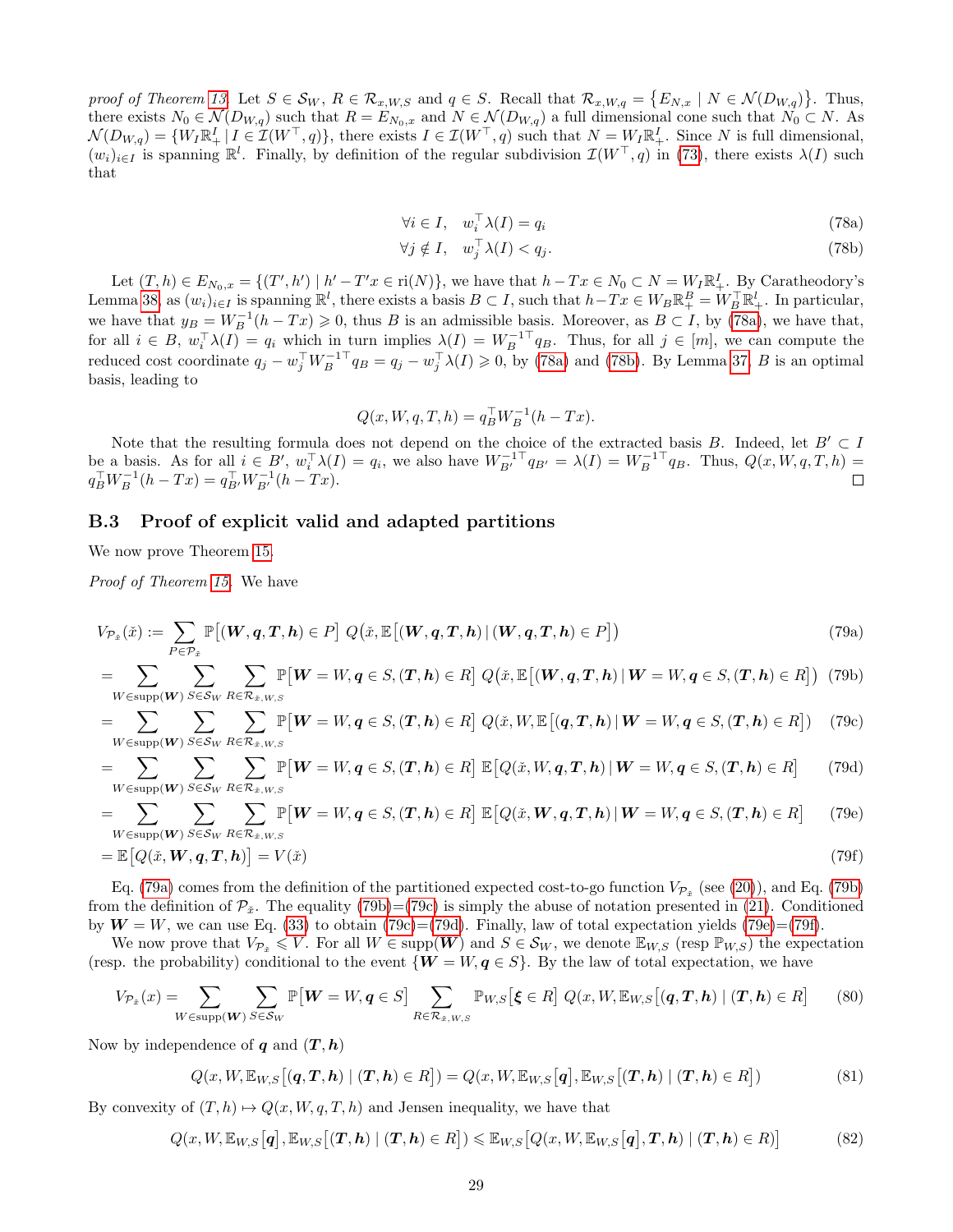Now, for an event A, note that we have, by applying the law of total expectation and Lemma 14 twice, and with the abuse of notation Eq. (21),

$$
\mathbb{E}_{W,S}\big[Q(x,W,\mathbb{E}_{W,S}\big[q\big],\boldsymbol{T},\boldsymbol{h})|A\big] \tag{83a}
$$

$$
= \sum_{R \in \mathcal{R}_{x,W,S}} \mathbb{E}_{W,S} \left[ \mathbb{1}_{(\mathbf{T},\mathbf{h}) \in R} Q(x, W, \mathbb{E}_{W,S}[\mathbf{q}], \mathbf{T}, \mathbf{h}) | A \right]
$$
(83b)

$$
= \sum_{R \in \mathcal{R}_{x,W,S}} \mathbb{P}_{W,S} \left[ (\boldsymbol{T}, \boldsymbol{h}) \in R \right] \mathbb{E}_{W,S} \left[ Q(x, W, \mathbb{E}_{W,S} \left[ \boldsymbol{q} \right], \boldsymbol{T}, \boldsymbol{h}) \mid A \cap (\boldsymbol{T}, \boldsymbol{h}) \in R \right]
$$
(83c)

$$
= \sum_{R \in \mathcal{R}_{x,W,S}} \mathbb{P}_{W,S} \left[ (\boldsymbol{T}, \boldsymbol{h}) \in R \right] Q \left( x, \mathbb{E}_{W,S} \left[ (W, \mathbb{E}_{W,S} \left[ \boldsymbol{q} \right], \boldsymbol{T}, \boldsymbol{h}) \mid A \cap (\boldsymbol{T}, \boldsymbol{h}) \in R \right] \right) \qquad \text{by Lemma 14} \tag{83d}
$$

$$
= \sum_{R \in \mathcal{R}_{x,W,S}} \mathbb{P}_{W,S}\big[ (\boldsymbol{T}, \boldsymbol{h}) \in R \big] Q\big(x, \mathbb{E}_{W,S}\big[ (W, \boldsymbol{q}, \boldsymbol{T}, \boldsymbol{h}) \mid A \cap (\boldsymbol{T}, \boldsymbol{h}) \in R \big] \big) \qquad \qquad \text{by Eq. (21)} \tag{83e}
$$

$$
= \sum_{R \in \mathcal{R}_{x,W,S}} \mathbb{P}_{W,S} \left[ (\boldsymbol{T}, \boldsymbol{h}) \in R \right] \mathbb{E}_{W,S} \left[ Q(x, W, \boldsymbol{q}, \boldsymbol{T}, \boldsymbol{h}) \mid A \cap (\boldsymbol{T}, \boldsymbol{h}) \in R \right] \qquad \qquad \text{by Lemma 14} \tag{83f}
$$

$$
= \sum_{R \in \mathcal{R}_{x,W,S}} \mathbb{P}_{W,S} \left[ (\boldsymbol{T}, \boldsymbol{h}) \in R \right] \mathbb{E}_{W,S} \left[ Q(x, \boldsymbol{W}, \boldsymbol{q}, \boldsymbol{T}, \boldsymbol{h}) \mid A \cap (\boldsymbol{T}, \boldsymbol{h}) \in R \right] \qquad \text{under } \boldsymbol{W} = W \qquad (83g)
$$

$$
= \mathbb{E}_{W,S}\big[Q(x, \boldsymbol{W}, \boldsymbol{q}, \boldsymbol{T}, \boldsymbol{h})|A\big] \tag{83h}
$$

By replacing A by  $(T, h) \in R$ , for  $R \in \mathcal{R}_{\tilde{x},W,S}$  to Eq. (83h), we have

$$
\mathbb{E}_{W,S}\big[Q(x,W,\mathbb{E}_{W,S}\big[q\big],\boldsymbol{T},\boldsymbol{h})\mid(\boldsymbol{T},\boldsymbol{h})\in R\big]=\mathbb{E}_{W,S}\big[Q(x,\boldsymbol{W},\boldsymbol{q},\boldsymbol{T},\boldsymbol{h})\mid(\boldsymbol{T},\boldsymbol{h})\in R\big]\tag{84}
$$

Combining $(80),(81)$  and  $(82)$ , we now get

$$
V_{\mathcal{P}_{\tilde{x}}}(x) \leqslant \sum_{W \in \text{supp}(\boldsymbol{W})} \sum_{S \in \mathcal{S}_W} \mathbb{P}[\boldsymbol{W} = W, \boldsymbol{q} \in S] \sum_{R \in \mathcal{R}_{\tilde{x}, W, S}} \mathbb{P}_{W, S}[\boldsymbol{\xi} \in R] \mathbb{E}_{W, S} [Q(x, \boldsymbol{W}, \boldsymbol{q}, \boldsymbol{T}, \boldsymbol{h}) \mid (\boldsymbol{T}, \boldsymbol{h}) \in R] \tag{85}
$$

By the law of total expectation, we see that the right term is equal to  $V(x)$ . Thus,  $V_{\mathcal{P}_x} \leqslant V(x)$ .  $\Box$ 

## C Sufficient conditions for effective iterations

In this appendix, we want to prove Lemma 21. We start with a technical lemma linking the gap at  $t-1$  with the expected gap for tentative points at t.

**Lemma 39.** Let Assumptions 1 to 5 be satisfied and  $t \in [T-1]$ , assume that  $\delta_t \in [0, D_t]$  and  $\eta_t \in \mathbb{R}_+$  are given and  $\varepsilon_t$  defined by (37). Then, for all algorithms satisfying the framework of Algorithm 1, we have for  $t \in [T-1]$ 

$$
0 \leq \overline{V}_{t-1}^{k}(x_{t-1}^{k}) - \underline{V}_{t-1}^{k}(x_{t-1}^{k}) \leq \mathbb{E}\left[\overline{V}_{t}^{k-1}(\mathbf{y}_{t}^{k}) - \underline{V}_{t}^{k-1}(\mathbf{y}_{t}^{k})\right] + \underline{\gamma}_{t-1} + \overline{\gamma}_{t-1} + \gamma_{t}^{F}
$$
(86)

where we recall that  $y_t^k := \mathcal{F}_{t-1}(\underline{V}_t^{k-1})(x_{t-1}^k, \xi_t)$ .

Proof.

$$
\underline{V}_{t-1}^k(x_{t-1}^k) \geq \mathcal{B}_{t-1}^k(\underline{V}_t^k)(x_{t-1}^k) - \underline{\gamma}_{t-1}
$$
 (backward phase:  $\underline{\gamma}_{t-1}$ -tight cut) (87a)  
=  $\mathbb{E} \begin{bmatrix} \min & \ell_t(x, \xi_t) + \underline{V}_t^k(x) \end{bmatrix} - \underline{\gamma}_{t-1}$  (definition of  $\mathcal{B}_t$ ) (87b)

$$
= \mathbb{E} \left[ \min_{x \in \mathcal{X}_t(x_{t-1}^k, \xi_t)} \ell_t(x, \xi_t) + \underline{V}_t^k(x) \right] - \underline{\gamma}_{t-1}
$$
 (definition of  $\mathcal{B}_t$ ) (87b)  
\n
$$
\geq \mathbb{E} \left[ \min_{x \in \mathcal{X}_t(x_{t-1}^k, \xi_t)} \ell_t(x, \xi_t) + \underline{V}_t^{k-1}(x) \right] - \underline{\gamma}_{t-1}
$$
 (monotonicity of approx.) (87c)

$$
\geqslant \mathbb{E}\left[\ell_t\left(\mathbf{y}_t^k, \boldsymbol{\xi}_t\right) + \underline{V}_t^{k-1}\left(\mathbf{y}_t^k\right)\right] - \gamma_t^F - \underline{\gamma}_{t-1} \tag{87d}
$$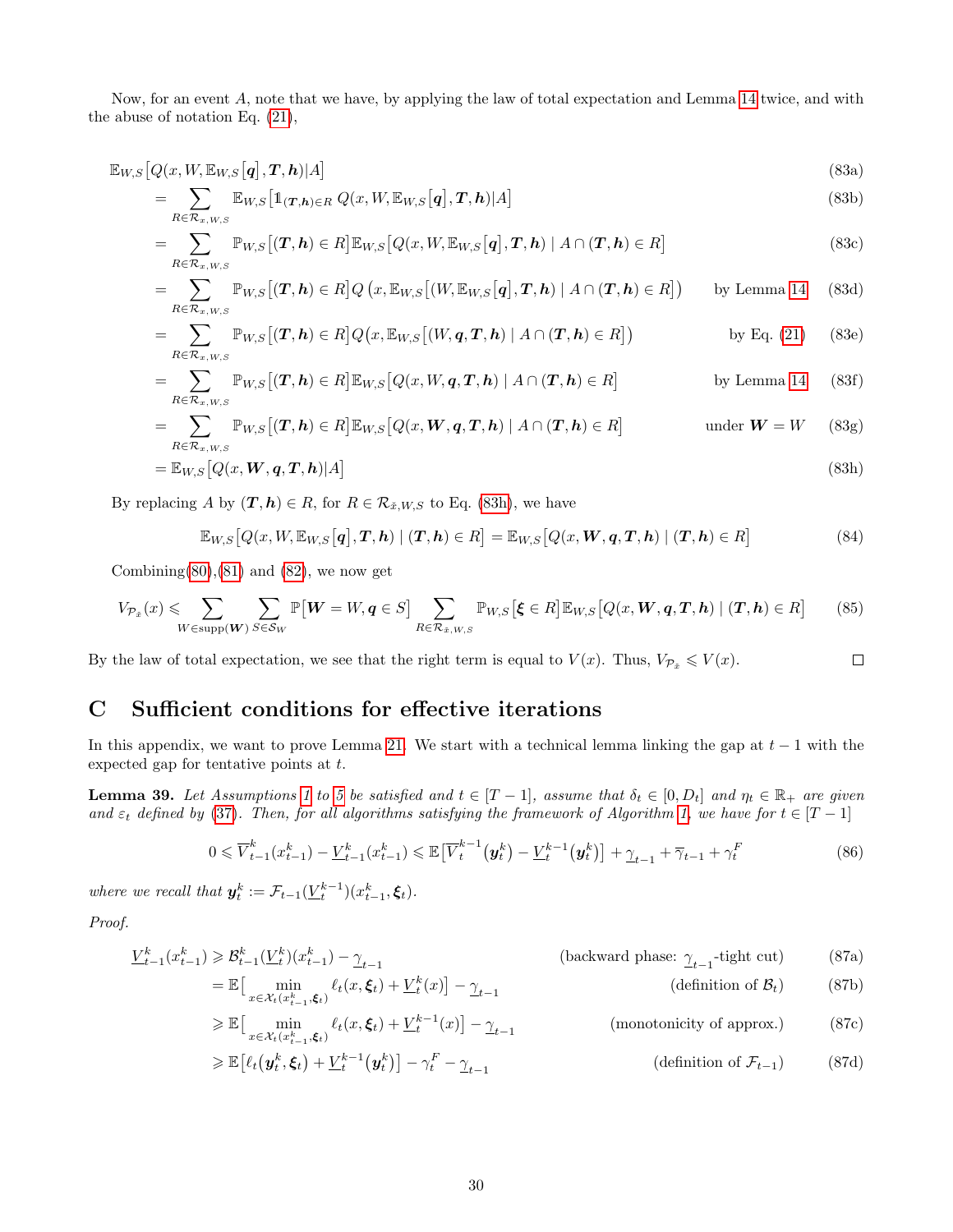$$
\overline{V}_{t-1}^k(x_{t-1}^k) \leqslant \mathcal{B}_{t-1}^k(\overline{V}_t^k)(x_{t-1}^k) + \overline{\gamma}_{t-1}
$$
\n(backward phase)

\n(88a)

$$
= \mathbb{E}\left[\min_{x \in \mathcal{X}_t(x_{t-1}^k, \xi_t)} \ell_t(x, \xi_t) + \overline{V}_t^k(x)\right] + \overline{\gamma}_{t-1}
$$
 (definition of  $\mathcal{B}_t$ ) (88b)

$$
\leq \mathbb{E}\left[\min_{x \in \mathcal{X}_t(x_{t-1}^k, \xi_t)} \ell_t(x, \xi_t) + \overline{V}_t^{k-1}(x)\right] + \overline{\gamma}_{t-1} \qquad \qquad \text{(monotonicity of approx.)} \tag{88c}
$$

$$
\leq \mathbb{E}\left[\ell_t\left(\mathbf{y}_t^k, \boldsymbol{\xi}_t\right) + \overline{V}_t^{k-1}\left(\mathbf{y}_t^k\right)\right] + \overline{\gamma}_{t-1} \tag{88d}
$$

Combining these two results we get Eq. (86).

*Proof of Lemma 21.* Let  $t \in [T-1]$ . We first prove that if one of the inequalities Eqs. (45a) and (45b) is satisfied then,  $x_{t-1}^k$  is  $\varepsilon_{t-1}$ -saturated as soon as  $x_t^k$  is not  $\delta_t$ -distinguishable. Recall that  $d_t^k(x) := \min_{\kappa \le k | x_t^{\kappa} \text{ is } \varepsilon_t\text{-saturated}} ||x - x_t^{\kappa}||$ .

Assume now that  $x_{t+1}^k$  is not  $\delta_{t+1}$ -distinguishable, then  $d_t^k(x_t^k) \leq \delta_t$  and there exists  $j < k$  such that  $x_t^j$  is  $\varepsilon_t$ -satured and  $||x_t^j - x_t^k|| \leq \delta_t$ . If Eq. (45a) is satisfied, we have

$$
\mathbb{E}\left[\overline{V}_{t}^{k-1}(\mathbf{y}_{t}^{k}) - \underline{V}_{t}^{k-1}(\mathbf{y}_{t}^{k})\right] \leq \overline{V}_{t}^{k-1}(x_{t}^{k}) - \underline{V}_{t}^{k-1}(x_{t}^{k}) + (\overline{L}_{t} + \underline{L}_{t})\eta_{t}
$$
\n
$$
< \overline{V}_{t}^{k-1}(x_{t}^{k}) - \overline{V}_{t}^{k-1}(x_{t}^{j}) + \overline{V}_{t}^{k-1}(x_{t}^{j}) - V_{t}^{k-1}(x_{t}^{j}) + V_{t}^{k-1}(x_{t}^{j}) - V_{t}^{k-1}(x_{t}^{k}) + (\overline{L}_{t} + L)\eta_{t}
$$
\n(89a)

$$
\leq \overline{V}_t^{k-1}(x_t^k) - \overline{V}_t^{k-1}(x_t^j) + \overline{V}_t^{k-1}(x_t^j) - \underline{V}_t^{k-1}(x_t^j) + \underline{V}_t^{k-1}(x_t^j) - \underline{V}_t^{k-1}(x_t^k) + (\overline{L}_t + \underline{L}_t)\eta_t
$$
\n
$$
\leq \overline{L}_t \|x_t^k - x_t^j\| + \overline{V}_t^{k-1}(x_t^j) - \underline{V}_t^{k-1}(x_t^j) + \underline{L}_t \|x_t^j - x_t^k\| + (\overline{L}_t + \underline{L}_t)\eta_t
$$
\n(Lipschitz) (89c)

$$
\leq L_t \|x_t - x_t\| + V_t \quad (x_t) - \underline{V}_t \quad (x_t) + \underline{L}_t \|x_t - x_t\| + (L_t + \underline{L}_t) \eta_t \tag{69C}
$$
\n
$$
\leq (\overline{L}_t + \underline{L}_t)\delta_t + \overline{V}_t^j(x_t^j) - \underline{V}_t^j(x_t^j) + (\overline{L}_t + \underline{L}_t)\eta_t \tag{89d}
$$

$$
\leq (\overline{L}_t + \underline{L}_t)(\delta_t + \eta_t) + \varepsilon_t \tag{89e}
$$

$$
\langle \cdot, \cdot \rangle = t \quad \langle \cdot, \cdot \rangle = t \quad \langle \cdot, \cdot \rangle = t
$$

Similarly, if Eq. (45b) is satisfied, we define  $j(\xi)$  such that

$$
j(\xi) \in \underset{j \le k-1, x_t^j \varepsilon_t\text{-saturated}}{\arg \min} \|x_t^j - \mathcal{F}_{t-1}(\underline{V}_t^{k-1})(x_{t-1}^k, \xi)\|
$$
\n
$$
(90)
$$

In particular,  $d_t^k(\mathcal{F}_{t-1}(\underline{V}_t^{k-1})(x_{t-1}^k,\xi)) = \|x_t^{j(\xi)} - \mathcal{F}_{t-1}(\underline{V}_t^{k-1})(x_{t-1}^k,\xi)\|$  and thus  $\mathbb{E}\big[d_t^k(\boldsymbol{y}_t^k)\big] = \mathbb{E}\big[\|x_t^{j(\xi)} - \boldsymbol{y}_t^k\|\big]$ 

$$
\mathbb{E}\left[\overline{V}_{t}^{k-1}(\boldsymbol{y}_{t}^{k})-\underline{V}_{t}^{k-1}(\boldsymbol{y}_{t}^{k})\right] \n\leq \mathbb{E}\left[\overline{V}_{t}^{k-1}(\boldsymbol{y}_{t}^{k})-\overline{V}_{t}^{k-1}(x_{t}^{j(\xi_{t})})+\overline{V}_{t}^{k-1}(x_{t}^{j(\xi_{t})})-\underline{V}_{t}^{k-1}(x_{t}^{j(\xi_{t})})+\underline{V}_{t}^{k-1}(x_{t}^{j(\xi_{t})})-\underline{V}_{t}^{k-1}(x_{t}^{j(\xi_{t})})\right] \n\leq \mathbb{E}\left[\overline{L}_{t}\|\mathbf{y}_{t}^{k}-x_{t}^{j(\xi_{t})}\|+\varepsilon_{t}+\underline{L}_{t}\|x_{t}^{j(\xi_{t})}-\mathbf{y}_{t}^{k}\|\right] \n= (\overline{L}_{t}+\underline{L}_{t})\mathbb{E}\left[d_{t}^{k}(\mathbf{y}_{t}^{k})\right]+\varepsilon_{t} \n\leq (\overline{L}_{t}+\underline{L}_{t})(\delta_{t}+\eta_{t})+\varepsilon_{t}
$$

Then, in both cases,  $\mathbb{E}[\overline{V}_t^{k-1}]$  $\left[\mathbf{y}_t^{k-1}(\mathbf{y}_t^k)-\underline{V}_t^{k-1}(\mathbf{y}_t^k)\right] \leqslant (\overline{L}_t+\underline{L}_t)(\delta_t+\eta_t)+\varepsilon_t$ . By Lemma 39, we have

$$
\overline{V}_{t-1}^k(x_{t-1}^k) - \underline{V}_{t-1}^k(x_{t-1}^k) \le \mathbb{E}\left[\overline{V}_t^{k-1}(\mathbf{y}_t^k) - \underline{V}_t^{k-1}(\mathbf{y}_t^k)\right] + \underline{\gamma}_{t-1} + \overline{\gamma}_{t-1} + \gamma_t^F
$$
\n(91a)

$$
\leq (\overline{L}_t + \underline{L}_t)(\delta_t + \eta_t) + \varepsilon_t + \underline{\gamma}_{t-1} + \overline{\gamma}_{t-1} + \gamma_t^F = \varepsilon_{t-1}
$$
\n(91b)

Thus,  $x_t^k$  is  $\varepsilon_t$ -saturated as soon as  $x_{t+1}^k$  is not  $\delta_{t+1}$ -distinguishable.

We now prove by backward induction on t that iteration k is effective. We first prove that, for all  $k \in \mathbb{N}^*$ ,  $x_{T-1}^k$ is  $\varepsilon_{T-1}$ -saturated.

$$
\overline{V}_{T-1}(x_{T-1}^k) - \underline{V}_{T-1}(x_{T-1}^k) \leq \mathcal{B}_{T-1}(\overline{V}_T^k)(x_{T-1}^k) + \overline{\gamma}_{T-1} - \mathcal{B}_{T-1}(\underline{V}_T^k)(x_{T-1}^k) + \underline{\gamma}_{T-1}
$$
\n(92a)

$$
= \mathcal{B}_{T-1}(0)(x_{T-1}^k) + \overline{\gamma}_{T-1} - \mathcal{B}_{T-1}(0)(x_{T-1}^k) + \underline{\gamma}_{T-1}
$$
(92b)

$$
=\overline{\gamma}_{T-1}+\underline{\gamma}_{T-1}=\varepsilon_{T-1}\tag{92c}
$$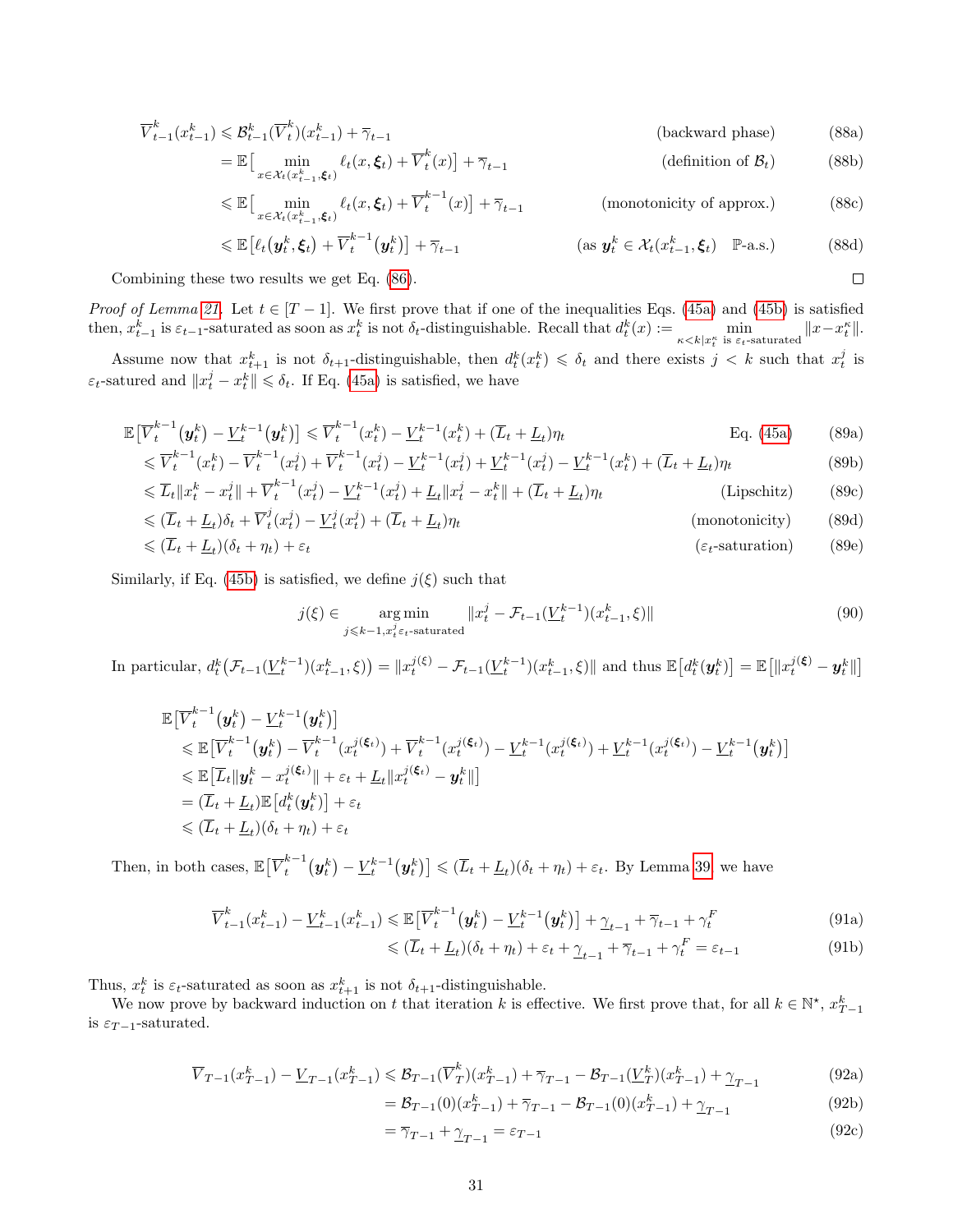Let  $t \geq 2$  such that, for every  $\tau \geq t$ ,  $x_{\tau}^{k}$  is  $\varepsilon_{\tau}$ -saturated. If  $x_{t}^{k}$  is  $\delta_{t}$ -distinguishable, then iteration k is effective. Otherwise,  $x_t^k$  is not  $\delta_t$ -distinguishable and by the previous paragraph, it implies that  $x_{t-1}^k$  is  $\varepsilon_{t-1}$ -saturated. Eventually, assume that  $x_1^k$  is  $\varepsilon_1$ -saturated. If  $x_1^k$  is  $\delta_1$ -distinguishable, then iteration k is effective. Otherwise, there exists  $j < k$  such that  $||x_1^j - x_1^k|| \le \delta_1$  and  $x_1^j$  is  $\varepsilon_1$  saturated. We get

$$
V_1(x_1^k) \leqslant \overline{V}_1^j(x_1^k) \tag{93a}
$$

$$
= \overline{V}_1^j(x_1^k) - \overline{V}_1^j(x_1^j) + \overline{V}_1^j(x_1^j)
$$
\n(93b)

$$
\leqslant \overline{L}_1 \|x_1^k - x_1^j\| + \overline{V}_1^j(x_1^j) \tag{93c}
$$

$$
\leq \overline{L}_1 \delta_1 + \varepsilon_1 + \underline{V}_1^j(x_1^j) \tag{93d}
$$

$$
= \overline{L}_1 \delta_1 + \varepsilon_1 + \underline{V}_1^j (x_1^j) - \underline{V}_1^j (x_1^k) + \underline{V}_1^j (x_1^k)
$$
\n(93e)

$$
\leq \overline{L}_1 \delta_1 + \varepsilon_1 + \underline{L}_1 \|x_1^k - x_1^j\| + \underline{V}_1^{k-1}(x_1^k) \tag{93f}
$$

$$
\leqslant (\overline{L}_1 + \underline{L}_1)\delta_1 + \varepsilon_1 + \underline{V}_1^{k-1}(x_1^k) \tag{93g}
$$

Then,

$$
\ell_1(x_1^k, \xi_1) + V_1(x_1^k) \le (\overline{L}_1 + \underline{L}_1)\delta_1 + \varepsilon_1 + \ell_1(x_1^k, \xi_1) + \underline{V}_1^{k-1}(x_1^k)
$$
\n(94a)

$$
\leq (L_1 + L_1)\delta_1 + \varepsilon_1 + \gamma_1^F + \min_{x_1 \in X_1(x_0)} \ell_1(x_1, \xi_1) + \underline{V}_1^{k-1}(x_1)
$$
\n(94b)

$$
\leq \varepsilon_0 + \min_{x_1 \in X_1(x_0)} \ell_1(x_1, \xi_1) + V_1(x_1) \tag{94c}
$$

Thus, in all the covered cases, iteration  $k$  is effective.

## D Probabilistic lemmas

In this appendix, we present useful probabilistic lemmas to prove the convergence of SDDP with randomized choice of  $\xi_t^k$ .

#### D.1 A nested Hoeffding lemma

**Lemma 40.** Let  $(\Omega, \mathcal{A}, \mathbb{P})$  be a probability space, X and Y be two independent random variables taking values respectively in the euclidean spaces  $X$  and  $Y$ .

Let  $r > 0$  be a positive real and  $f : \mathbb{X} \times \mathbb{Y} \mapsto \mathbb{R}$  be a measurable function such that  $0 \leq f(\mathbf{X}, \mathbf{Y}) \leq r$  almost surely.

Then for every  $\eta > 0$  and  $A \in \sigma(\mathbf{X})$  such that  $\mathbb{P}[A] > 0$ , we have

$$
\mathbb{P}\Big[f(\boldsymbol{X},\boldsymbol{Y}) > \mathbb{E}\big[f(\boldsymbol{X},\boldsymbol{Y})|\sigma(X)\big] - \eta \Big| A\Big] \geqslant 1 - e^{\frac{-2\eta^2}{r^2}}\tag{95}
$$

*Proof.* Recall that the Hoeffding lemma states that if Z is a real random variable such that there exists  $a, b \in \mathbb{R}$ with  $a \leqslant Z \leqslant b$  almost surely then for every  $\eta > 0$  we have

$$
\mathbb{P}\Big[\mathbf{Z} - \mathbb{E}\big[\mathbf{Z}\big] \leqslant -\eta\Big] \leqslant e^{\frac{-2\eta^2}{(b-a)^2}}\tag{96}
$$

By taking the complementary event, we have

$$
\mathbb{P}\Big[\boldsymbol{Z} > \mathbb{E}\big[\boldsymbol{Z}\big] - \eta\Big] \geqslant 1 - e^{\frac{-2\eta^2}{(b-a)^2}}\tag{97}
$$

Then for every  $x \in \mathbb{X}$ , by applying the Hoeffding lemma to the random variable  $\mathbf{Z} = f(x, \mathbf{Y})$ ,  $a = 0$  and  $b = r$ , we have

$$
\mathbb{P}\left[f(x,\boldsymbol{Y}) > \mathbb{E}\left[f(x,\boldsymbol{Y})\right] - \eta\right] \geqslant 1 - e^{\frac{-2\eta^2}{r^2}}\tag{98}
$$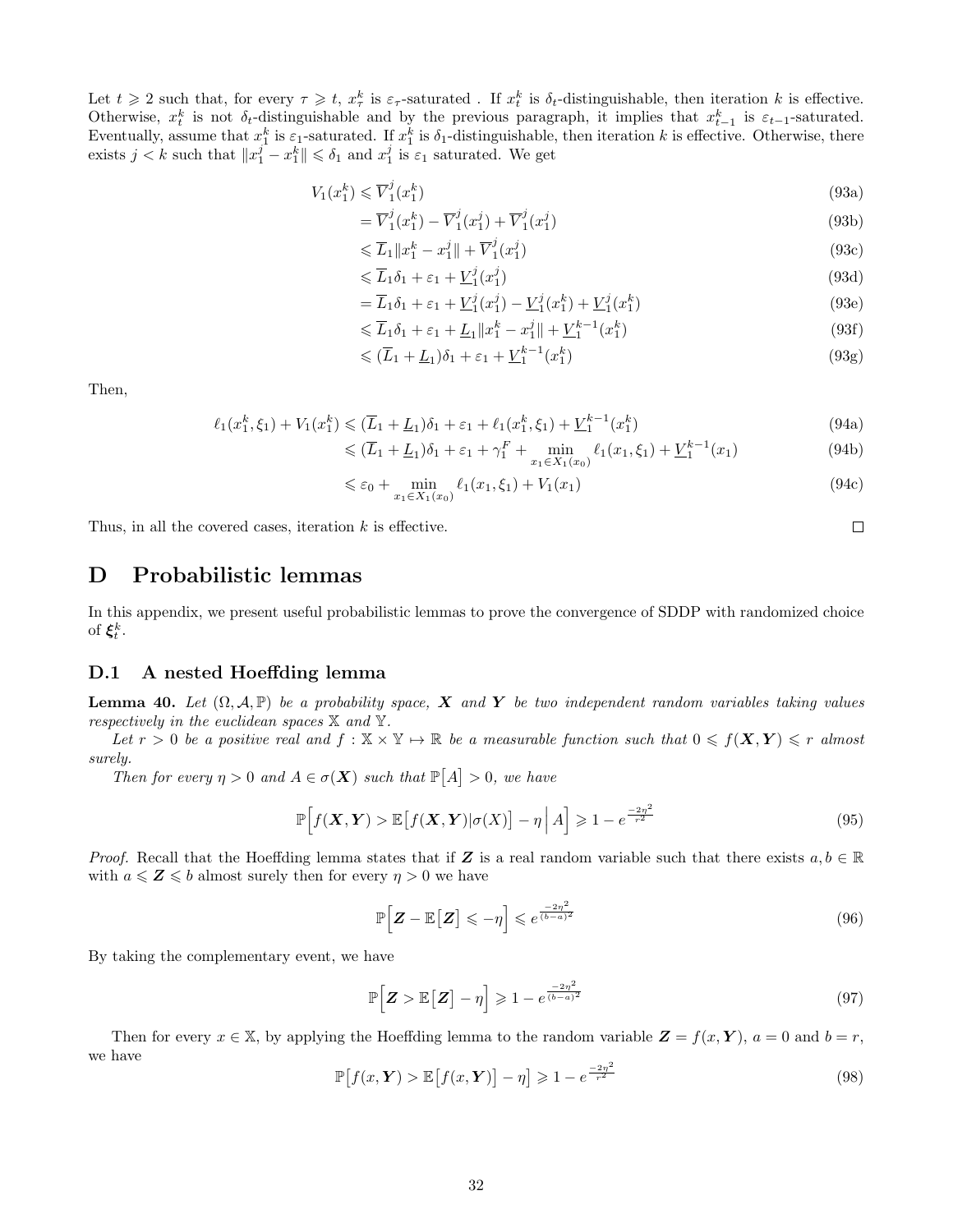Let  $A \in \sigma(\mathbf{X})$  and  $B \subset \mathbb{X}$  such that  $A = \mathbf{X}^{-1}(B)$ 

$$
\mathbb{P}\Big[\{f(\boldsymbol{X},\boldsymbol{Y}) > \mathbb{E}\big[f(\boldsymbol{X},\boldsymbol{Y})|\sigma(\boldsymbol{X})\big] - \eta\} \cap A\Big] = \int_{\Omega} \mathbb{1}_{\{f(\boldsymbol{X}(\omega),\boldsymbol{Y}(\omega)) > \mathbb{E}[f(\boldsymbol{X},\boldsymbol{Y})|\sigma(\boldsymbol{X})](\omega) - \eta\}} \mathbb{1}_{\omega \in A} \mathbb{P}(d\omega) \tag{99a}
$$

$$
= \int_{\Omega} \mathbb{1}_{\{f(\mathbf{X}(\omega), \mathbf{Y}(\omega)) > \mathbb{E}_{\mathbf{Y}}[f(\mathbf{X}(\omega), \mathbf{Y})] - \eta\}}(\omega) \mathbb{1}_{X(\omega) \in B} \mathbb{P}(d\omega) \tag{99b}
$$

$$
= \int_{\mathbb{X}} \int_{\mathbb{Y}} \mathbb{1}_{f(x,y) > \mathbb{E}[f(x,\boldsymbol{Y})] - \eta} \mathbb{1}_{x \in B} \mathbb{P}_{\boldsymbol{Y}}(dy) \mathbb{P}_{\boldsymbol{X}}(dx)
$$
(99c)  

$$
= \int_{\mathbb{Y}} \mathbb{1}_{\{x \in \mathbb{Y}\}} \int_{\mathbb{Y}} \mathbb{1}_{\{x \in \mathbb{Y}\}} \mathbb{P}_{\mathbb{Y}}(dy) \mathbb{P}_{\boldsymbol{X}}(dx)
$$
(99d)

$$
= \int_{\mathbb{X}} \mathbb{1}_{x \in B} \Big( \int_{\mathbb{Y}} \mathbb{1}_{f(x,y) > \mathbb{E}[f(x,\mathbf{Y})] - \eta} \mathbb{P}_{\mathbf{Y}}(dy) \Big) \mathbb{P}_{\mathbf{X}}(dx) \tag{99d}
$$

$$
= \int_{\mathbb{X}} \mathbb{1}_{x \in B} \mathbb{P}\Big[f(x, \boldsymbol{Y}) > \mathbb{E}\big[f(x, \boldsymbol{Y})\big] - \eta\Big] \mathbb{P}_{\boldsymbol{X}}(dx) \tag{99e}
$$

$$
\geqslant \int_{\mathbb{X}} \mathbb{1}_{x \in B} (1 - e^{\frac{-2\eta^2}{r^2}}) \mathbb{P}_{\mathbf{X}}(dx) \tag{99f}
$$

$$
= (1 - e^{-\frac{-2\eta^2}{r^2}}) \mathbb{P}_X [B]
$$
\n(99g)

$$
= (1 - e^{-\frac{-2\eta^2}{r^2}}) \mathbb{P}[A] \tag{99h}
$$

(99i)

Thus, by dividing by  $\mathbb{P}[A]$ , we get  $\mathbb{P}\Big[f(\mathbf{X}, \mathbf{Y}) > \mathbb{E}\big[f(\mathbf{X}, \mathbf{Y}) | \sigma(X)\big] - \eta \Big| A\Big] \geqslant 1 - e^{\frac{-2\eta^2}{r^2}}$ .  $\Box$ 

**Lemma 41.** Let  $(\Omega, \mathcal{A}, \mathbb{P})$  be a probability space,  $(X_n)_{n\in\mathbb{N}}$  be a sequence of independent random variables taking values in the euclidean space X and  $A_n = \sigma(X_k)_{k \in \mathbb{N}}$  be its adapted filtration.

For every  $n \in \mathbb{N}$ , let  $r_n$  and  $\eta_n$  be two positive real and  $f_n : \mathbb{X}^n \to \mathbb{R}$  be a measurable function such that  $0 \leqslant f_n(X_1, \ldots, X_n) \leqslant r_n \text{ almost-surely.}$ 

We denote by  $E_n$  the event  $\left\{\omega \middle| f_n(\mathbf{X}_1,\ldots,\mathbf{X}_n) > \mathbb{E}\big[f_n(\mathbf{X}_1,\ldots,\mathbf{X}_n)|\mathcal{A}_{n-1}\big] - \eta_n\right\} \in \mathcal{A}_n$ . Then, for all  $m \leq n \in \mathbb{N}$  and  $A_{m-1} \in \mathcal{A}_{m-1}$  such that  $\mathbb{P}[A_{m-1}] > 0$ , we have

$$
\mathbb{P}\left[\bigcap_{k=m}^{n} E_k \mid A_{m-1}\right] \geqslant \prod_{k=m}^{n} \left(1 - e^{\frac{-2\eta_k^2}{r_k^2}}\right) \tag{100}
$$

*Proof.* For every  $n \in \mathbb{N}^*$ ,  $\eta > 0$  and  $A_{n-1} \in \mathcal{A}_{n-1}$  such that  $\mathbb{P}[A] > 0$ , by the previous lemma applied to  $X = (X_1, \ldots, X_{n-1}), Y = X_n, f = f_n, \eta = \eta_n$  and  $r = r_n$ , we have

$$
\mathbb{P}\Big[E_n \Big| A_{n-1}\Big] \geqslant 1 - e^{\frac{-2n_n^2}{r_n^2}}\tag{101}
$$

Let  $m \in \mathbb{N}$ , we now prove our lemma by induction on n. If  $n = m = 1$  the result is true by the Hoeffding lemma and for  $n = m > 1$  the result is true by Eq. (101) with  $A_{n-1} = A_{m-1}$ .

Let  $n \geqslant m$  and assume that  $\mathbb{P}\left[\bigcap_{k=m}^{n} E_k \cap A_{m-1}\right] > 0$  and  $\mathbb{P}\left[\bigcap_{k=m}^{n} E_k \middle| A_{m-1}\right] \geqslant \prod_{k=m}^{n}$  $\sqrt{ }$  $1 - e$  $\frac{-2\eta_k^2}{r_k^2}$ .

$$
\mathbb{P}\Big[\bigcap_{k=m}^{n+1} E_k \Big| A_{m-1} \Big] = \mathbb{P}\Big[E_{n+1} \Big| \bigcap_{k=m}^{n} E_k \cap A_{m-1} \Big] \mathbb{P}\Big[\bigcap_{k=m}^{n} E_k \Big| A_{m-1} \Big] \tag{102a}
$$

$$
\geqslant \left(1 - e^{\frac{-2\eta_{n+1}^2}{r_{n+1}^2}}\right) \prod_{k=m}^n \left(1 - e^{\frac{-2\eta_k^2}{r_k^2}}\right) \tag{102b}
$$

where we underestimate the first factor thanks to Eq. (101) and  $\bigcap_{k=m}^{n} E_k \in \mathcal{A}_n$  and the second factor thanks to the induction hypothesis. In particular,  $\mathbb{P}\left[\bigcap_{k=m}^{n+1} E_k \cap A_{m-1}\right] > 0$  and induction ends the proof.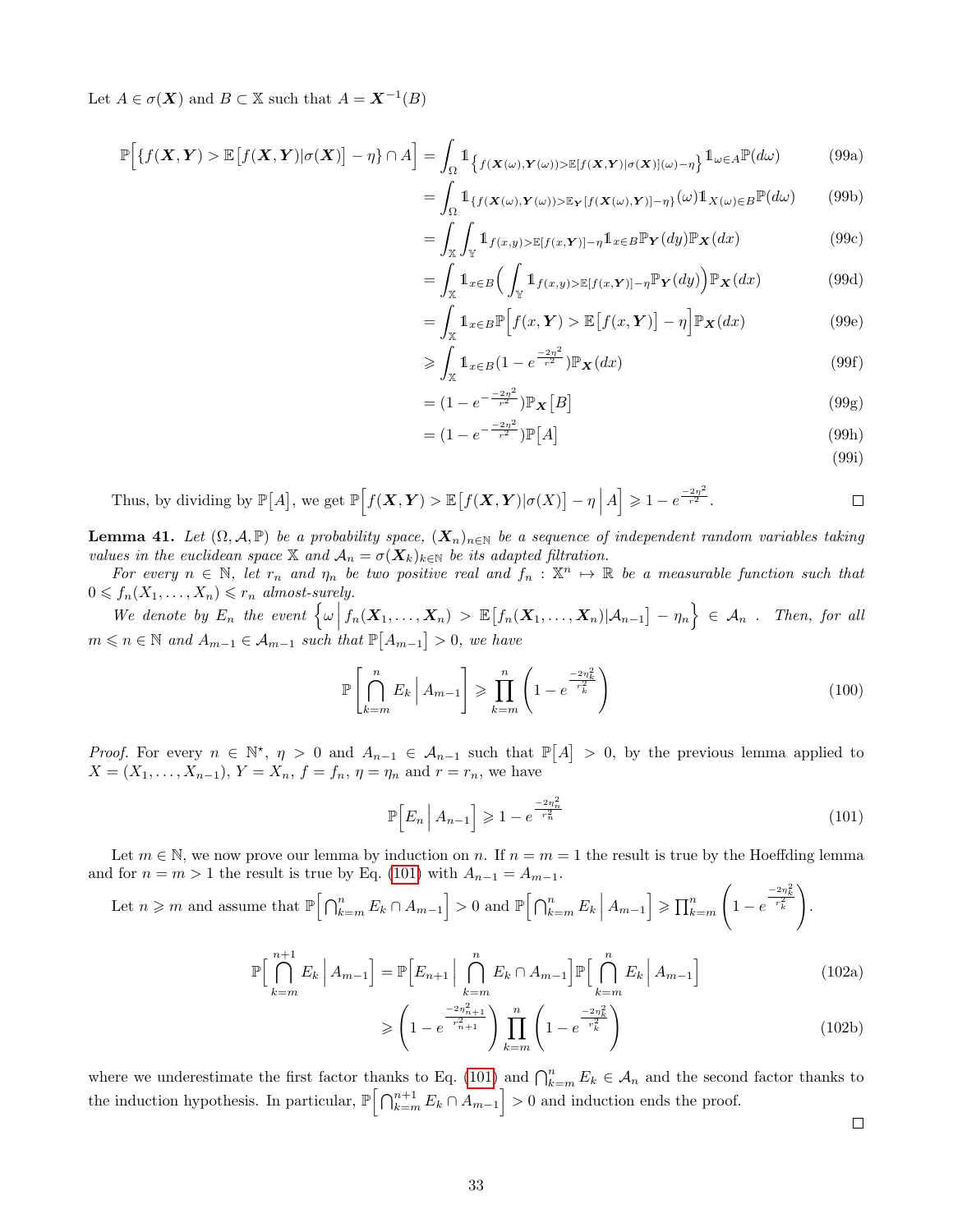#### D.2 Stochastic dominance by geometric random variables

Recall that a real random variable X is (first-order) stochastically dominated by a real random variable Y if the cumulative density function of  $X$  is smaller than the cumulative density function of Y. If X and Y are integer random variables, X is stochastically dominated by Y is equivalent to  $\mathbb{P}[X \geq n] \leq \mathbb{P}[Y \geq n]$ , for all  $n \in \mathbb{N}^*$ . We now present a lemma where we leverage this notion to bound the number of effective iteration in randomized algorithm in Theorem 27.

**Lemma 42.** Let  $(\Omega, \mathcal{A}, \mathbb{P})$  be a space of probability,  $(\mathbf{X}_n)_{n \in \mathbb{N}}$  be a sequence of independent and identically distributed random variables and  $\mathcal{A}_n = \sigma(\mathbf{X}_k)_{k \in \mathbb{N}^*}$  be its adapted filtration. Let  $(\mathbf{Y}_n)_{n \in \mathbb{N}}$  be a sequence of (non necessarily independent neither identically distributed) binary random variables, i.e. taking values in  $\{0,1\}$ , such that  $\sigma(Y_n) \subset$  $\mathcal{A}_n$ . Assume that there exists  $p \in (0,1)$  such that for all  $n \in \mathbb{N}^*$  and all  $A_n \in \mathcal{A}_n$  such that  $\mathbb{P}[A_n] > 0$ , we have

$$
\mathbb{P}\big[\mathbf{Y}_{n+1} = 1 \,|\, A_n\big] \geqslant p \tag{103}
$$

For  $m \in \mathbb{N}$ , we define the stopping time  $\tau_m := \inf\{n \in \mathbb{N} \mid \sum_{k=1}^n Y_i \geqslant m\}$ . Let  $B_{m,p}$  be a random variable with a negative binomial distribution representing the number of trials to obtain m successes with probability of success p, i.e.  $\mathbb{P}[B_{m,p}=n] = \begin{pmatrix} n-1 \\ m-1 \end{pmatrix}$  $m-1$  $\binom{m}{1-p}^{n-m}$ , for all  $n \geq m$ .

Then,  $\tau_m$  is stochastically dominated by  $B_{m,p}$  i.e.

$$
\mathbb{P}[\tau_m \geqslant n] \leqslant \mathbb{P}[B_{m,p} \geqslant n], \qquad \forall n \in \mathbb{N}^\star \tag{104}
$$

In particular,

$$
\mathbb{E}\left[\tau_m\right] \leqslant \mathbb{E}\left[B_{m,p}\right] = \frac{m}{p} \tag{105}
$$

*Proof.* Let  $(Y_n)_{n\in\mathbb{N}^*}$  a sequence of independent and identically distributed Bernoulli random variables with parameter p. For all  $n \in \mathbb{N}^*$ , we define the random variables  $S_n := \sum_{k=1}^n Y_n$  and  $\widetilde{S}_n := \sum_{k=1}^n \widetilde{Y}_n$ . We first show by induction on n that  $\widetilde{S}_n$  is stochastically dominated by  $S_n$ , i.e. for all  $a \in \mathbb{N}^*$ , we have  $\mathbb{P}[S_n \geq a] \geq \mathbb{P}[\widetilde{S}_n \geq a]$ .  $\text{Indeed, for } n = 1 \text{ we have } S_1 = Y_1 \text{ and } S_2 = Y_2 \text{ then } \mathbb{P}[S_n \geq 0] = \mathbb{P}[\widetilde{S}_n \geq 0] = 1 \text{ and } \mathbb{P}[S_n \geq 1] = \mathbb{P}[Y_n = 1] \geq 1$  $p = \mathbb{P}[\widetilde{S}_n \geq 1].$  Finally, for all  $a \geq 2$ ,  $\mathbb{P}[S_n \geq 2] = \mathbb{P}[\widetilde{S}_n \geq 2] = 0.$ 

We now assume that there exists  $n \in \mathbb{N}^*$  such that for all  $a \in \mathbb{N}^*, \mathbb{P}[S_n \geq a] \geq \mathbb{P}[\widetilde{S}_n \geq a]$ . We then have

$$
\mathbb{P}[S_{n+1} \geq a] = \mathbb{P}[S_{n+1} \geq a, S_n \leq a-2] + \mathbb{P}[S_{n+1} \geq a, S_n = a-1] + \mathbb{P}[S_{n+1} \geq a, S_n \geq a]
$$
(106a)

$$
= 0 + \mathbb{P}\left[S_{n+1} \geq a \mid S_n = a-1\right] \mathbb{P}\left[S_n = a-1\right] + \mathbb{P}\left[S_n \geq a\right]
$$
  
\n
$$
= \mathbb{P}\left[Y_{n+1} = 1 \mid S_n = a-1\right] \mathbb{P}\left[S_n = a-1\right] + \mathbb{P}\left[S_n \geq a\right]
$$
\n(106c)

$$
\geq p \mathbb{P} \big[ S_n = a - 1 \big] + \mathbb{P} \big[ S_n \geq a \big] \qquad \qquad \text{by assumption (103)} \tag{106d}
$$

$$
= p(\mathbb{P}[S_n \geq a-1] - \mathbb{P}[S_n \geq a]) + \mathbb{P}[S_n \geq a]
$$
\n(106e)

$$
= p\mathbb{P}\big[\mathbf{S}_n \geqslant a-1\big] + (1-p)\mathbb{P}\big[\mathbf{S}_n \geqslant a\big] \tag{106f}
$$

$$
\geqslant p\mathbb{P}\big[\widetilde{S}_n\geqslant a-1\big]+(1-p)\mathbb{P}\big[\widetilde{S}_n\geqslant a\big] \qquad \text{by induction assumption} \tag{106g}
$$
\n
$$
=\mathbb{P}\big[\widetilde{Y}_{n+1}=1\,|\,\widetilde{S}_n\geqslant a-1\big]\mathbb{P}\big[\widetilde{S}_n\geqslant a-1\big]+\mathbb{P}\big[\widetilde{Y}_{n+1}=0\,|\,\widetilde{S}_n\geqslant a\big]\mathbb{P}\big[\widetilde{S}_n\geqslant a\big] \tag{106h}
$$

$$
= \mathbb{P}\big[\widetilde{Y}_{n+1} = 1 \,|\, \widetilde{S}_n \geqslant a - 1\big] \mathbb{P}\big[\widetilde{S}_n \geqslant a - 1\big] + \mathbb{P}\big[\widetilde{Y}_{n+1} = 0 \,|\, \widetilde{S}_n \geqslant a\big] \mathbb{P}\big[\widetilde{S}_n \geqslant a\big] \tag{106h}
$$
\n
$$
= \mathbb{P}\big[\widetilde{S}_n \geqslant a - 1, \widetilde{Y}_{n+1} = 1\big] + \mathbb{P}\big[\widetilde{S}_n \geqslant a, \widetilde{Y}_{n+1} = 0\big] \tag{106i}
$$

$$
= \mathbb{P}\left[\widetilde{S}_n \geqslant a-1, \widetilde{Y}_{n+1} = 1\right] + \mathbb{P}\left[\widetilde{S}_n \geqslant a, \widetilde{Y}_{n+1} = 0\right]
$$
\n
$$
= \mathbb{P}\left[\widetilde{S}_{n+1} \geqslant a, \widetilde{Y}_{n+1} = 1\right] + \mathbb{P}\left[\widetilde{S}_{n+1} \geqslant a, \widetilde{Y}_{n+1} = 0\right]
$$
\n
$$
(106i)
$$
\n
$$
(106j)
$$

$$
= \mathbb{P}\big[\widetilde{S}_{n+1} \geqslant a, \widetilde{Y}_{n+1} = 1\big] + \mathbb{P}\big[\widetilde{S}_{n+1} \geqslant a, \widetilde{Y}_{n+1} = 0\big] \tag{106j}
$$
\n
$$
= \mathbb{P}\big[\widetilde{S}_{n+1} \geqslant a\big] \tag{106k}
$$

Then, by induction,  $\widetilde{S}_n$  is stochastically dominated by  $S_n$ . For  $m \in \mathbb{N}^*$ , we recall that we had  $\tau_m = \inf\{n \in \mathbb{N}^* | n \geq 1\}$  $\mathbb{N} \setminus \mathbf{S}_n \geqslant m$ , similarly we define  $\widetilde{\tau}_m := \inf \{ n \in \mathbb{N} \mid \widetilde{\mathbf{S}}_n \geqslant m \}.$  As  $\widetilde{\mathbf{S}}_n$  is stochastically dominated by  $\mathbf{S}_n$ , it is easy to see that the stopping time  $\tau_m$  is stochastically dominated by the stopping time  $\widetilde{\tau}_m$ . Indeed,  $\mathbb{P}[\tau_m \ge a] = \mathbb{P}[S_a \le a]$  $\mathbb{E}[S_{a} \geq m+1] \leq 1-\mathbb{P}[\widetilde{S}_{a} \geq m+1] = \mathbb{P}[\widetilde{S}_{a} < m] = \mathbb{P}[\widetilde{\tau}_{m} \geq a]$ . Finally, the random variable  $\widetilde{\tau}_{1}$  and the random variables  $\widetilde{\tau}_{k+1} - \widetilde{\tau}_k$ , for all  $k \in \mathbb{N}^*$ , are independent and identically distributed geometric random variables with probability of success p. Thus,  $B_{m,p} := \tilde{\tau}_m = \tilde{\tau}_1 + \sum_{k=1}^{m-1} (\tilde{\tau}_{k+1} - \tilde{\tau}_k)$  is a random variable with negative<br>binomial distribution representing the number of trials to obtain m successors with probabili binomial distribution representing the number of trials to obtain m successes with probability of success p and  $\tau_m$ is stochastically dominated by  $B_{m,n}$ .  $\Box$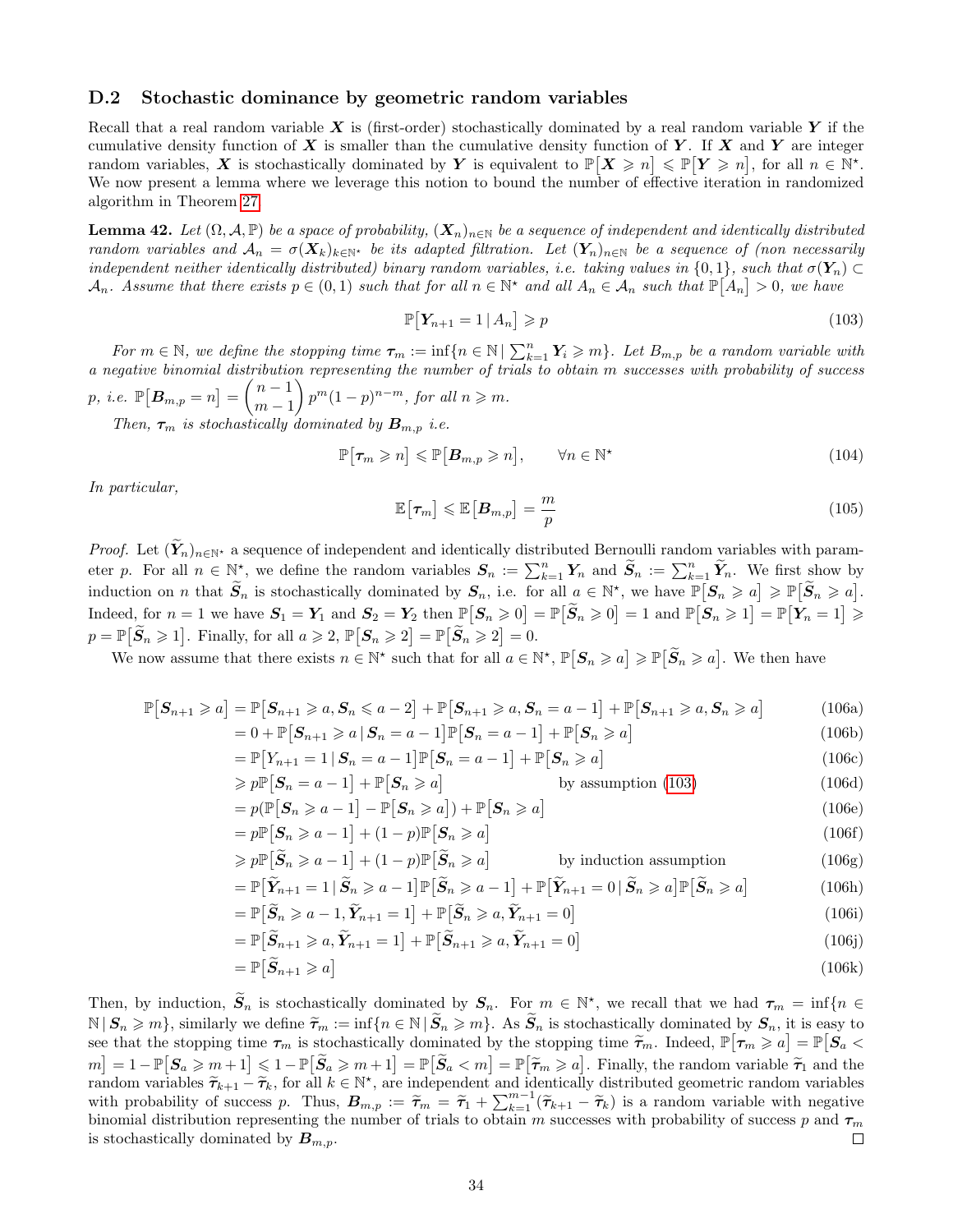## References

- [ACdC20] Shabbir Ahmed, Filipe Goulart Cabral, and Bernardo Freitas Paulo da Costa. Stochastic lipschitz dynamic programming. Mathematical Programming, pages 1–39, 2020.
- [ACT20] Marianne Akian, Jean-Philippe Chancelier, and Benoît Tran. Tropical dynamic programming for lipschitz multistage stochastic programming. arXiv preprint arXiv:2010.10619, 2020.
- [ADE+07] Philippe Artzner, Freddy Delbaen, Jean-Marc Eber, David Heath, and Hyejin Ku. Coherent multiperiod risk adjusted values and bellman's principle. Annals of Operations Research, 152(1):5–22, 2007.
- [ADEH99] Philippe Artzner, Freddy Delbaen, Jean-Marc Eber, and David Heath. Coherent measures of risk. Mathematical finance, 9(3):203–228, 1999.
	- [AP18] Tsvetan Asamov and Warren B Powell. Regularized decomposition of high-dimensional multistage stochastic programs with markov uncertainty. SIAM Journal on Optimization, 28(1):575–595, 2018.
	- [BDZ17] Regan Baucke, Anthony Downward, and Golbon Zakeri. A deterministic algorithm for solving multistage stochastic programming problems. Optimization Online, pages 1–25, 2017.
	- [BDZ18] Regan Baucke, Anthony Downward, and Golbon Zakeri. A deterministic algorithm for solving multistage stochastic minimax dynamic programmes. Optimization Online, 2018.
- [BFFdO20] Felipe Beltrán, Erlon C Finardi, Guilherme M Fredo, and Welington de Oliveira. Improving the performance of the stochastic dual dynamic programming algorithm using chebyshev centers. Optimization and Engineering, pages 1–22, 2020.
	- [BG21] Michelle Bandarra and Vincent Guigues. Single cut and multicut stochastic dual dynamic programming with cut selection for multistage stochastic linear programs: convergence proof and numerical experiments. Computational Management Science, 18(2):125–148, 2021.
	- [Bir85] John R Birge. Decomposition and partitioning methods for multistage stochastic linear programs. Operations research, 33(5):989–1007, 1985.
	- [BW86] John R Birge and Roger J-B Wets. Designing approximation schemes for stochastic optimization problems, in particular for stochastic programs with recourse. In Stochastic Programming 84 Part I, pages 54–102. Springer, 1986.
	- [CS05] Michael S Casey and Suvrajeet Sen. The scenario generation algorithm for multistage stochastic linear programming. Mathematics of Operations Research, 30(3):615–631, 2005.
	- [dCL21] Bernardo Freitas Paulo da Costa and Vincent Leclère. Dual sddp for risk-averse multistage stochastic programs. arXiv preprint arXiv:2107.10930, 2021.
	- [DDB20] Anthony Downward, Oscar Dowson, and Regan Baucke. Stochastic dual dynamic programming with stagewise-dependent objective uncertainty. Operations Research Letters, 48(1):33–39, 2020.
- [DLRS10] Jesús A De Loera, Jörg Rambau, and Francisco Santos. Triangulations Structures for algorithms and applications. Springer, 2010.
	- [DM20] Daniel Duque and David P Morton. Distributionally robust stochastic dual dynamic programming. SIAM Journal on Optimization, 30(4):2841–2865, 2020.
- [DMP20] Oscar Dowson, David P Morton, and Bernardo K Pagnoncelli. Partially observable multistage stochastic programming. Operations Research Letters, 48(4):505–512, 2020.
- [Dow18] Oscar Dowson. Applying stochastic optimisation to the new zealand dairy industry. PhD thesis, University of Auckland, 2018.
- [Dup02] Jitka Dupačová. Applications of stochastic programming: Achievements and questions. European Journal of Operational Research, 140(2):281–290, 2002.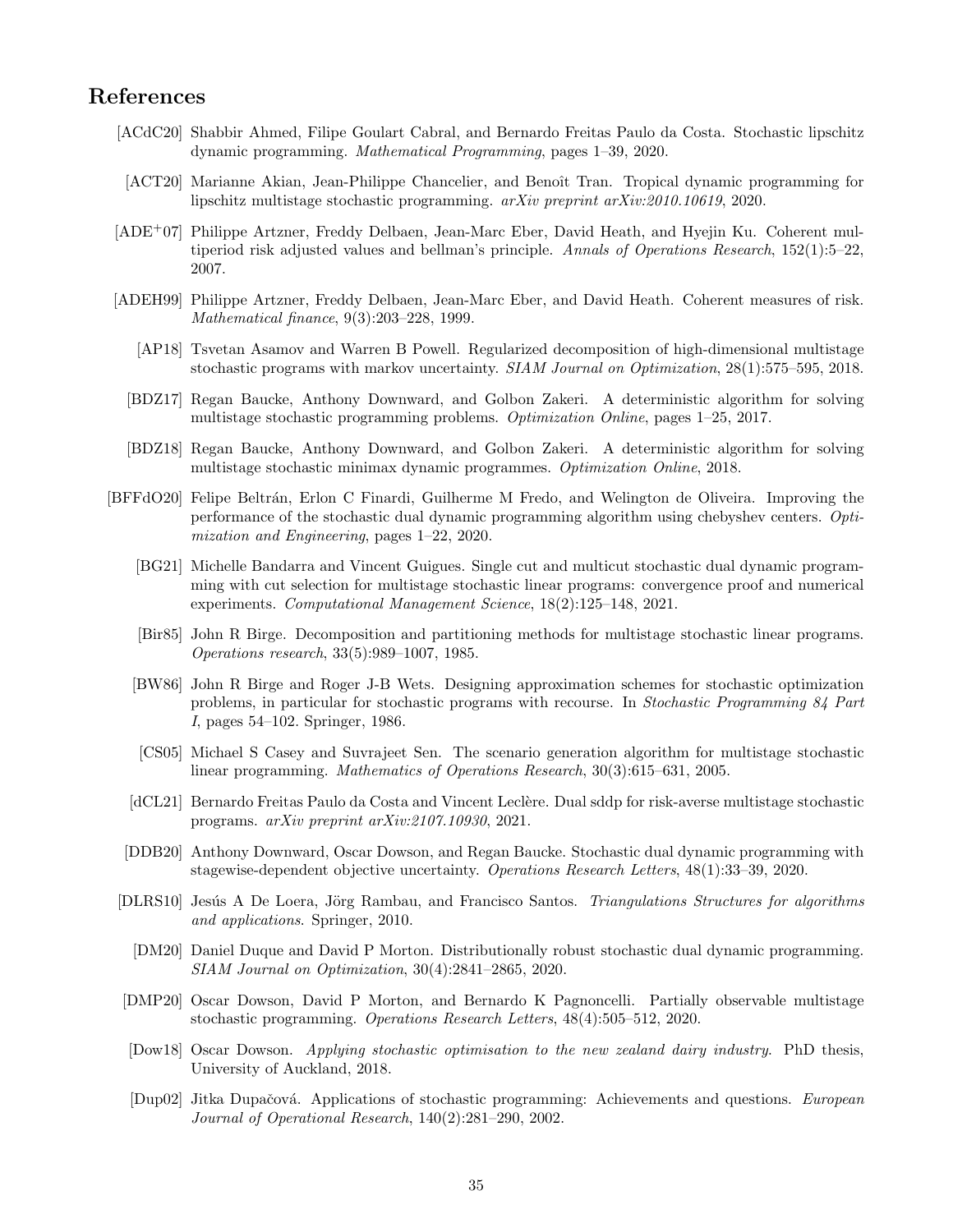- [EZ94] NCP Edirisinghe and William T Ziemba. Bounding the expectation of a saddle function with application to stochastic programming. Mathematics of Operations Research, 19(2):314–340, 1994.
- [FGL21] Maël Forcier, Stéphane Gaubert, and Vincent Leclère. Exact quantization of multistage stochastic linear problems. *arXiv preprint arXiv:2107.09566*, 2021.
- [FL21] Maël Forcier and Vincent Leclère. Generalized adaptive partition-based method for two-stage stochastic linear programs: convergence and generalization. *arXiv preprint arXiv:2109.04818*, 2021.
- [Fra96] Karl Frauendorfer. Barycentric scenario trees in convex multistage stochastic programming. Mathematical Programming, 75(2):277–293, 1996.
- [GLP15] Pierre Girardeau, Vincent Leclere, and Andrew B Philpott. On the convergence of decomposition methods for multistage stochastic convex programs. Mathematics of Operations Research, 40(1):130– 145, 2015.
- [GLT20] Vincent Guigues, Migual A Lejeune, and Wajdi Tekaya. Regularized stochastic dual dynamic programming for convex nonlinear optimization problems. Optimization and Engineering, 21(3):1133– 1165, 2020.
- [GTW19] Angelos Georghiou, Angelos Tsoukalas, and Wolfram Wiesemann. Robust dual dynamic programming. Operations Research, 67(3):813–830, 2019.
	- [Gui16] Vincent Guigues. Convergence analysis of sampling-based decomposition methods for risk-averse multistage stochastic convex programs. SIAM Journal on Optimization, 26(4):2468–2494, 2016.
	- [Gui20] Vincent Guigues. Inexact cuts in stochastic dual dynamic programming. SIAM Journal on Optimization, 30(1):407–438, 2020.
	- [GZ13] Horand Gassmann and William T Ziemba. Stochastic programming: applications in finance, energy, planning and logistics, volume 4. World Scientific, 2013.
- [HdMDMF11] Tito Homem-de Mello, Vitor L De Matos, and Erlon C Finardi. Sampling strategies and stopping criteria for stochastic dual dynamic programming: a case study in long-term hydrothermal scheduling. Energy Systems, 2(1):1–31, 2011.
	- [HKW16] Grani A Hanasusanto, Daniel Kuhn, and Wolfram Wiesemann. A comment on "computational complexity of stochastic programming problems". Mathematical Programming, 159(1-2):557–569, 2016.
	- [KM+76] Peter Kall, Janos Mayer, et al. Stochastic linear programming, volume 7. Springer, 1976.
	- [Kuh06] Daniel Kuhn. Generalized bounds for convex multistage stochastic programs, volume 548. Springer Science & Business Media, 2006.
	- [Lan20] Guanghui Lan. Complexity of stochastic dual dynamic programming. Mathematical Programming, pages 1–38, 2020.
	- [LCC<sup>+</sup>20] Vincent Leclere, Pierre Carpentier, Jean-Philippe Chancelier, Arnaud Lenoir, and François Pacaud. Exact converging bounds for stochastic dual dynamic programming via fenchel duality. SIAM Journal on Optimization, 30(2):1223–1250, 2020.
		- [LL93] Gilbert Laporte and François V Louveaux. The integer l-shaped method for stochastic integer programs with complete recourse. Operations research letters, 13(3):133–142, 1993.
		- [Löh16] Nils Löhndorf. An empirical analysis of scenario generation methods for stochastic optimization. European Journal of Operational Research, 255(1):121–132, 2016.
		- [Lou80] Francois V Louveaux. A solution method for multistage stochastic programs with recourse with application to an energy investment problem. Operations Research, 28(4):889–902, 1980.
	- [MAB14] Francesca Maggioni, Elisabetta Allevi, and Marida Bertocchi. Bounds in multistage linear stochastic programming. Journal of Optimization Theory and Applications, 163(1):200–229, 2014.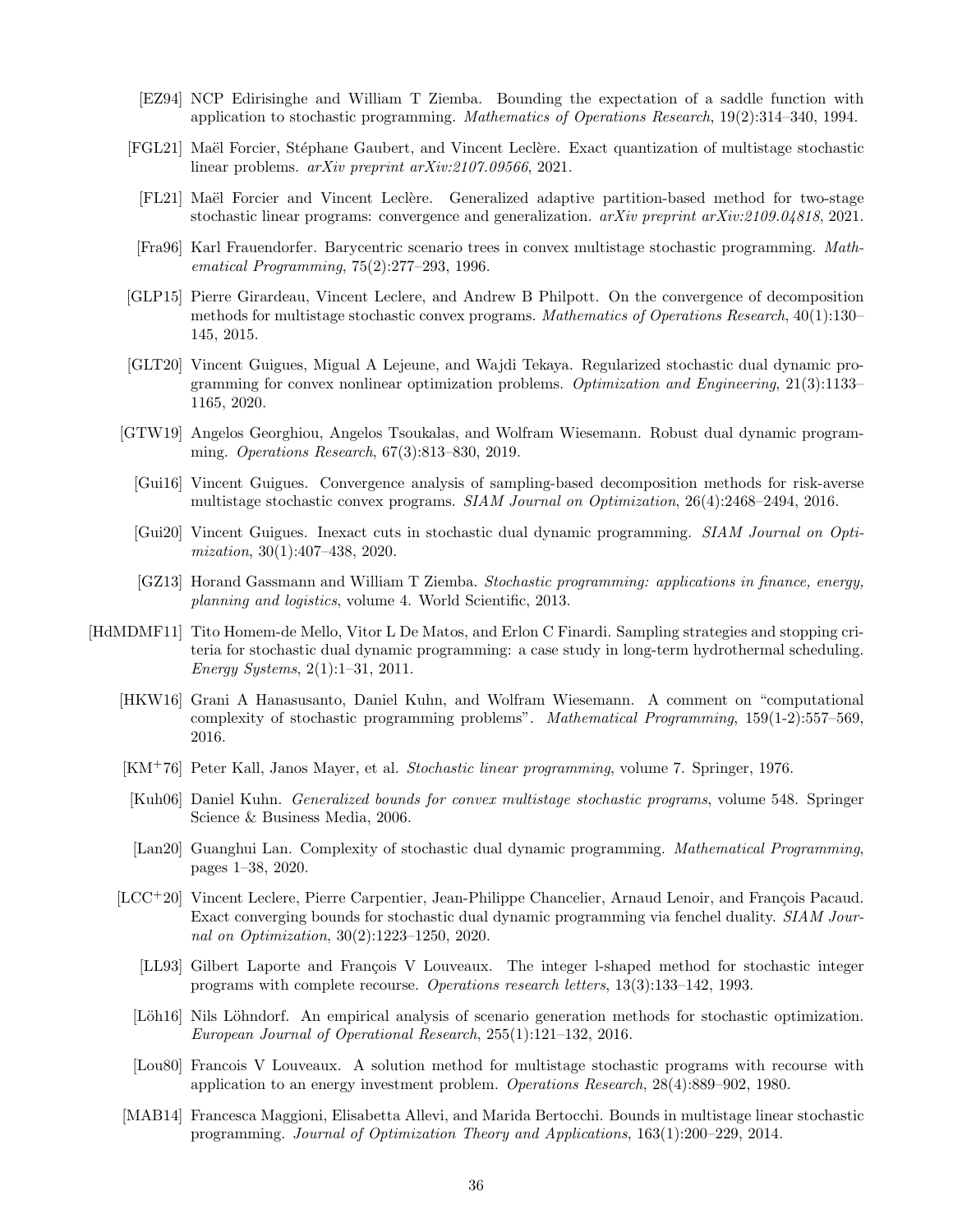- [MG07] Jiri Matousek and Bernd Gärtner. *Understanding and using linear programming*. Springer Science & Business Media, 2007.
- [MP18] Francesca Maggioni and Georg Pflug. Guaranteed bounds for general non-discrete multistage riskaverse stochastic optimization programs. SIAM Journal on Optimization, 2052649:1–26, 2018.
- [PdMF13] Andy Philpott, Vitor de Matos, and Erlon Finardi. On solving multistage stochastic programs with coherent risk measures. Operations Research, 61(4):957–970, 2013.
	- [PG08] Andrew B Philpott and Ziming Guan. On the convergence of stochastic dual dynamic programming and related methods. Operations Research Letters, 36(4):450–455, 2008.
	- [PP91] Mario VF Pereira and Leontina MVG Pinto. Multi-stage stochastic optimization applied to energy planning. Mathematical programming, 52(1-3):359–375, 1991.
	- [PP12] Georg Ch Pflug and Alois Pichler. A distance for multistage stochastic optimization models. SIAM Journal on Optimization, 22(1):1–23, 2012.
- [PWB20] Andrew B Philpott, Faisal Wahid, and J Frédéric Bonnans. Midas: A mixed integer dynamic approximation scheme. Mathematical Programming, 181(1):19–50, 2020.
- [RPM21] Cristian Ramirez-Pico and Eduardo Moreno. Generalized adaptive partition-based method for twostage stochastic linear programs with fixed recourse. Mathematical Programming, pages 1–20, 2021.
- [RU+00] R Tyrrell Rockafellar, Stanislav Uryasev, et al. Optimization of conditional value-at-risk. Journal of risk, 2:21–42, 2000.
- [RW91] R Tyrrell Rockafellar and Roger J-B Wets. Scenarios and policy aggregation in optimization under uncertainty. Mathematics of operations research, 16(1):119–147, 1991.
- [RW09] R Tyrrell Rockafellar and Roger J-B Wets. Variational analysis, volume 317. Springer Science & Business Media, 2009.
- [RW21] Johannes O Royset and Roger JB Wets. An optimization primer, 2021.
- [SD20] Alexander Shapiro and Lingquan Ding. Periodical multistage stochastic programs. SIAM Journal on Optimization, 30(3):2083–2102, 2020.
- [SDR14] Alexander Shapiro, Darinka Dentcheva, and Andrzej Ruszczyński. Lectures on stochastic programming: modeling and theory. SIAM, 2014.
- [Sha06] Alexander Shapiro. On complexity of multistage stochastic programs. Operations Research Letters, 34(1):1–8, 2006.
- [Sha11] Alexander Shapiro. Analysis of stochastic dual dynamic programming method. European Journal of Operational Research, 209(1):63–72, 2011.
- [SL15] Yongjia Song and James Luedtke. An adaptive partition-based approach for solving two-stage stochastic programs with fixed recourse. SIAM Journal on Optimization, 25(3):1344–1367, 2015.
- [SN05] Alexander Shapiro and Arkadi Nemirovski. On complexity of stochastic programming problems. In Continuous optimization, pages 111–146. Springer, 2005.
- [SS22] Murwan Siddig and Yongjia Song. Adaptive partition-based sddp algorithms for multistage stochastic linear programming with fixed recourse. Computational Optimization and Applications, 81(1):201–250, 2022.
- [ST97] Bernd Sturmfels and Rekha R Thomas. Variation of cost functions in integer programming. Mathematical Programming, 77(2):357–387, 1997.
- [STdCS13] Alexander Shapiro, Wajdi Tekaya, Joari Paulo da Costa, and Murilo Pereira Soares. Risk neutral and risk averse stochastic dual dynamic programming method. European journal of operational research, 224(2):375–391, 2013.